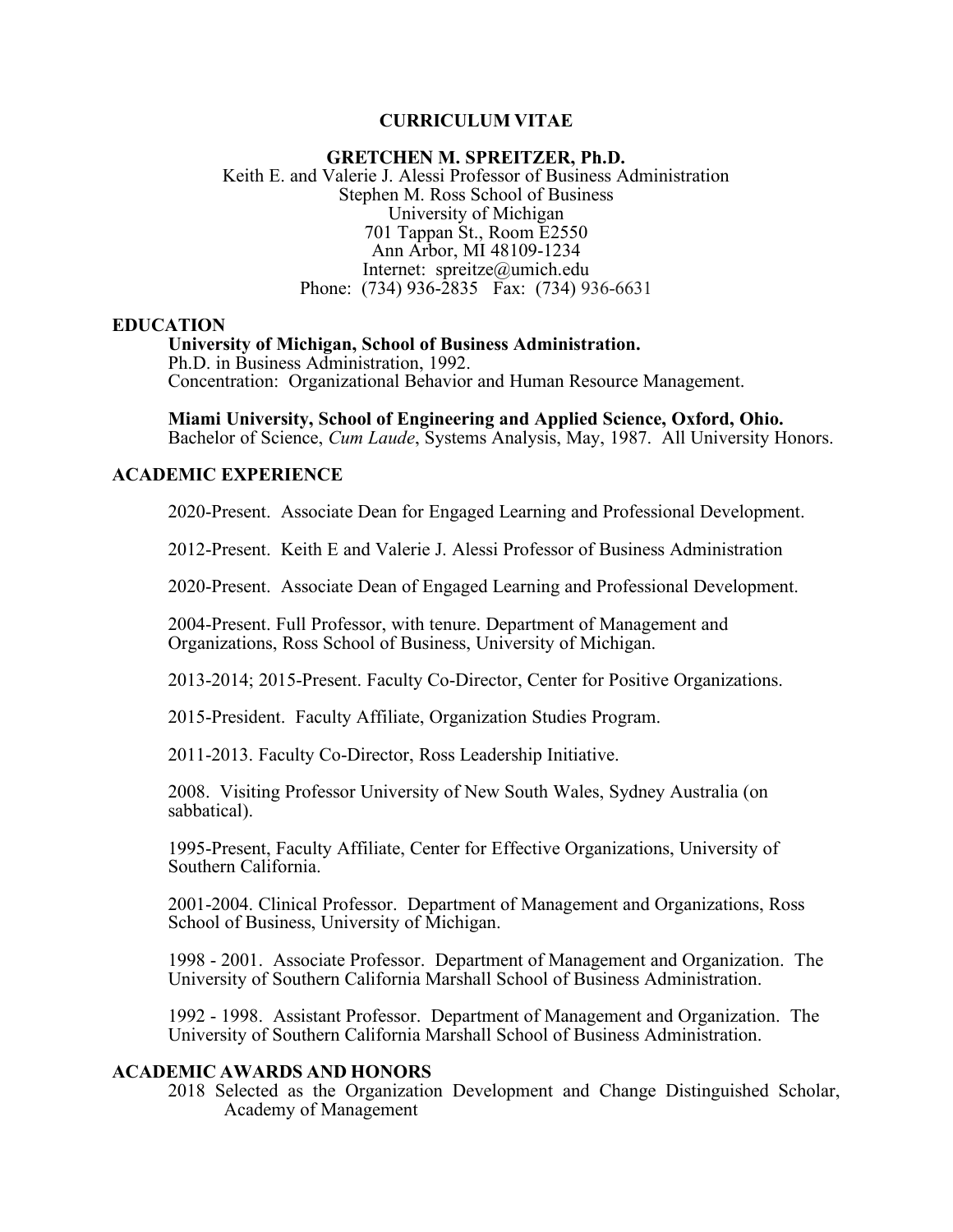- 2016 Selected as Researcher of the Year by the Ross School of Business
- 2016 Selected for the Impact Award for Open-Enrollment Executive Education programs by the Ross School of Business
- 2015 Elected as Fellow of the Academy of Management
- 2015 Selected to give the graduation keynote for Organizational Studies ceremony
- 2012 Selected to give the "Last Lecture" by graduating MBA students
- 2012 Academy of Management Research Center Impact Award for the Center for Positive Organizational Scholarship.
- 2012 Ranked as the  $20<sup>th</sup>$  most influential scholar who received their degrees since 1991 based on impact inside and outside of the academy.
- 2011 Journal of Management Inquiry Outstanding Scholar Award
- 2010-2011; 2012-2013 Organization Science, Extraordinary Service Award
- 2010 Trailblazer Award, presented by the Organization and Management Theory Division of the Academy of Management to the Center for Positive Organizational Scholarship
- 2008 Distinguished Ph.D. Alumni Award, Ross School of Business
- Faculty Scholars Fellow in Integrative Health Care. University of Michigan School of Medicine, 2005-2006
- Recipient of the 2000 "Excellence in Service" award, and the 1999 "Top Gun" award for excellence in research, teaching, and service (top departmental honor), Department of Management and Organization, Marshall School of Business
- Recipient of the Award for *Most Innovative Session,* Organizational Behavior Division, National Academy of Management, 1997

Ascendant Scholar Award, Western Academy of Management, 1997

Fellow, University of Southern California, Southern California Studies Center, 1996 University of Southern California, Zumberge Fellow, 1994-95

### **RESEARCH INTERESTS**

Macro-micro linkages in organizational studies; processes and outcomes of managerial empowerment and change; high involvement organizations.

#### **BOOKS**

- Dutton, J.E., & Spreitzer, G. (editors). 2014. How to be a Positive Leader: Small Actions, Big Impacts. San Francisco, CA: Berrett-Koehler.
- Quinn, R.E., Heynoski, K., Thomas, M., & Spreitzer, G. 2014. The Best Teacher in You: Accelerating Learning and Changing Lives. San Francisco, CA: Jossey-Bass. Gold Awarded the Benjamin Franklin Award by the Independent Book Publisher Association.
- Cameron, K. and Spreitzer, G. (editors). 2012. Oxford Handbook of Positive Organizational Scholarship. New York, NY: Oxford University Press.
- Spreitzer, G.M., and Perttula, Kimberly H. (editors). 2003. Leadership. Hoboken, NY: Wiley/*Fast Company.*
- Spreitzer, G.M., & Quinn, Robert E. 2001. A Company of Leaders: Five Disciplines for Unleashing the Power in your Workforce. San Francisco: Jossey-Bass. *Translated into Chinese by JWS-Hong Kong. Translated into Dutch by Thema B.V.*
- Bennis, W., Spreitzer, G.M., & Cummings, T. (editors) 2001. The Future of Leadership: Today's Top Thinkers on Leadership Speak to the Next Generation. San Francisco: Jossey-Bass. *Translated into Korean by Think Tree Publishing. Translated into Portuguese by Siciliano S.A./Editora. Translated into Spanish by Ediciones Deusto, S.A. Translated in*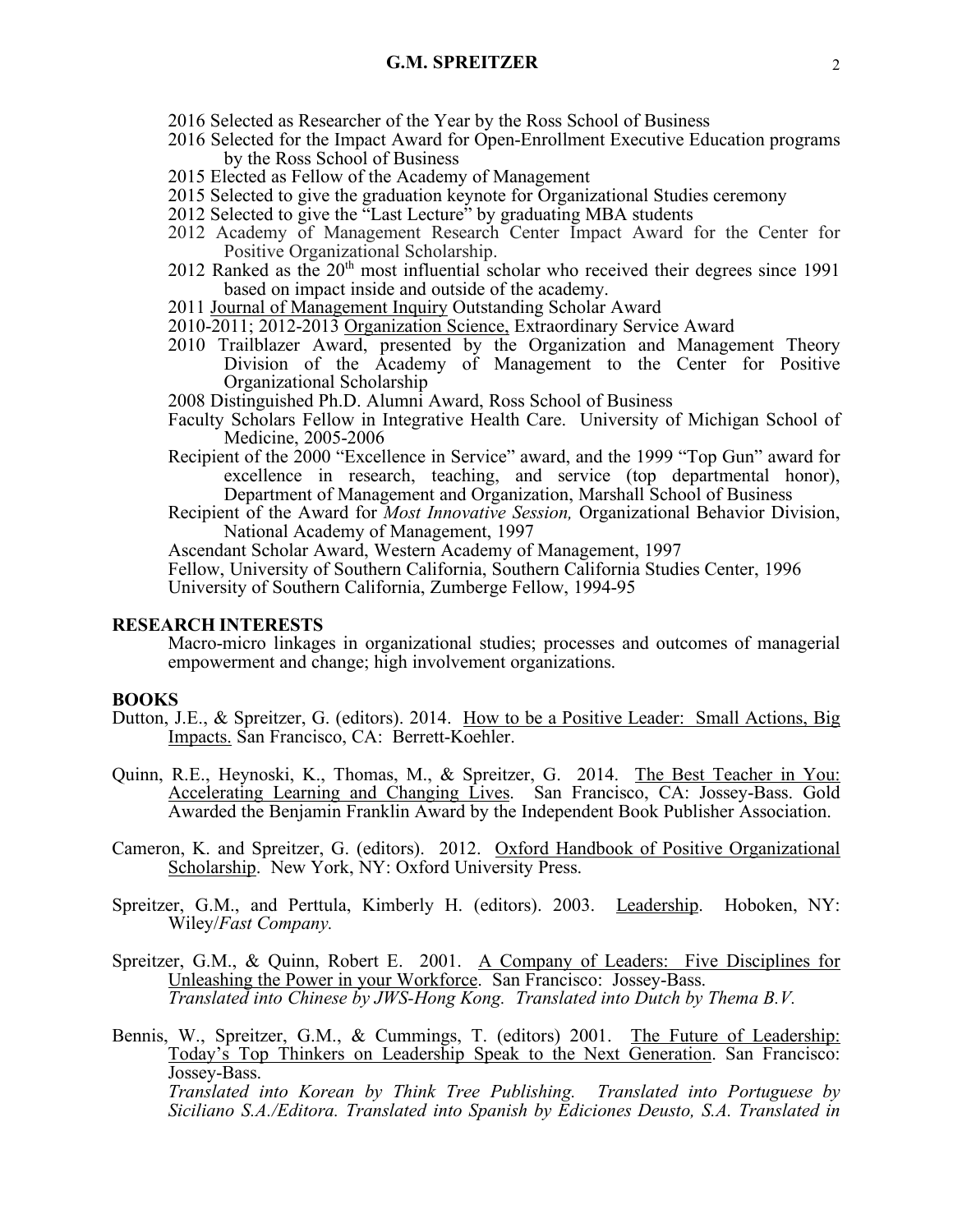*Chinese by Shanghai Jiao Tong University Press. Translated into Dutch by Uitgeverij Thema.*

Conger, J.A., Spreitzer, G.M., & Lawler, E.E., III (editors) 1999. The Leader's Change Handbook: An Essential Guide to Setting Direction and Taking Action. San Francisco: Jossey-Bass.

## **JOURNAL ARTICLES**

- Harbridge, R., Ivanitskaya, L., Spreitzer, G., & Boscart, V. (in press). Job crafting in registered nurses working in public health: A qualitative study. Applied Nursing Research.
- Pavez, I., Godwin, L., & Spreitzer, G. (2021) Generative Scholarship Through Prospective Theorizing: Appreciating the Roots and Legacy of Organization Development and Change to Build a Bright Future. Journal of Applied Behavioral Science.
- Zen, G, Jack, G., Eva, N., Kaizid, K. & Spreitzer, G. (2022). An Integrative Multilevel Review of Thriving at Work: Assessing Progress and Promise. Journal of Organizational Behavior, 43(2): 197-213.
- Barnes, C., Awtrey, E., Lutinetti, L., & Spreitzer, G. (In press). Leader Sleep Devaluation, Employee Sleep, and Unethical Behavior. Sleep Health, 6(3): 411-417. doi: 10.1016/j.sleh.2019.12.001
- Spreitzer, G., Bacevice, P., Hendricks, H., & Garrett, L. (2021). Thriving in the New World of Work: Implications for Organizational Community. Research in Organizational Change and Development. 28: 77-101. New York: Emerald Insight. An abbreviated version was published in the Organizational Development and Change Divisions of the Academy of Management newsletter.
- Hafenbrack, A., Cameron, L., Spreitzer, G, Noval, L., Zhang, C. & Shaffakat, S. (2020). Helping People by Being in the Present: Mindfulness Increases Prosocial Behavior. Organizational Behavior and Human Decision Processes, 15: 21-38. https://doi.org/10.1016/j.obhdp.2019.08.005
- Bacevice, P., Spreitzer, G., Hendricks, H., & Davis, D. (2019). How Coworking Spaces Affect Employees' Professional Identities. Harvard Business Review.
- Spreitzer, G. Myers, C., Kopelman, S., & Mayer, D. (2019). The Conceptual and Empirical Value of a Positive Lens: An Invitation to Organizational Scholars to Develop Novel Research Questions. Academy of Management Perspectives, 35(3): 517-534.
- Spreitzer, G., Garrett, L., & Cameron, L. (2017). Alternative Work Arrangements: Two Images of the New World of Work**.** Annual Review of Organizational Psychology and Organizational Behavior, 4(1): 473-499.
- Garrett, L., Spreitzer, & Bacevice, P. (2017). Co-constructing a sense of community at work: Unpacking the nature of community work in coworking spaces. Organization Studies,  $28(6)$ : 821-842.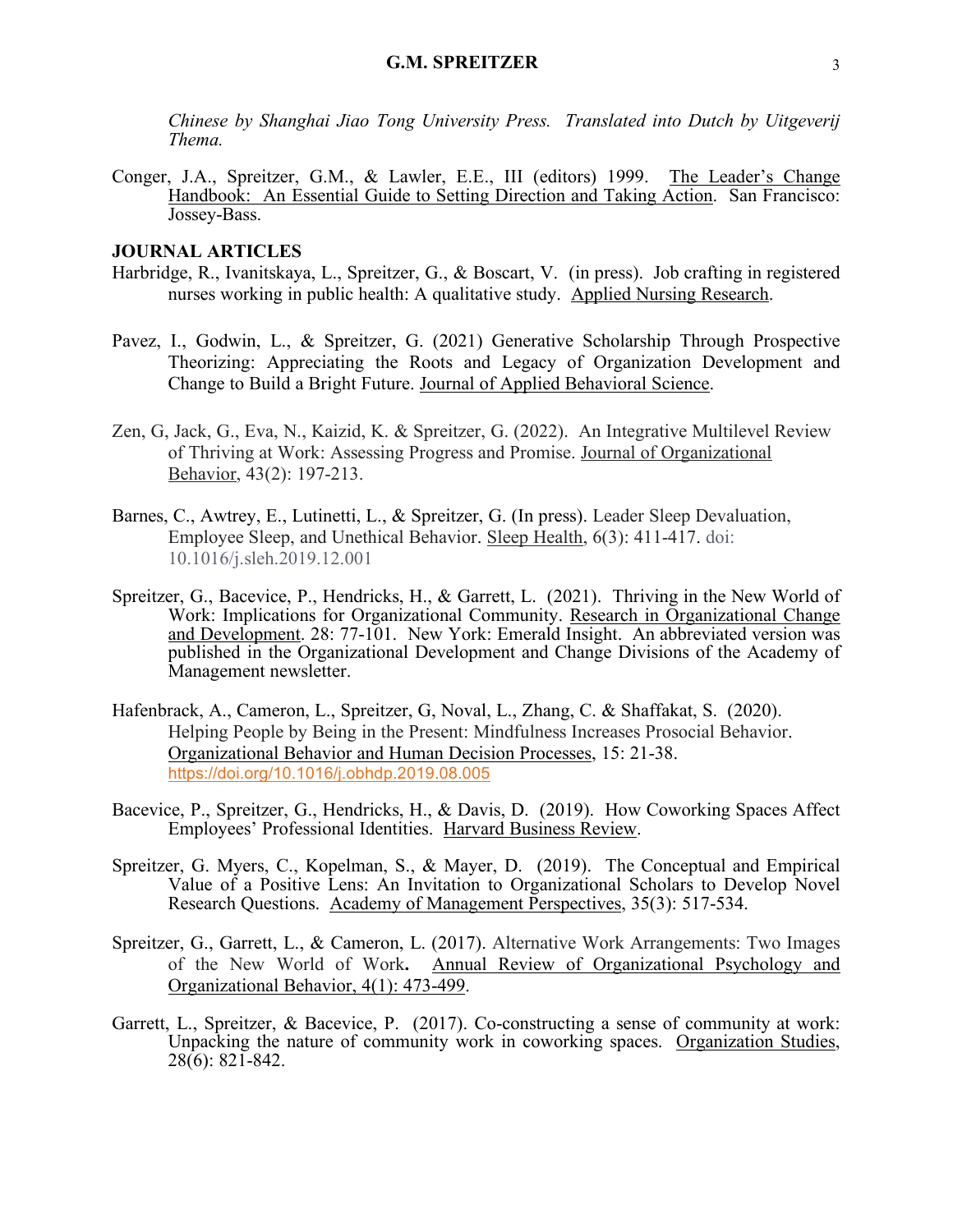- Spreitzer, G., Bacevice, P., & Garrett, L. (2015). Why People Thrive in Coworking Spaces. Harvard Business Review Big Idea. Research profiled in *Bloomburg Businessweek*, *Cleveland Plain Dealer, Fast Company, Quartz, Times of India, Workplaces*.
- Spreitzer, G., Garrett, L., & Bacevice, P. (2015). Should Your Company Embrace Coworking? Sloan Management Review, Fall. http://sloanreview.mit.edu/x/57105
- Gerbasi, A., Porath, C., Parker, A., Spreitzer, G., & Cross, R. (2015). Destructive De-energizing Relationships: How Thriving Buffers their Effect on Performance. Journal of Applied Psychology, 100 (5), 1423-1433. http://dx.doi.org/10.1037/apl0000015 Research profiled in *Wall Street Journal*, *Folha de SP* (largest newspaper in Brazil), Yahoo, MSN, *Dividend*, CBS radio, WEMU radio, *New York Times*, *Good Housekeeping, Business Insider, Australian Broadcasting Corporation.*
- Barnes, C., & Spreitzer, G. (2015). Why Sleep is a Strategic Resource. Sloan Management Review, 56(2): 19-21.
- Garrett, L., Spreitzer, G. & Bacevice, P. (2014). Co-constructing a Sense of Community at Work: The Emergence of Community in Coworking Spaces. Best Paper Proceedings. Academy of Management.
- Lam, C.F., Spreitzer, G. & Fritz, C. (2014). Too Much of a Good Thing: Curvilinear Effect of Positive Affect on Proactive Behaviors. Journal of Organizational Behavior, 34(4): 530- 546.
- Banaszak-Holl, J., Castle, N., Lin, M., Shrivastva, N., & Spreitzer, G. (2014). The Role of Organizational Culture in Retaining the Nursing Workforce. The Gerontologist.
- DeRue, S., Spreitzer, G., Flanagan, B., and Allen, B. (2013). Developing Adaptive Leaders for Turbulent Times: The Michigan Model of Leadership. European Business Review. May-June: 57-61. *Reprinted in Keys of Leadership Success published by EBR Media.*
- Banaszak-Holl, J., Castle, N., Lin, M., & Spreitzer, G. (2013).An Assessment of Cultural Values and Resident-Centered Culture Change in U.S. Nursing Facilities. Health Care Management Review, 38(4): 295-305.
- Stephens, J.P., Heaphy, E., Carmeli, A., Spreitzer, G., & Dutton, J.D. (2013). Relationship Quality and Virtuousness: Emotional Carrying Capacity as a source of Individual and Team Resilience. Journal of Applied Behavioral Science. 49(1) 13–41.
- Spreitzer, G. & Grant, T. (2012). Helping students manage their energy: Taking Their Pulse with the Energy Audit. Journal of Management Education, 36(2): 239-263.
- Spreitzer, G., Porath, C., & Gibson, C. (2012). Toward human sustainability: How to enable more thriving at work? Organization Dynamics, 41(2): 155-162. Reprinted in Rotman Magazine, Winter 2013, p. 17-21. University of Toronto.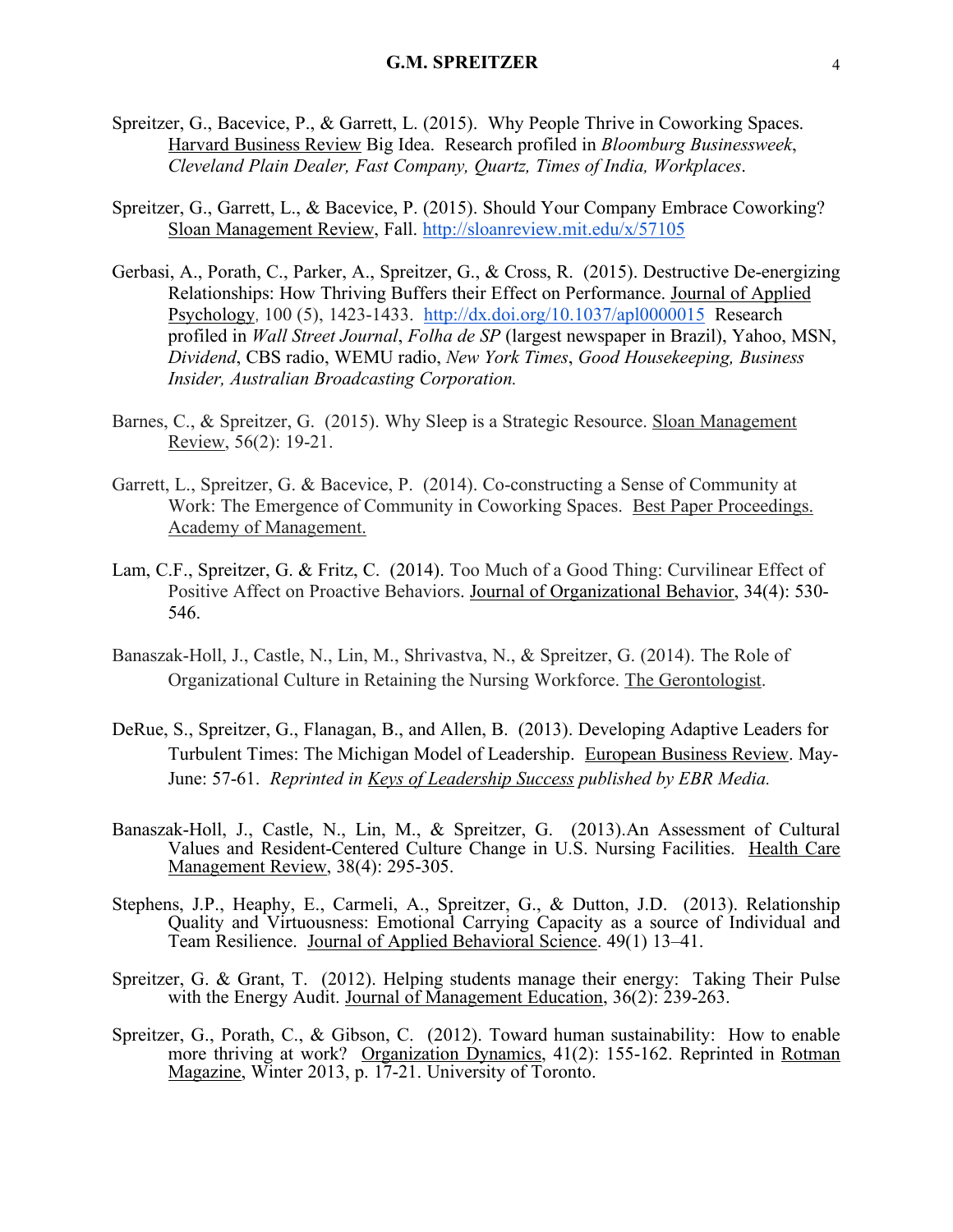- Spreitzer, G., & Cameron, K. (2012). Applying a POS Lens to Bring out the Best in Organizations. Organization Dynamics, 41(2): 85-88.
- Quinn, R., Spreitzer, G.M., & Lam, C.F. (2012). Building a Sustainable Model of Human Energy in Organizations: Exploring the Critical Role of Resources. Academy of Management Annals, 6(1): 337-396.
- Porath, C., Spreitzer, G., Gibson, C., & Garnett, F. (2012). Thriving at Work: Toward Its Measurement, Construct Validation, and Theoretical Refinement. Journal of Organizational Behavior, 33(2): 250-271.
- Spreitzer, G. and Porath, C. (2012) Creating sustainable performance. Harvard Business Review, January-February: 92-99. Reprinted in the Spring 2015 issue of Harvard Business Review OnPoint and in the Harvard Business School Publishing's curated volume on Happiness.
- Fritz, C., Lam, C.F., & Spreitzer, G.M. (2011). It's the Little Things that Matter: An Examination of Knowledge Workers' Energy Management. Academy of Management Perspectives, 25(3): 28-39.
- Wellman, N., & Spreitzer, G. (2011). Crafting Scholarly Life: Strategies for Creating Meaning in Academic Careers. Journal of Organizational Behavior, 32, 927–931.
- Spreitzer, G., Stephens, J.P., & Sweetman, D. (2009). The Reflected Best Self Field Experiment with Adolescent Leaders: Exploring the Psychological Resources Associated with Feedback Source and Valence. Journal of Positive Psychology, 4(5): 331-348.
- Carmeli, A. & Spreitzer, G. (2009). Trust, Connectivity, and Thriving: Implications for Innovative Work Behavior. Journal of Creative Behavior, 43(3): 169-191.
- Mishra, A., Mishra, K, & Spreitzer G. (2009). Downsizing the company without downsizing morale. Sloan Management Review, Spring, p. 39-44.
- Spreitzer, G. (2007). Participative Organizational Leadership, Empowerment, and Sustainable Peace. Journal of Organizational Behavior, 28(8): 1077-1096. *Selected as a finalist for the 2007 Outstanding Paper in Organizational Behavior by the OB Division of the Academy of Management*.
- Bartunek, J., and Spreitzer, G. (2006). The Interdisciplinary Career of a Popular Construct Used in Management: Empowerment in the Late Twentieth Century. Journal of Management Inquiry,  $15(3)$ :  $255-273$ .
- Spreitzer, G. (2006). Leading to Grow and Growing to Lead. Organizational Dynamics, 35(4):  $305 - 215$ .
- Spreitzer, G., Sutcliffe, K., Dutton, J., Sonenshein, S. and Grant, A. (2005). A socially embedded model of thriving at work. Organization Science, 16(5): 537-549.
- Spreitzer, G., Perttula, K., and Xin, K. (2005) A Cross-Cultural Analysis of the Effectiveness of Transformational Leadership. Journal of Organizational Behavior, 26(3): 205-228.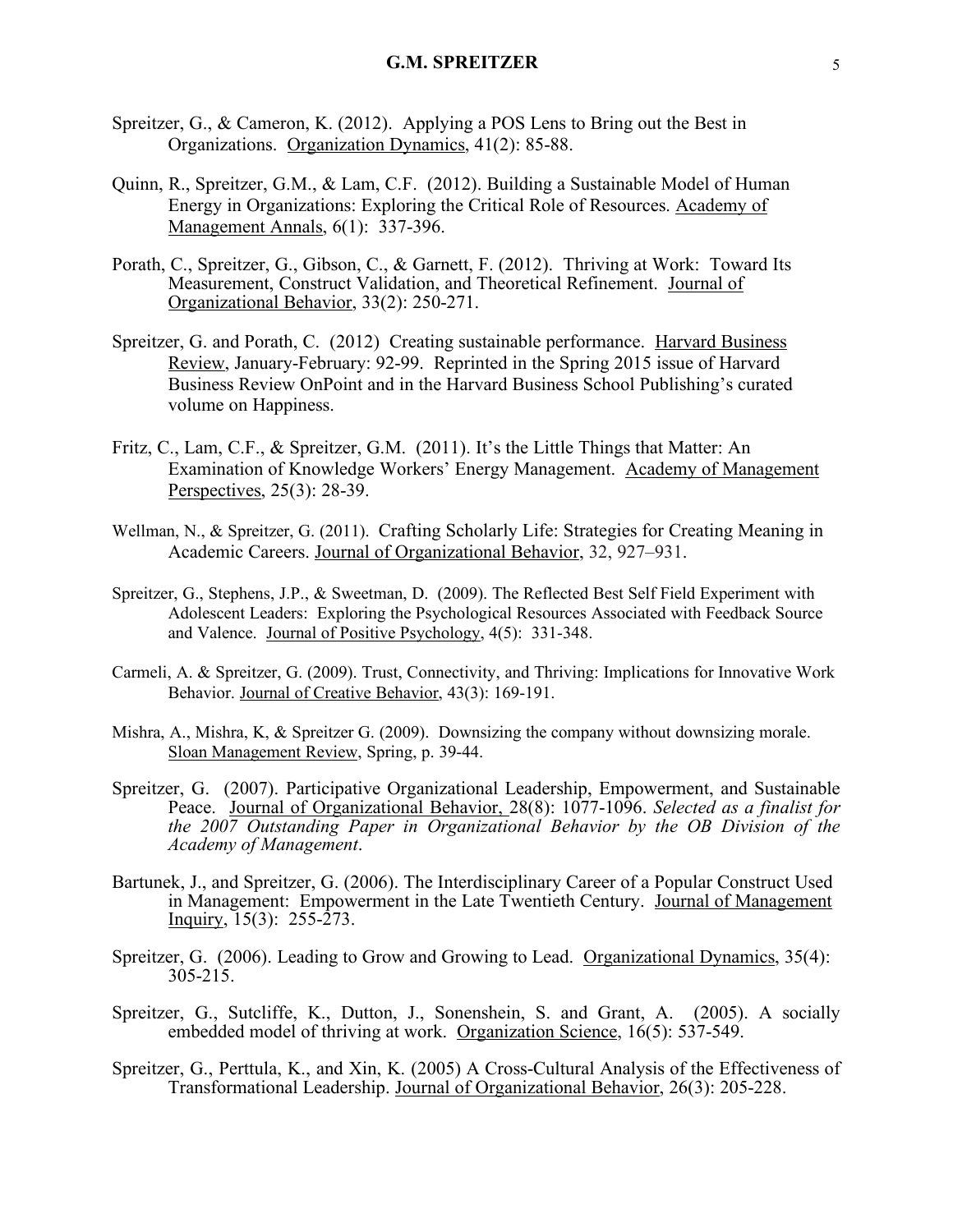- Roberts, L.M., Dutton, J., Spreitzer, G., Heaphy, E., & Quinn, R. (2005). Composing the reflected best self: Building pathways for becoming extraordinary in work organizations. Academy of Management Review, 30(4): 712-736.
- Roberts, L.M., Spreitzer, G., Dutton, J., Quinn, R., Heaphy, E., and Barker, B. (2005). How to play to your strengths. Harvard Business Review, 83(1): 75-80.
- Brockner, J., Spreitzer, G., Mishra, A., Pepper, L., and Hochwarter, W. (2004). Perceived Control as an Antidote to the Negative Effects of Layoffs on Survivors' Organizational Commitment and Job Performance. Administrative Science Quarterly,  $49(1)$ : 76-100. *Finalist for the 2004 Scholarly Achievement Committee for the Human Resources Division of the Academy of Management.*
- Spreitzer, G. & Sonenshein, S. (2004). Toward the construct definition of positive deviance. American Behavioral Scientist, 77(6): 828-847.
- Spreitzer, G. and Mishra, A. (2002). To stay or go: Voluntary survivor turnover following an organizational downsizing. Journal of Organizational Behavior, 23: 707-729.
- Finegold, D., Mohrman, S., and Spreitzer, G. (2002). Age effects on the predictors of technical workers' commitment and willingness to turnover. Journal of Organizational Behavior, 23: 655-674.
- Shapiro, D.L., Furst, S., Spreitzer, G., and Von Glinow, M.A. (2002). Transnational teams in an Electronic Age. Journal of Organizational Behavior, 23: 455-467.
- Quinn, R.E., Spreitzer, G.M., & Brown, M.V. (2000). Changing other through changing ourselves: The transformation of human systems. Journal of Management Inquiry,  $9(2)$ : 147-157.
- Spreitzer, G.M., De Janesz, S., and Quinn, R.E. (1999). Empowered to lead: The role of psychological empowerment in leadership. Journal of Organizational Behavior, 20(4): 511-526.
- Spreitzer, G.M., Cohen, S.G., and Ledford, G. (1999). Developing effective self-managing work teams in service organizations. Group and Organizational Management, 24(3): 340- 366.
- Spreitzer, G.M., and Mishra, A.K. (1999). Giving up control without losing control: Trust and its substitutes' effects on managers' involving employees in decision making. Group and Organization Management, 24(2): 155-187.
- Mishra, A.K., and Spreitzer, G.M. (1998). Explaining how survivors respond to downsizing: The roles of trust, empowerment, justice, and work redesign. Academy of Management Review, 23(3): 567-588. *Paper received ANBAR Electronic Intelligence's Citation of Excellence – Highest Quality Rating.*
- Mishra, K., Spreitzer, G.M., and Mishra, A. (Winter 1998). Preserving employee morale during downsizing. Sloan Management Review, 39(2): 83-95.
- Quinn, R.E., and Spreitzer, G.M. (1997). The road to empowerment: Seven questions every leader should consider. Organizational Dynamics, Autumn, 26(2): 37-51. *Reprinted in Business Leadership: A Jossey-Bass Reader. San Francisco: Jossey-Bass, p. 471-473.*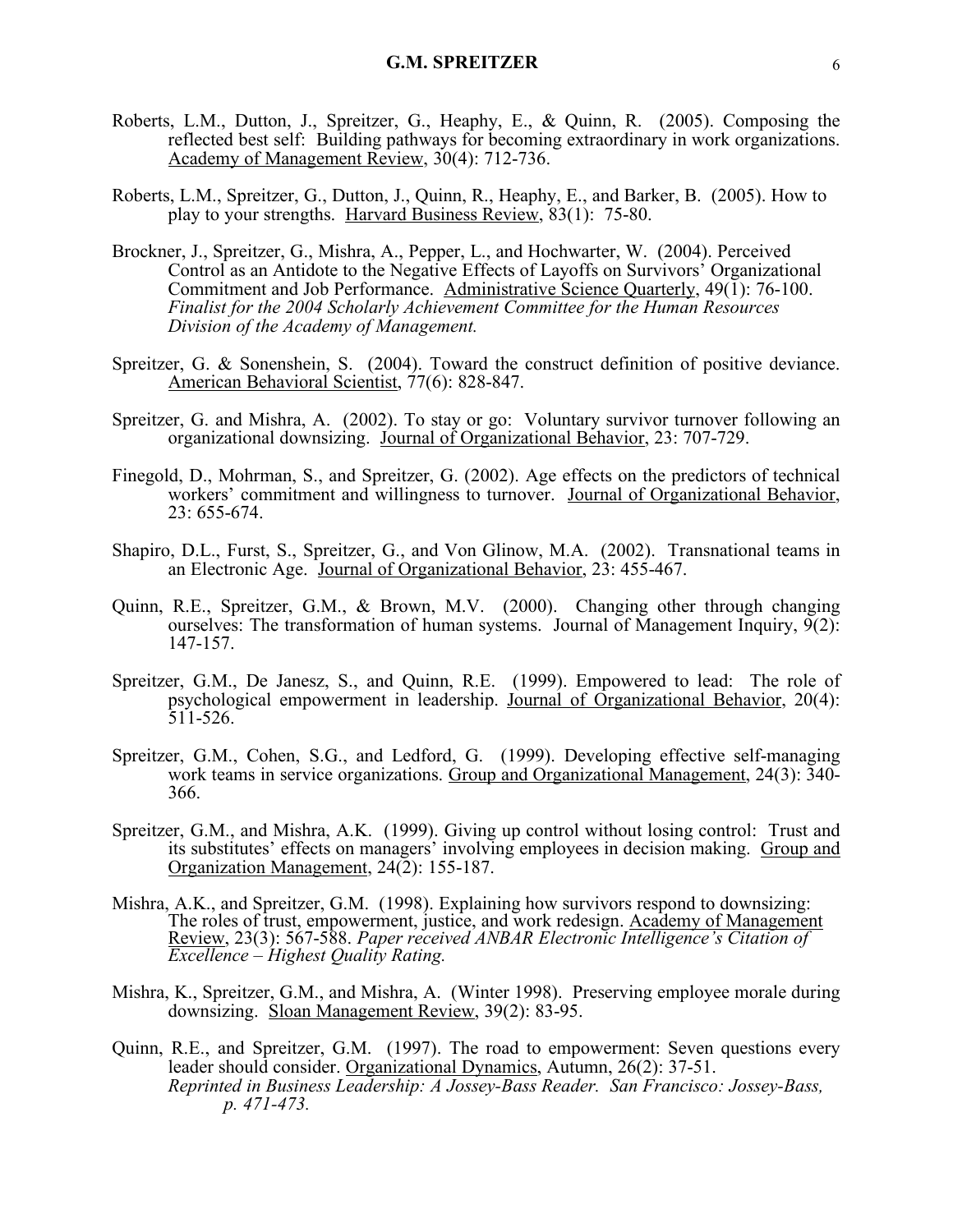- Spreitzer, G.M., McCall, M.W., and Mahoney, J.D. (1997). Early identification of international executive potential. Journal of Applied Psychology, 82(1): 6-29. *Excerpted in "Identifying future leaders: They are made, not born." Research Briefing in the Harvard Business Review, November-December, 1995.*
- Rajagopalan, N. and Spreitzer, G.M. (1997). Toward a theory of strategic change: A multi-lens perspective and integrative framework. Academy of Management Review, 22(1): 48-79.
- Spreitzer, G.M., Kizilos, Mark, and Nason, Stephen. (1997). A dimensional analysis of the relationship between psychological empowerment and effectiveness, satisfaction, and strain. Journal of Management, 23(5): 679-704.
- Spreitzer, G.M. (1996). Social structural characteristics of psychological empowerment. Academy of Management Journal, 39(2): 483-504.
- Spreitzer, G.M., and Quinn, R.E. (1996). Empowering middle managers to be transformational leaders. Journal of Applied Behavioral Science, 32(3): 237-261. *Excerpted in a research briefing in Psychology Today, May-June, 1997: 16.*
- Cohen, S.G., Ledford, G.E., Jr., and Spreitzer, G.M. (1996). A predictive model of self- managing work team effectiveness. Human Relations, 49(5): 643-676.
- Rajagopalan, N. and Spreitzer, G.M. (1996). Toward a theory of strategic change: A multi-lens perspective and integrative framework. 1996 Best Paper Proceedings of the Academy of Management.
- Spreitzer, G.M. (1995). Psychological empowerment in the workplace: Dimensions, measurement, and validation. Academy of Management Journal, 38(5): 1442-1465.
- Spreitzer, G.M. (1995). An empirical test of a comprehensive model of intrapersonal empowerment in the workplace. American Journal of Community Psychology, 23(5): 601-629.
- Spreitzer, G.M., Quinn, R.E., and Fletcher, J. (1995). Excavating the paths of meaning, renewal, and empowerment: A typology of managerial high-performance myths. Journal of Management Inquiry, 4(1): 16-39.
- Cooke, W.N., Mishra, A.K., Spreitzer, G.M. and Tschirhart, M.B. (1995). The determinants of NLRB decision making revisited. Industrial Labor Relations Review, 48(2): 237-257.

#### **BOOK CHAPTERS**

- Bacevice, P., & Spreitzer, G. (2022). Coworking, Legitimate Practice, and Physical Presence in the Post-Pandemic New World of Work. In A. Peyrou (eds.) *Leaders and Physical Space*. New York: Edward Elgar.
- Bacevice, P. & Spreitzer, G. (2020). How we look is how we work**:** Workplace design and the rhetoric of creative work. In F. Montanari, E. Mattarelli, & A.C. Scapolan (eds.) *Collaborative Spaces at Work Innovation, Creativity and Relations***.** New York: Routledge.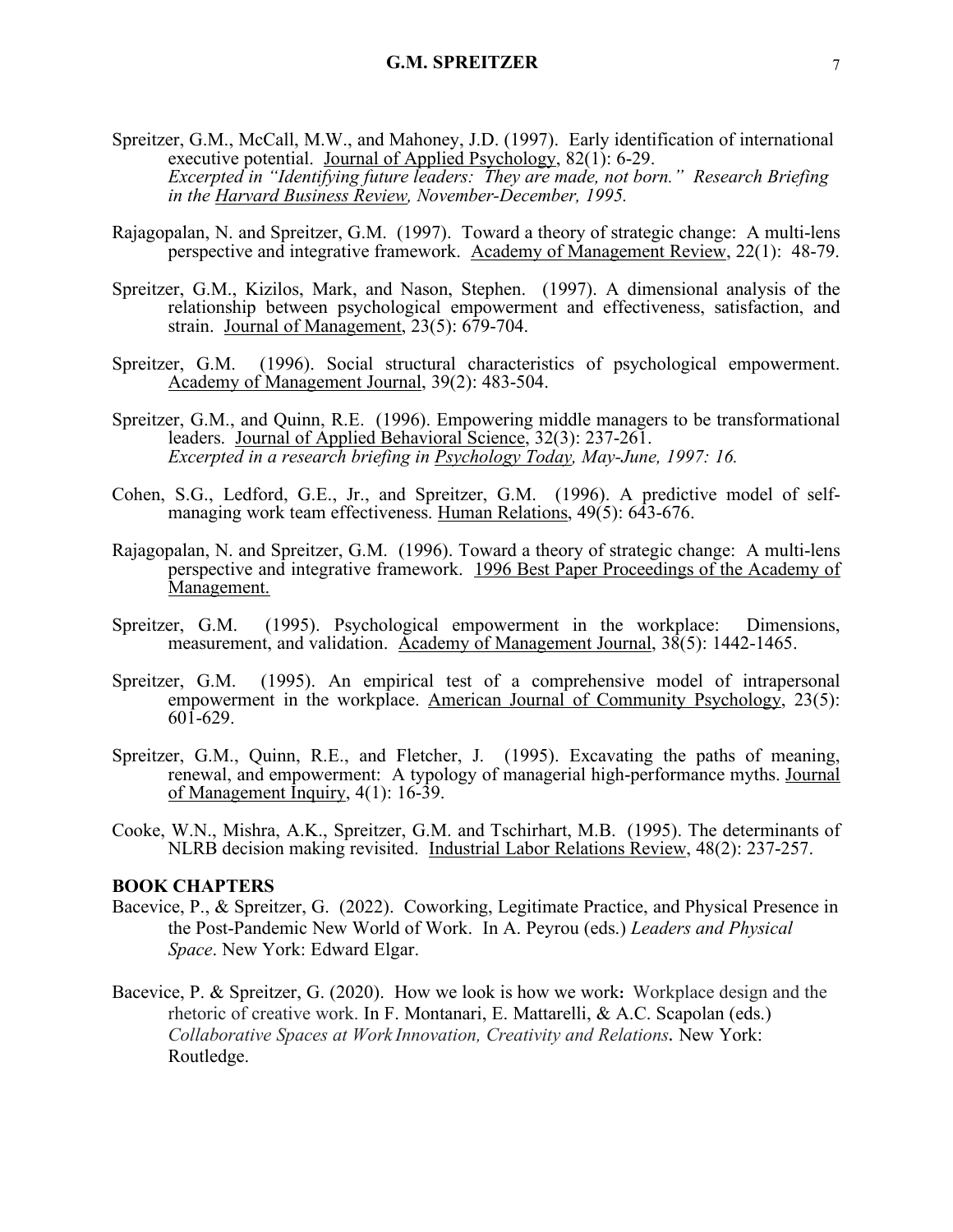- Cameron, L., Garrett, L., & Spreitzer, G. (2020) Alternative work arrangements. Oxford Bibliographies. New York: Oxford University Press. DOI: 10.1093/OBO/9780199846740-0155
- Spreitzer, G., & Hwang, E.B. (2019). How thriving at work matters for creating psychologically healthy workplaces: Current perspectives and implications for the new world of work. In R. Burke & A. Richardson (eds.) Creating Psychologically Healthy Workplaces. New York: Edward Elgar. (p. 293-310).
- Spreitzer, G., Bacevice, P. & Garrett, L. (2019). Workplace design, the physical environment, and human thriving at work. In O. Ayoko & N. Ashkanasy (eds). Organization Behavior and the Physical Environment. New York: Routledge.
- Spreitzer, G. (2017). Inspiring Positive Change: The Paradoxical Mind of Robert E. Quinn. In D. Szabla, D., W. Pasmore, M. Barnes (eds). The Enduring Thoughts of the Thinkers of Organizational Change. New York: Palgrave MacMillan, p. 1091-1108.
- Spreitzer, G., Bacevice, P., & Garrett, L. (2017). Coworking Communities as Enablers of Thriving at Work. In Cooper, C. & Leiter, M. (eds.) Routledge Campion to Well-Being at Work. New York: Routledge (p. 197-206).
- Spreitzer, G., Fritz, C., & Lam, C.F. (2015). Sleep and Other Energy Management Mechanisms: The Engine for High Energy at Work. In J. Barling, C. Barnes, & Carleton, E. & D. Wagner, (eds.) Sleep and Work: Research Insights for the Workplace. New York: Oxford University Press, p. 241-262.
- Quinn, R.E., Heynoski, K., Thomas, M., & Spreitzer, G. (2014). Co-Creating The Classroom Experience To Transform Learning and Change Lives. Research in Organization Change and Development, 22: 25-54.
	- *Received "best chapter" award by Emerald Publisher at the 2014 Academy of Management Meetings.*
	- *Outstanding Author Contribution in the 2015 Emerald Literati Network Awards for Excellence*
- Spreitzer, G.S., & Dutton, J.E. (2014). How to Be a Positive Leader: Insights and Future Possibilities. In. J. Dutton & G. Spreitzer's (eds.) How to Be a Positive Leader: Small Actions, Big Impact. San Francisco, CA: Barrett-Koehler.
- Dutton, J.D., & Spreitzer, G.S. (2014). An Invitation to Positive Leadership: How Small Actions Can Make Big Impacts. In. J. Dutton & G. Spreitzer's (eds.) How to Be a Positive Leader: Small Actions, Big Impact. San Francisco, CA: Barrett-Koehler.
- Spreitzer, G.M. and Porath, C. (2014). Enabling Thriving at Work. In. J. Dutton & G. Spreitzer's (eds.) Putting Positive Leadership into Action. San Francisco, CA: Barrett-Koehler. Media coverage in *Huffington Post, Psychology Today*.
- Spreitzer, G.M. (2013). Positive Organizational Scholarship. In E.H. Kessler's (ed.) Encyclopedia of Management Theory. Thousand Oaks: Sage.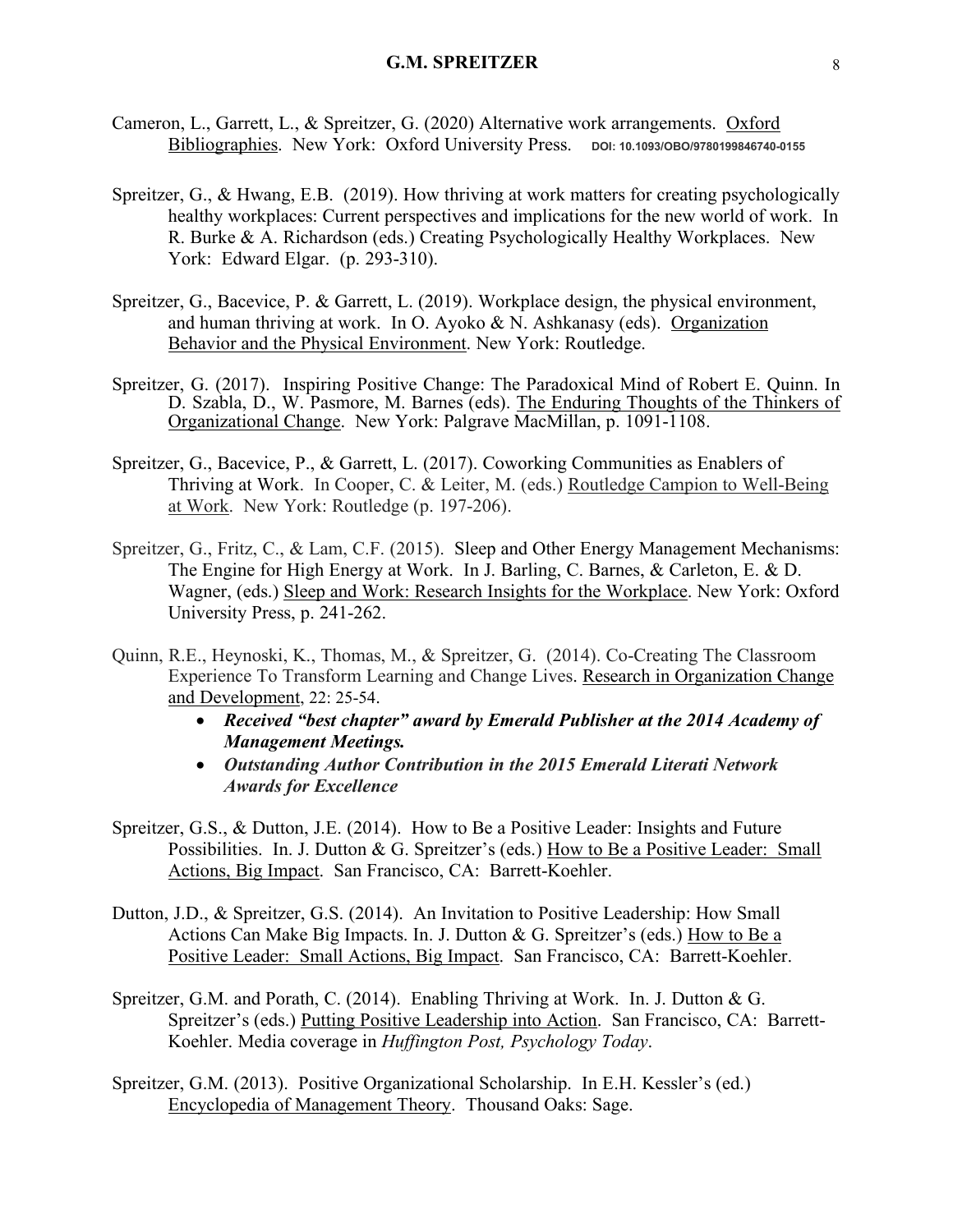- Spreitzer, G.M., and Porath, C. (2013). Self-Determination as Nutriment for Thriving: Building an Integrative Model of Human Growth at Work. In M. Gagne (ed.) Oxford Handbook of Work Engagement, Motivation, and Self-Determination Theory. New York, NY: Oxford University Press.
- Spreitzer, G.M. (2013). Using a Positive Organizational Scholarship Lens to Enrich Research on Work-Family Relationships. In J.G. Grzywacz and E. Demerouti (eds)., New Frontiers in Work and Family Research. New York: Routledge, p. 1-17.
- Spreitzer, G.M., & Cameron, K. (2012). A Path Forward: Toward Progress in Becoming a Discipline. In K. Cameron and G. Spreitzer (eds.) Handbook of Positive Organizational Scholarship. New York, NY: Oxford University Press, p. 1034-1048.
- Cameron, K.S., & Spreitzer, G.M. (2012). Introduction to the handbook. In K. Cameron and G. Spreitzer (eds.) Handbook of Positive Organizational Scholarship. New York, NY: Oxford University Press, p. 1-16.
- Spreitzer, G.M., Lam, C.F., ad Quinn, R. (2012). A Review of Human Energy in Organizations: Implications for Positive Organizational Scholarship. In K. Cameron and G. Spreitzer (eds.) Handbook of Positive Organizational Scholarship. New York, NY: Oxford University Press, p. 155-167.
- Spreitzer, G.M., Lam, C.F., & Fritz, C. (2010). Engagement and Human Thriving: Complementary Perspectives on Energy and Connections to Work. In A. Bakker and Leiter (eds.) Work Engagement: A handbook of essential theory and research. New York: Psychology Press, p. 132-146.
- Spreitzer, G.M. (2008). Taking Stock: A review of more than twenty years of research on empowerment at work. In C. Cooper and J. Barling (eds.) Handbook of Organizational Behavior. Thousand Oaks, CA: Sage, p. 54-73.
- Spreitzer, G.M. (2008). The Future of Positive Organizational Scholarship. In D. Barry & H. Hansen's (eds.) The New and Emerging in Management and Organization Studies. Thousand Oaks, CA: Sage, p. 501-503.
- Spreitzer, G.M., & Sutcliffe, K. (2007). Thriving in Organizations. In D. Nelson & C. Cooper (eds.) Positive Organizational Behavior. Thousand Oaks: Sage, p. 74-85.
- Spreitzer, G.M. (2006). Empowerment. In S. Rogelberg (ed.) Encyclopedia of Industrial and Organizational Psychology. Thousand Oaks, CA: Sage Publications, p. 202-206.
- Spreitzer, G.M. and D. Doneson (2008). Musings on the Past and Future of Employee Empowerment. In T. Cummings (ed.), Handbook of Organizational Development. Thousand Oaks, CA: Sage, p. 311-324.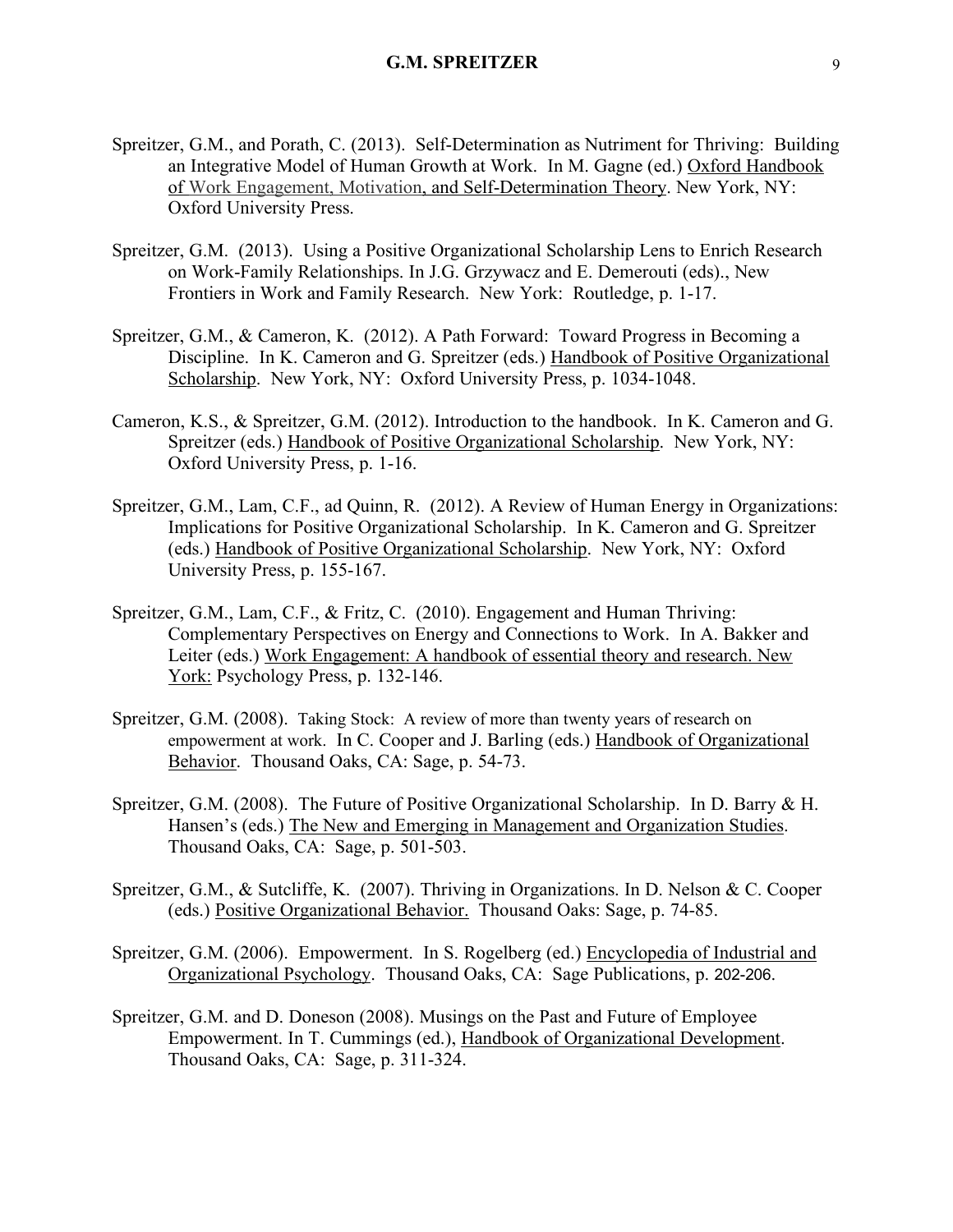- Quinn, R.E., & Spreitzer, G.M. (2006). Entering the Fundamental State of Leadership: A Framework for the Positive Transformation of Self and Others. In R. Burke & C. Cooper. Inspiring Leaders, Oxford, England: Routledge, p. 67-83.
- Dutton, J., M. Glynn and G. Spreitzer. (2006) Positive Organizational Scholarship. In J. Greehaus and G. Callanan (Eds.) Encyclopedia of Career Development (Thousand Oaks, CA: Sage Publishers).
- Spreitzer, G.M., Coleman, M.S., and Gruber, D. (2006). Positive strategic leadership: Lessons from a University President. In Hooijberg, R., Hunt, J., Boal, K. and Antonakis, J. (eds.) Leadership in and of Organizations. Elsevier Publishing, p. 155-172.
- Spreitzer, G.M. (2004). Leadership in the Virtual Organization. In S. Chowhurdy (ed.). Next Generation Business Handbook. Hoboken, NJ: Wiley and Sons, p. 159-173.
- Spreitzer, G.M. & Sonenshein, S. (2003). Becoming Extraordinary: Positive Deviance and Extraordinary Organizing. In K. Cameron, J. Dutton, & R. Quinn (eds.) Positive organizational scholarship. San Francisco: Berrett Koehler Publishers, p. 207-224.
- Spreitzer, G.M. (2003). Leadership Development in the Virtual Organization. In S. Murphy and R. Riggio (Eds). The Future of Leadership Development. Mahwah, NJ: Lawrence Erlbaum Press, p. 71-88.
- Spreitzer, G.M., Shapiro D.L., & Von Glinow, M.A. (2002). A model of trust building in transnational teams. In E. Mannix, M. Neale & H. Sondak (eds.) Research on Managing Groups and Teams (vol. 5). Greenwich, CT: JAI Press, p. 203-234.
- Spreitzer, G.M., & Cummings, T. (2001). The Future of Leadership. In G. Spreitzer, T. Cummings, & W. Bennis (eds.) The Future of Leadership: The Top Leadership Thinkers Speak to the Next Generation. San Francisco: Jossey-Bass.
- Spreitzer, G.M., & Mishra, A. (2000). An Empirical Examination of a Stress-Based Framework of Survivor Responses to Downsizing. In R.J. Burke and C. Cooper (eds.) The Organization in Crisis: Downsizing, Restructuring, and Privatization. Oxford, UK: Blackwell Publishers, p. 97-118.
- Welch, J., Ebert, R. and Spreitzer, G.M. (1999). Running on empty: Overworked people in demanding environments. In R. Quinn, L. St. Clair, and R. O'Neill (eds.) Pressing Problems in Organizations.
- Conger, J.A., Spreitzer, G.M., & Lawler, E.E. (1999). Take-away lessons: What we know and where we need to go. In Conger, Spreitzer & Lawler (eds.) The Leader's Change Handbook. San Francisco: Jossey-Bass.
- Conger, J.A., Spreitzer, G.M., & Lawler, E.E. (1999). The challenges of effective change leadership. In Conger, Spreitzer & Lawler (eds.) The Leader's Change Handbook. San Francisco: Jossey-Bass.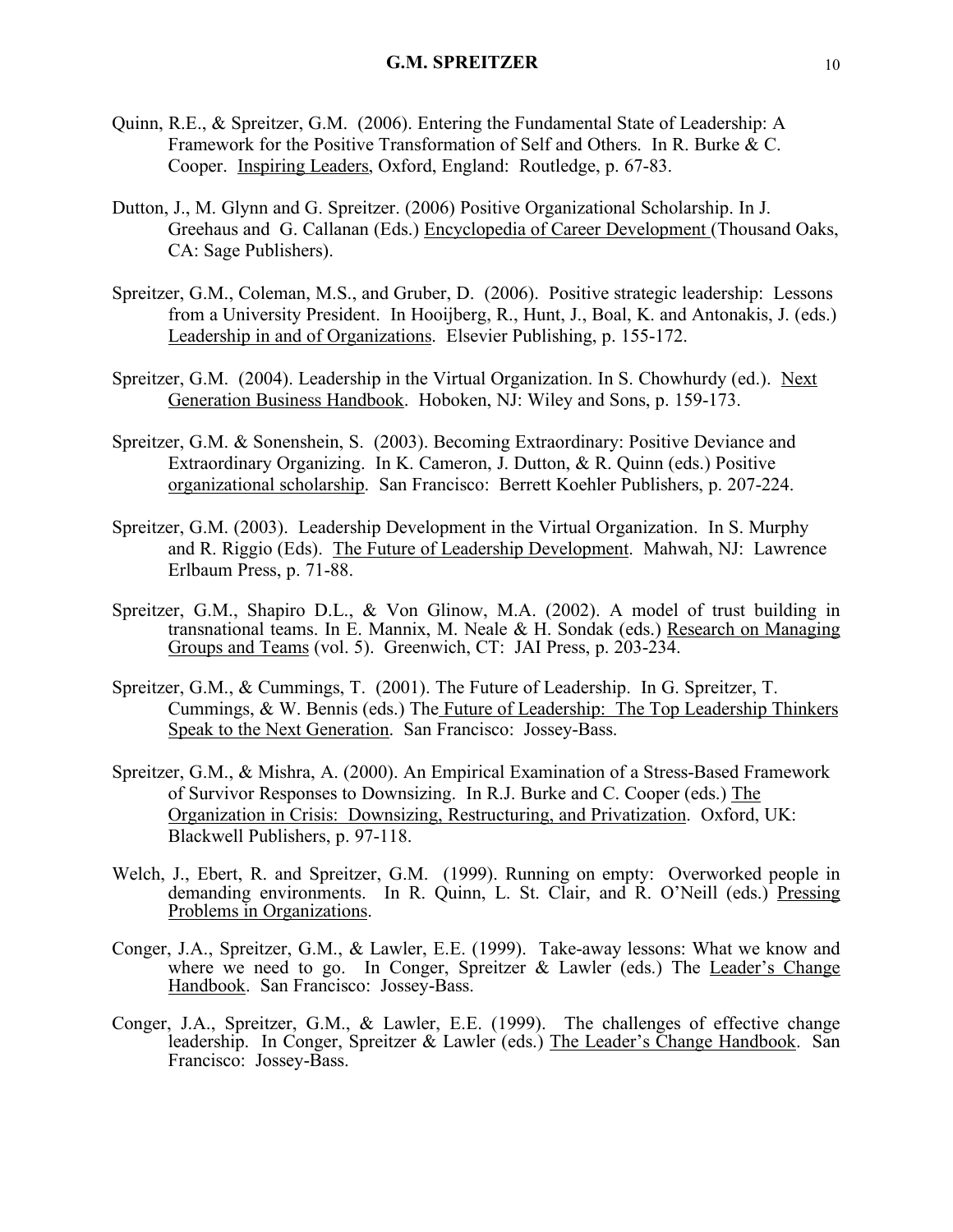- Spreitzer, G.M., Noble, D.S., Mishra, A.K., & Cooke, W.N. (1999). Predicting process improvement team performance in an automotive firm: Explicating the roles of trust and empowerment. In E. Mannix & M. Neale (eds), Research on Managing Groups and Teams (vol 2). Greenwich, CT: JAI Press, p. 71-92.
- Spreitzer, G.M. (1997). Toward common ground in defining empowerment. In R.W. Woodman and W.A. Pasmore (eds.) Research in Organizational Change and Development. Greenwich, CT: JAI Press.
- Rajagopalan, N., Rasheed, A., Datta, D., & Spreitzer, G.M. (1997). A multi-theoretic model of strategic decision making processes: An assessment and research agenda. In V. Papadakis & P. Barwise (eds.) Strategic decisions: Content, process, and outcomes.<br>London: London Business School, Kluwer Academic Publishers.
- McCall, M.W., Mahoney, J., & Spreitzer, G.M. (1995). Identifying leadership potential in future international executives. In D. Ready (ed.) In charge of change: Insights into nextgeneration organizations. Lexington, MA: International Consortium for Executive Development Research.
- Quinn, R.E., Spreitzer, G.M., & Hart, S. (1992). Challenging the assumptions of bipolarity: Interpenetration and effectiveness. In S. Srivastva and R. Fry (eds.) Executive Continuity. San Francisco, CA: Jossey-Bass.
- Denison, Daniel R. and Spreitzer, G.M. (1991). Organizational culture and organizational development: A competing values approach. In R.W. Woodman and W.A. Pasmore (eds.) Research in Organizational Change and Development. Greenwich, CT: JAI Press.
- Quinn, Robert E. and Spreitzer, G.M. (1991). The psychometrics of the competing values culture instrument and an analysis of the impact of organizational culture on quality of life. In R.W. Woodman and W.A. Pasmore (eds.) Research in Organizational Change and Development. Greenwich, CT: JAI Press.
- Quinn, R.E., Sendelbach, N.B., & Spreitzer, G.M. (1991). Education and empowerment: A transformational model of managerial skills development. In J. Bigelow (ed.) Managerial skills. Thousand Oaks: Sage Publications.

#### **BOOK REVIEWS/COMMENTARIES**

- Spreitzer, G.M., & Kurland, N. (2004). Commentary: What matters most in leadership and organizational development. Journal of Management Inquiry. March, 13(1): 19-20.
- Spreitzer, G.M. (2003) Review of *Organizational Culture: Mapping the Terrain*. By Joanne Martin. Thousand Oaks, CA: Sage Publications. Academy of Management Review: 28(3): 514-515.

## **PODCASTS AND MEDIA**

- Positive Business Building: Thriving Workplaces with a Culture of Joy with Rich Sheridan. Harvesting Happiness Podcast. https://podcasts.apple.com/gb/podcast/positive-business-building-thriving-workplacesculture/id914018474?i=1000433986553
- We are in trouble. Video podcast. Marty Wolf Radio Show. http://martywolffbusinesssolutions.com/jane-e-dutton-gretchen-m-spreitzer-ross- school-business-university-michigan/
- Can organizations help people thrive? http://www.michellemcquaid.com/canorganizations-help-people-thrive/ August 12, 2016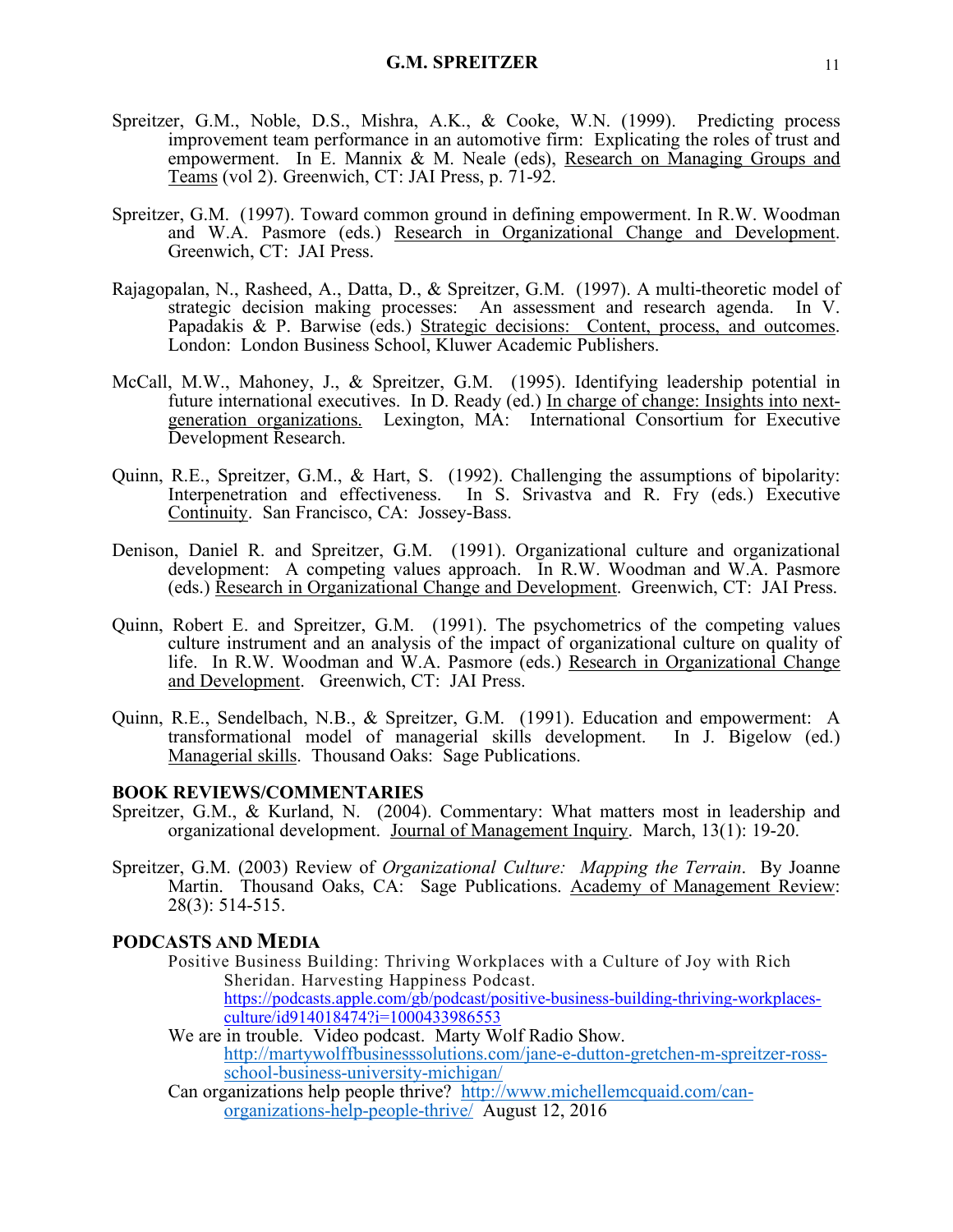How to fall back in love with your job. https://hbr.org/2015/07/how-to-fall-back-in-lovewith-your-job

How to enable positive leaders enable people to thrive at work (May 20, 2015). http://www.huffingtonpost.com/michelle-mcquaid/how-do-positive-leaders-<br>e\_b\_7309996.html

Don't let the jerks at work drag you down. Video podcast in Dividend Spring 2015. http://michiganross.umich.edu/stories/don-t-let-jerks-work-drag-you-down How to design workspaces that support positive work cultures. (with Rich Sheridan), Positive Len video series 2015. Six degrees of separation (with Bob Quinn), Journal of Management Inquiry, 2011 High morale in trying times, Ross School of Business, 2009. Empowerment as a mechanism for peace, Worldblu, 2008.

## **WORK-IN-PROGRESS**

Porath, C., Spreitzer, G., & Gibson, C. To Thrive or Not to Thrive: Pathways for Sustaining Thriving at Work. Under review.

Caza, B., Heaphy, E., Roberts, L., & Spreitzer, G. The Effects of a Positive Feedback Intervention on the Content of Workers' Self-Concepts. Under  $2<sup>nd</sup>$  review.

- Bacevice, P., Spreitzer, G., Hendricks, H., & Mallory, B. Coworking spaces and professional identity in the new world of work. Working paper under  $2<sup>nd</sup>$  peer review.
- Zhang, C. & Spreitzer, G. Workday design. Under 2nd review.
- Porath, C., Gerbasi, A., Spreitzer, G. & Cross. R. Thriving networks: It's the giving that matters. Under revision.
- Porath, C., Gibson, C., & Spreitzer, G. Enablers of thriving at work. Under revision.

## **CASE STUDIES AND TEACHING MATERIALS**

- Cameron, K., Dutton, J., Quinn, R., Spreitzer, G. & Kelly, J. 2016. The Search for a Strategic Identity: Evolution of the Positive Pillar at the Ross School of Business.
- Quinn, R.E., & Spreitzer, G.M. 2014. The Positive Leadership Game. Center for Positive Organizations. Ross School of Business. Selected as a Stage 1 Finalist for the 2018 Provost's Teaching Innovation Prize.
- Roberts, L.M., Dutton, D., Spreitzer, G. & Suesse, J. 2006. Bringing my best self to life: How to use Feedback from the *Reflected Best Self* Exercise for Personal and Career Development. Ross School of Business Publications.
- Dutton, J., Spreitzer, G., Roberts, L.M., & Quinn, R. 2005. A web-enabled version of the Reflected Best Self assessment. Reflectivelearning.com.
- Spreitzer, G. 2004. Aravind Diagnostic Interviewing Training Exercise. Teaching notes and participant handout.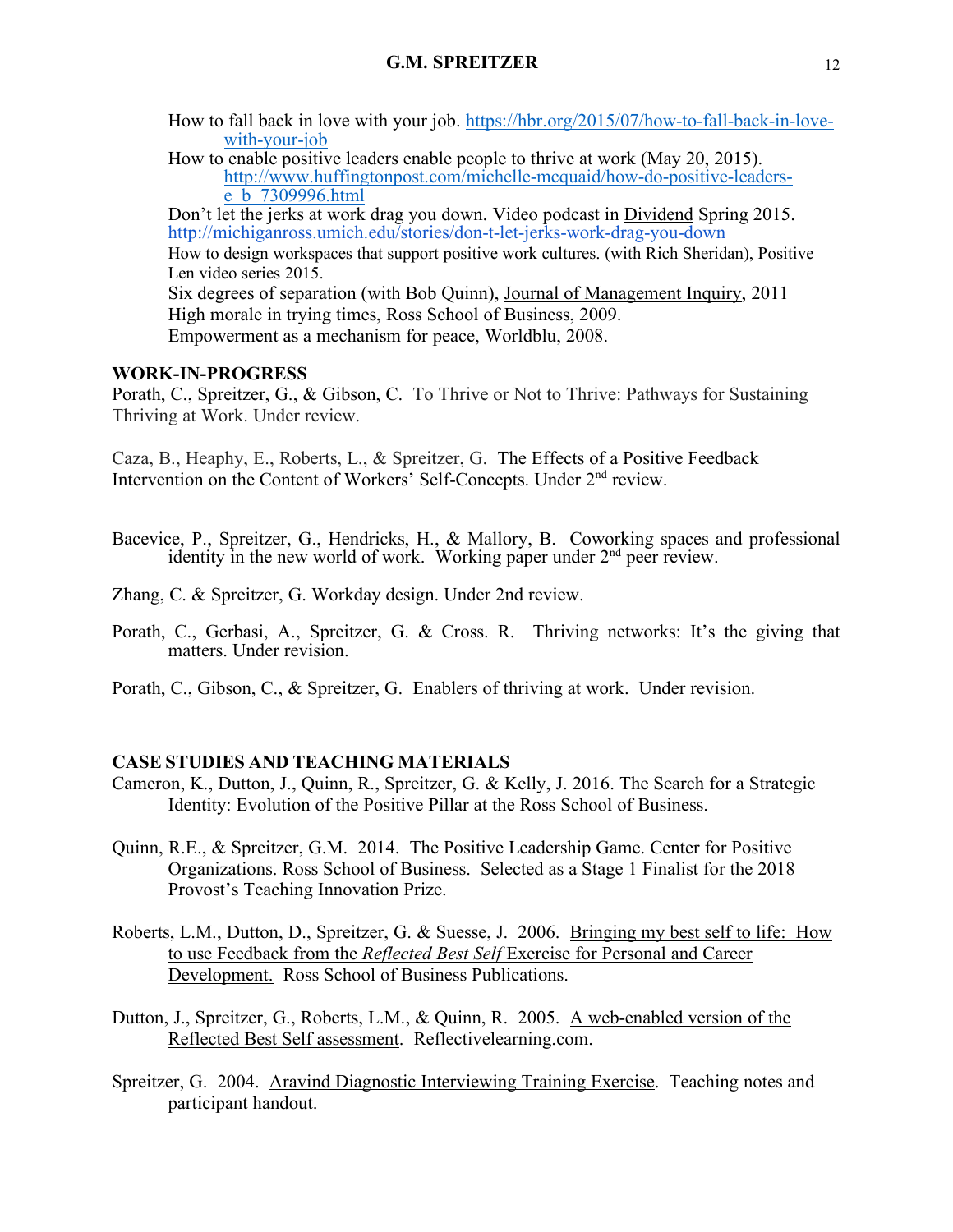Quinn, R.E., Dutton, J., & Spreitzer, G. 2003. The Reflected Best Self Feedback Exercise. Participant Handout and Teaching Note.

## **REFEREED CONFERENCE PRESENTATIONS**

- Spreitzer, G. (August, 2022). Faculty Covid-19 Experiences and Work-life Inclusion: Future Flexibility and Equality Insights. Presented as part of Professional Development Workshop. Academy of Management Meeting, Seattle, WA.
- Spreitzer, G., Bacevice, P., Hendricks, H., & Garrett, P. (August, 2022). Thriving in the New World of Work: Implications for Organizational Community. Presented as part of a showcase symposium "Research in Organization Change and Development: Conversations with ROCD 28, 29, and 30 Authors."
- Spreitzer, G. (August 2022). Coworking and community in the future or work. Presented as part of a symposium on "Shaping the Research Agenda on the Future of Work." Academy of Management Meeting, Seattle, WA.
- Segura, A. & Spreitzer, G. (August 2020). Bringing Those on the Outside In: The Role of the Organization in Reintegrating Marginalized Persons. As part of a symposium on Underresourced workers. Academy of Management Meeting, Vancouver, CA.
- Spreitzer, G. (August 2020). Broadening Our Sight: Embodiement, Allyship and Posthuman Organizing for Disabilities. As part of a panel on Organizing for Disabilities. Academy of Management Meeting, Vancouver, CA.
- Spreitzer, G., Hendricks, H., Mallory, B., & Bacevice, P. (August 2020). The Community of Coworking Spaces. As part of a symposium on New Frontiers in Community Research. Academy of Management Meeting, Vancouver, CA.
- Hendricks, H., Spreitzer, G., & Bacevice, P. (August 2019). The roles of "all stars" and "attendees" in the drive for inclusion in enterprise coworking spaces. As part of a symposium on Pathways for inclusion: Relationships and community in the new world of work. *Academy of Management Meeting, Boston, MA.*
- Zhang, C., & Spreitzer, G. (August 2019) Knowledge Workers' Workday Activities, Micro-Breaks, and Energy: Meetings as Constraints and Opportunities. As part of the Symposium entitled "Improving Employees' Well-being and Performance through Recovery at Work." *Academy of Management Meeting, Boston, MA.*
- Hendricks, H., Spreitzer, G., Bacevice, P., & Mallory, B. (2019). Working alone together: Relationships, community and identity in coworking spaces. Presentation at the Positive Organizational Scholarship Research Conference, June 5.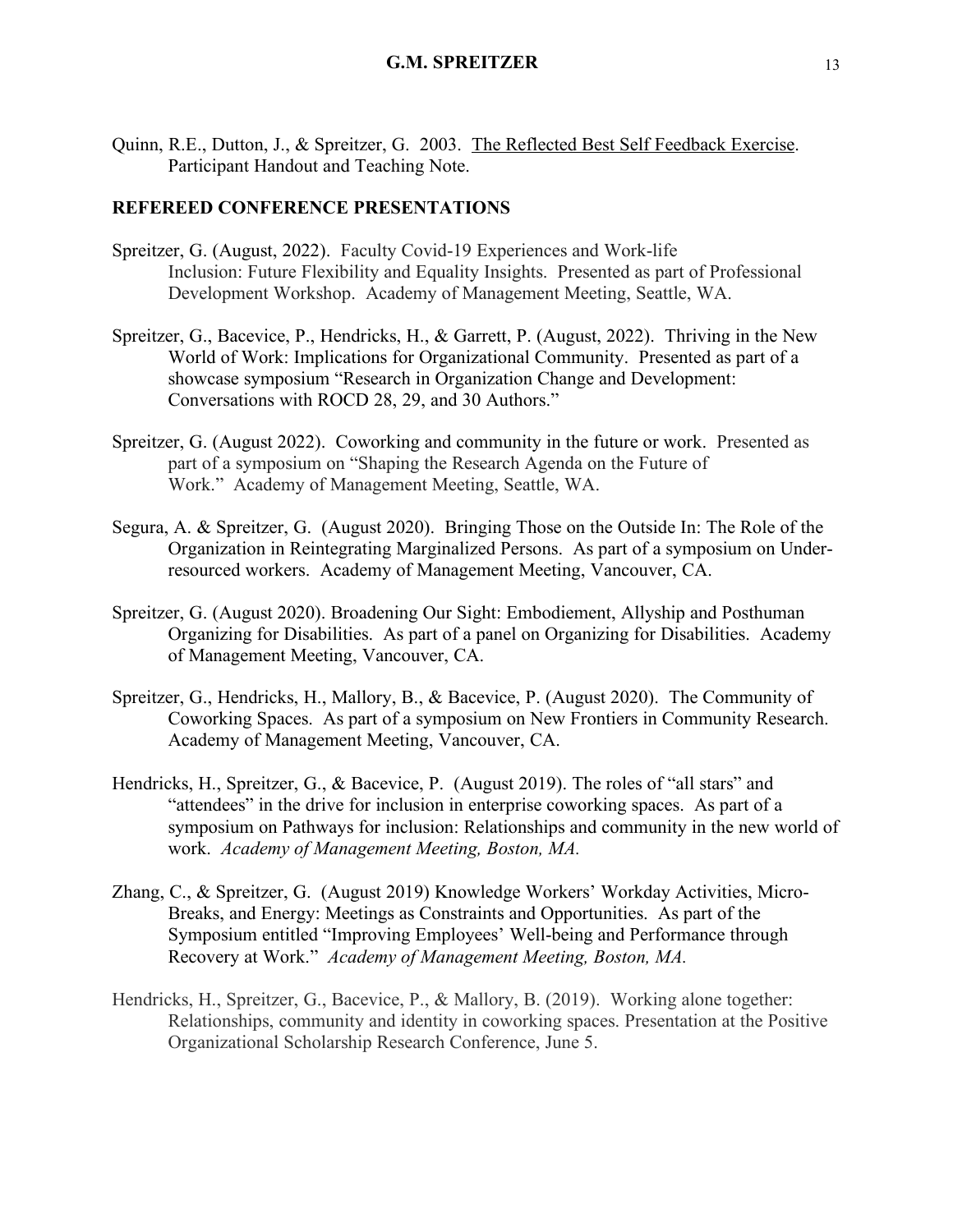- Hafenbrack, A.C., Cameron, L., Spreitzer, G., Noval, L. J., Zhang, C., & Shaffakat, S. (August, 2018). Helping people by being in the present: Mindfulness increases prosocial behavior. *Annual Meeting of the Academy of Management,* Chicago, IL.
- Hafenbrack, A.C., Cameron, L., Spreitzer, G., Noval, L. J., Zhang, C., & Shaffakat, S. (July, 2018). Helping people by being in the present: Mindfulness increases prosocial behavior. *Annual Conference of the International Association of Conflict Management,* Philadelphia, PA.
- Hafenbrack, A.C., Cameron, L., Spreitzer, G., Noval, L. J., Zhang, C., & Shaffakat, S. (June, 2018). Helping people by being in the present: Mindfulness increases prosocial behavior. *ESMT OB Conference,* Berlin, Germany.
- Hafenbrack, A.C., Cameron, L., Spreitzer, G., Noval, L. J., Zhang, C., & Shaffakat, S. (June, 2018). Helping people by being in the present: Mindfulness increases prosocial behavior. *European Academy of Management Conference,* Reykjavik, Iceland.
- Hafenbrack, A.C., Cameron, L., Spreitzer, G., Noval, L. J., Zhang, C., & Shaffakat, S. (June, 2018). Helping people by being in the present: Mindfulness increases prosocial behavior. *Paris-Dauphine Workshop on Research Advances in Organizational Behavior and Human Resources Management,* Paris, France.
- Unpacking the Drawbacks of Empowerment and Empowering Leadership. Symposium presentation at the Academy of Management Meeting, Chicago, IL
- Multiple Work Identities and the Experience of Coworking. Symposium presentation at the Academy of Management Meeting, Chicago, IL.
- Helping People By Being in the Present Moment: Mindfulness Increase Prosocial Behavior. Symposium presentation at the 2018 Academy of Management Meeting, Chicago, IL.
- Improving Health and Well-being in Society: How Can Positive Organizations Help. Panel symposium at the 2018 Academy of Management Meeting, Chicago, IL.
- Challenges in Pathways to Employee Well-being. Presentation at the 2017 Academy of Management Meeting, Atlanta, GA.
- What Does it Mean for Employees to be Their Best Selves at Work. Presentation at the 2017 Academy of Management Meeting, Atlanta, GA.
- Who's in the driver's seat? Working perspectives on alternative work arrangement in the gig economy. Presentation at the 2017 Academy of Management Meeting, Atlanta, GA.
- Pushing the Boundaries in OB: Bridging the Gap between Academia and Practice. Presentation at the 2017 Academy of Management Meeting, Atlanta, GA.
- Mindfulness in the workplace: Implications for ethical behavior. 8<sup>th</sup> Biennial POS Research Conference. Ann Arbor, MI, May 9-10, 2017.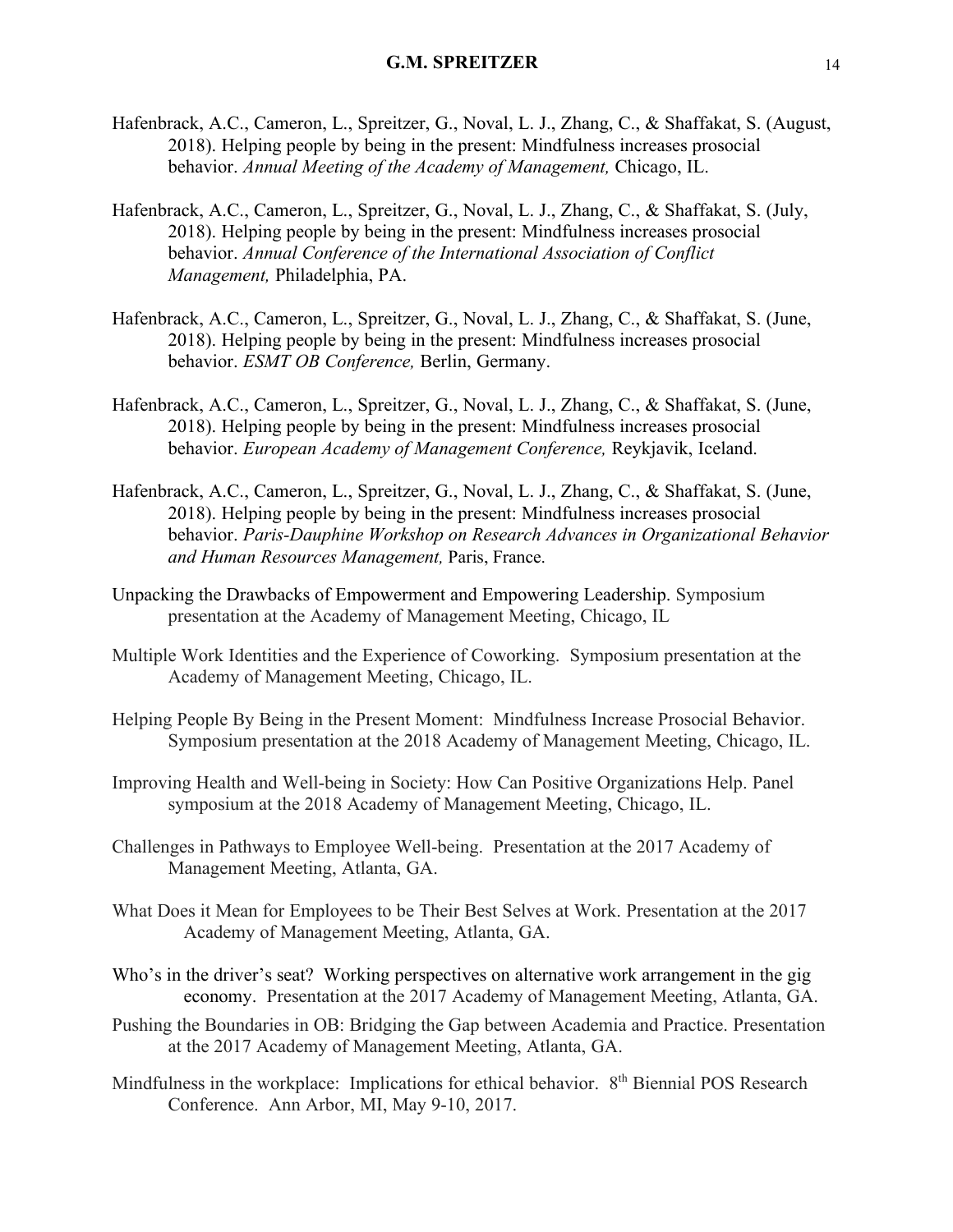- The Well-being Research Agenda: What We Need to Know to be Our Best Selves at Work. Presentation at the 2016 Academy of Management Meeting, Anaheim, CA.
- Mindfulness Research Methods: Different Approaches to Understanding Mindfulness in the Workplace. Presentation at the 2016 Academy of Management Meeting, Anaheim, CA. With Lindsey Cameron.
- Sleep Depriving Leader Behavior, Subordinate Sleep, and Unethical Behavior. Paper presented as part of a symposium on "The Diminishing Effects of Work: Theoretical and Empirical Advances on Employee Health." 2015 Academy of Management Meeting, Vancouver, B.C. With Chris Barnes, Eli Awtrey and Lorenzo Lucianetti.

How Mindfulness Matters to Others in a Work Setting.

- Paper presented as part of a symposium on Positive Spirals: Practices that Foster Positive Relationships. 2015 Academy of Management Meeting, Vancouver, B.C. With Lindsey Cameron.
- Paper presented at the POS research conference. Lake Buena Vista, Florida, June 24, 2015. With Lindsey Cameron.
- Paper presented at International Positive Psychology Association Meetings, June 27, 2015.
- Paper presented at SIOP, Philadelphia, PA, 2015. With Lindsey Cameron.
- Let Me Count the Ways: How Giving Meaning to Others Fuels Performance at Work. Paper presented at the POS research conference. Lake Buena Vista, Florida, June 24, 2015. With Christine Porath, Alexandra Gerbasi, Andrew Parker, and Rob Cross.
- Co-constructing a Sense of Community at Work: The Emergence of Community in Coworking Spaces. Paper presented at the Academy of Management, Philadelphia, PA, August 2014. With Lyndon Garrett and Peter Bacevice.
- Co-Creating The Classroom Experience To Transform Learning and Change Lives. Presentation in a symposium on "*Research in Organization Change & Development*: Trajectories and Insights of ROCD Volume 22 Authors." Academy of Management, Philadelphia, PA, August 2014. With Bob Quinn, Kate Heynoski, and Mike Thomas.
- Understanding the relational outcomes of mindfulness in a work setting. Presentation in a symposium on "Mindfulness at work: Implications for performance." Academy of Management, Philadelphia, PA, August 2014. With Lindsey Cameron.
- Organizational Enablers of Need Satisfaction and Thriving at Work. Presentation in a symposium on "New Applications of Self-Determination Theory to the Work Domain." SIOP 2014, Honolulu, HI. With Cristina Gibson and Christine Porath.
- Working alone together: Coworking spaces and the emergence of community in a new organizational archetype. Presentation in a symposium on "Physical environment and performance in organizations." SIOP 2014, Honolulu, HI. With Peter Bacevice and Lyndon Garrett.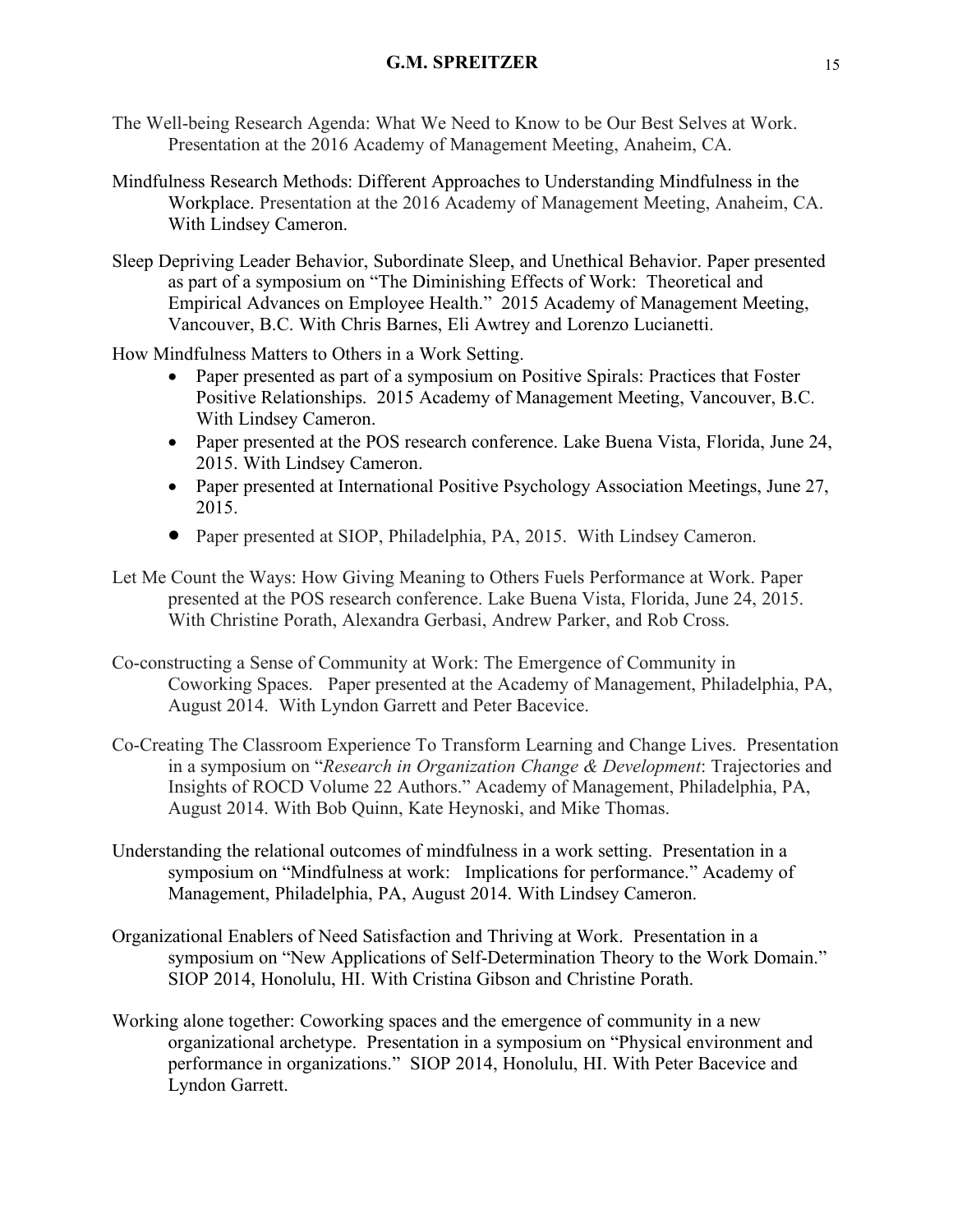- Destructive De-energizers: The Impact of Negative Social Network Ties on Performance and Turnover. Academy of Management Meetings, August, 9-13, 2013, Orlando, FL. With A. Gerbasi, C. Porath, A. Parker, R. Cross, and G. Spreitzer.
- Working alone together. Presentation in a symposium entitled, "Imposing and empowering: The tension between autonomy and interdependence in cool contexts**."** Academy of Management Meetings, August, 9-13, 2013, Orlando, FL. With Lyndon Garrett and Peter Bacevice.
- How giving and getting resources in social networks fuel thriving and performance. Presentation in a symposium entitled, "Taking human sustainability seriously: Exploring individual and organizational enablers of thriving at work." Academy of Management Meetings, August, 9-13, 2013, Orlando, FL.
- Working alone together: Socially constructing communities in order to thrive as independent workers. Fifth International Symposium on Process Organization Studies, 20-22 June 2013, Crete, Greece. With Lyndon Garrett and Peter Bacevice.
- How Social Networks Fuel Thriving at Work: What You Give Matters, Not Just What You Receive. Academy of Management. August 6, 2012. Boston, MA. With C. Porath, A. Gerbasi, and R. Cross.
- The Potency of the Energy Audit. Presentation in a session on Teaching to Make a Difference: Using a Positive Organizational Scholarship Perspective in Teaching. Academy of Management, August 3, 2012, Boston, MA.
- The Creation and Sustaining of Positive Organizational Scholarship. Presentation in a session How to Find and Build a Microcommunity. Academy of Management, August 4, 2012, Boston, MA.
- An assessment of readiness for resident-centered culture change in U.S. nursing facilities. 8th International Organization Behavior in Healthcare Conference. Dublin, April 15-18, 2012. With J. Banaszak-Holl and N. Castle.
- Thriving at work: It's not just about what resources you get…It's about what you give, too. International Network for Social Network Analysis Sunbelt Conference, Redondo Beach, March, 2012. With C. Porath, A. Gerbasi, and R. Cross.
- What we know about positive organizations: Empirical evidence. Second World Congress on Positive Psychology, Philadelphia, July 24-26, 2011. With K. Cameron and R. Quinn.
- Relationship Capacity as a Source of Resilience in Individuals and Teams in the Workplace. Presented at the 2011 Academy of Management Meetings, San Antonio, Texas, August 12-14. With J.P. Stephens, E. Heaphy, J. Dutton, and A. Carmeli.
- Thriving at work: Toward an understanding of an internal self-regulatory gauge. Presented at the 2011 Academy of Management Meetings, San Antonio, Texas, August 12-14. As part of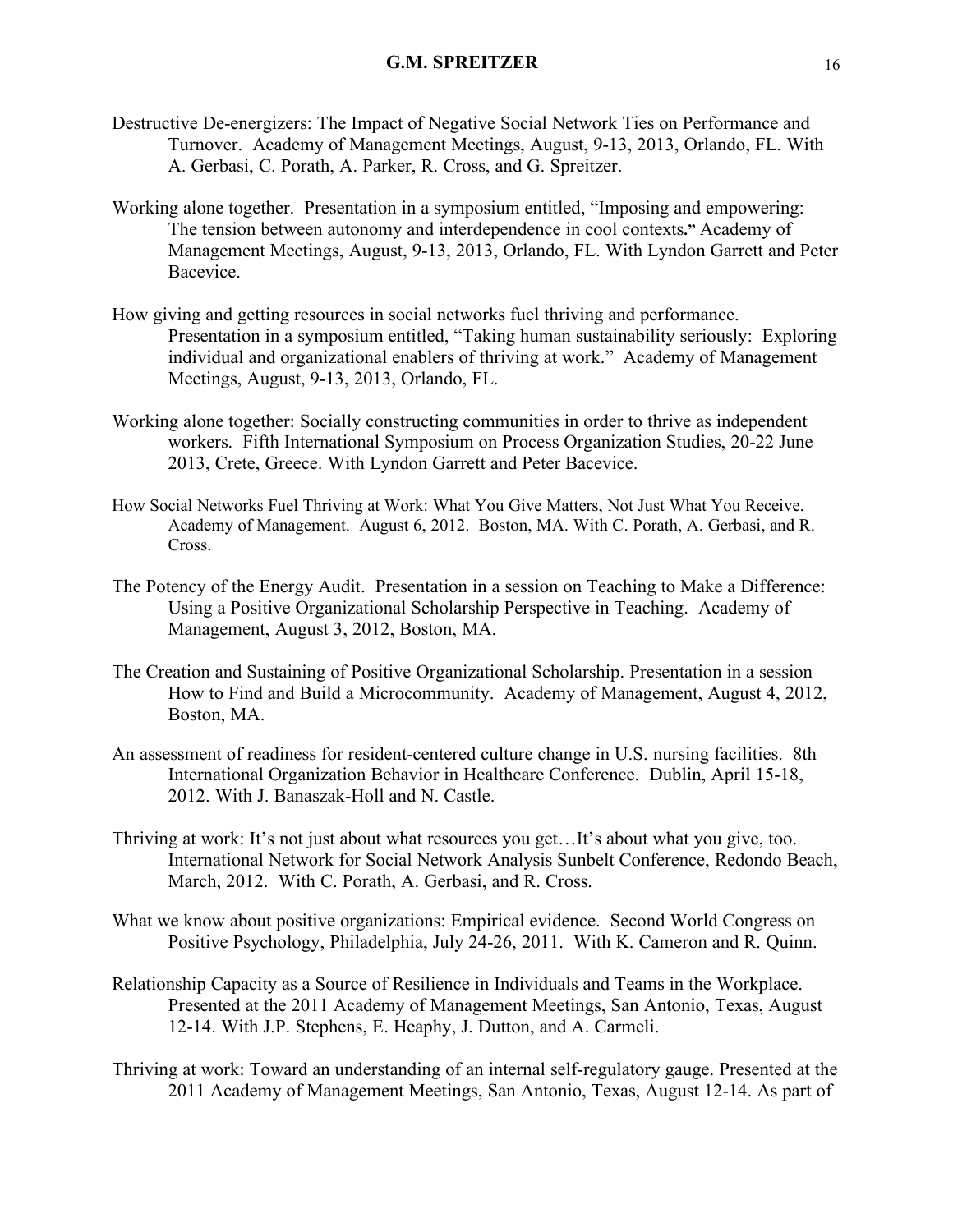a symposium entitled, "Recent Advances and Future Directions in Research on Self-Regulation." With Christine Porath, Cristina Gibson, and Flannery Garnett.

- When and How Employees Lend a Hand: Facilitators of Compassion Outside of Work. Presented at the 2010 Academy of Management Meetings, Montreal, Canada, August 6- 10. As part of a symposium entitled, "Compassion Research Incubator: Emerging Perspectives on the Scholarship and Practice of Compassion." With J. Dutton, E. Heaphy and J.P. Stephens.
- Who Keeps Their Energy Through the Week? Differential Impacts of Job Autonomy and Role-Breadth Self-Efficacy on the Experience of Vigor. Presented at the 2010 Academy of Management Meetings, Montreal, Canada, August 6-10. As part of a symposium entitled, "Caring about Context: Contextualizing Energy Research in Organizations." With Chak Fu Lam.
- How Psychological Empowerment May Enable Daring to Care. Presented at the 2010 Academy of Management Meetings, Montreal, Canada, August 6-10. As part of a symposium entitled, "Daring to Care at Southwest Airlines: Inspiration for New Theorizing about Empowerment and Beyond."
- Toward an integrative model of energy at work. Presented at the 2009 Academy of Management Meetings, Chicago, IL, August 9-12. With Chak Fu Lam and Ryan Quinn.
- Developing a measure of high quality connections at work. Presented at the 2008 Academy of Management Meetings, Anaheim, CA, August 10-13. With John-Paul Stephens, Emily Heaphy, and Jane Dutton.
- Individual thriving: Measurement, validation, and implications for organizations. Presented at the 2008 Academy of Management Meetings, Anaheim, CA, August 10-13. With Adam Cobb and Flannery Stevens.
- Antecedents and consequences of thriving at work: A study of six organizations. Presented at the 2008 Academy of Management Meetings, Anaheim, CA, August 10-13. With Christine Porath and Cristina Gibson.
- A "reflected best self" field experiment: Examining three feedback mechanisms. Presented at the 2008 Australian Positive Psychology and Well-Being Conference, Sydney, April 5-6. With J.P. Stephens and D. Sweetman.
- Trust, Connectivity, and Thriving: Implications for Innovative Work Behavior. Presented at the 2008 Australian Positive Psychology and Well-Being Conference, Sydney, April 5-6. With Avi Carmeli.
- Taking stock of 20 years of research on empowerment at work. Presented at the 2007 National Academy of Management as part of a caucus on empowerment.
- Strengths in action: A build-and-broaden model of positive identity development at work. Presented at the 2007 National Academy of Management as part of a Showcase Symposium, August 5-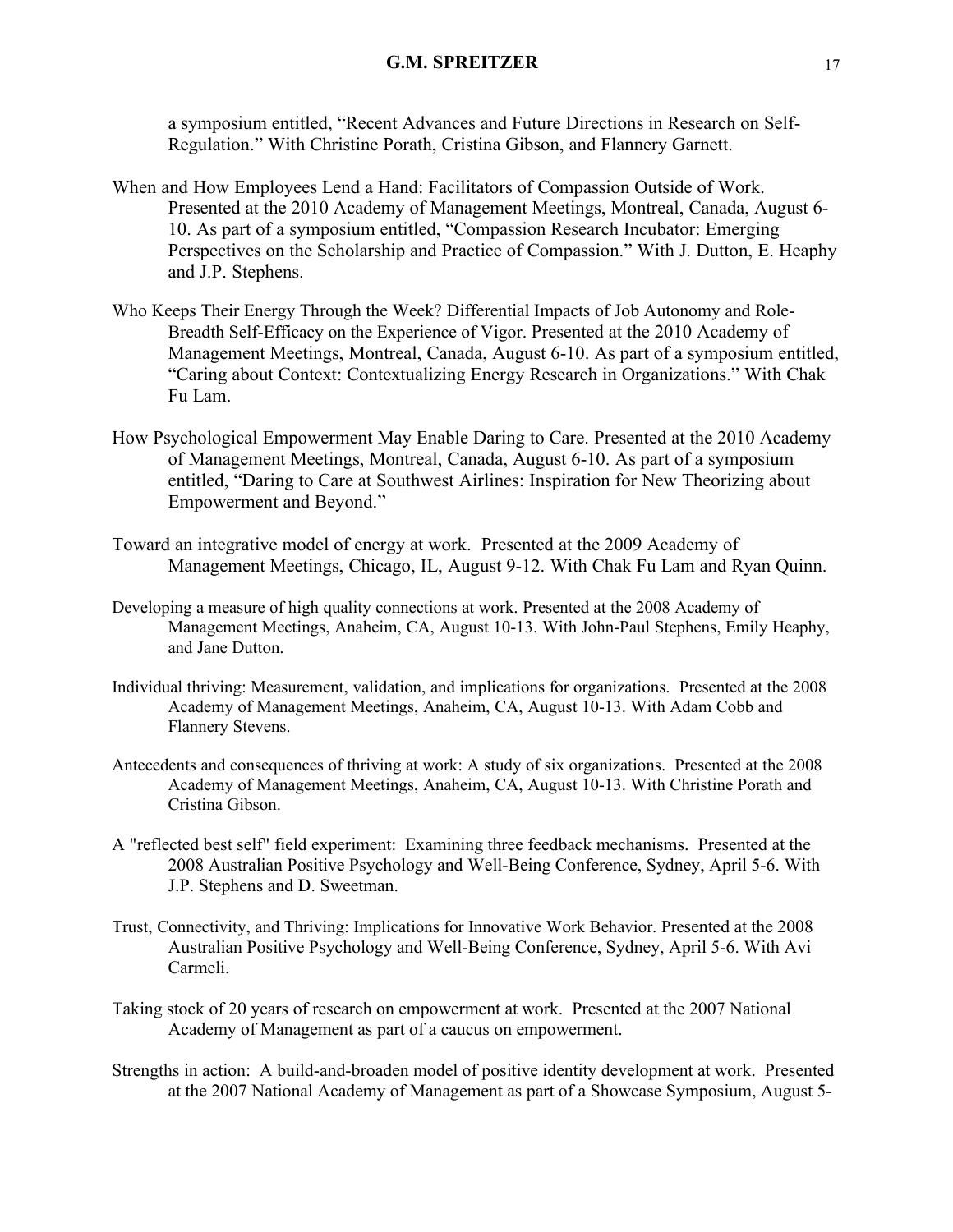8, Philadelphia, PA. With Brianna Barker, Laura Morgan Roberts, Emily Heaphy, & Jane Dutton.

- The Influence of Organizational Leadership and Employee Voice on Peace. Presented at the 2006 Business for World Benefit Conference at Case Western Reserve, October, 23, 2006.
- Examining the power of the reflected best self exercise: A field experiment. Presented at the 2006 Gallup Leadership Institute Summit, October 7-9, Washington, DC. With Brent Rosso, David Sweetman, Kathryn Dekas, John Paul Stephens.
- Organizational and Individual Thriving/Growth. Presented in an All-Academy symposium entitled "Organizational trust and the public concern." At the 2006 National Academy of Management Meetings, August 13-16, Atlanta, GA. With Kathleen Sutcliffe and Kathryn Dekas.
- Positive Practices in Organizations. Presented in an All-Academy symposium entitled "Organizational trust and the public concern." At the 2006 National Academy of Management Meetings, August 13-16, Atlanta, GA. With Kim Cameron and Robert Quinn.
- The Influence of Organizational Leadership and Employee Voice on Peace. Presented in an All-Academy symposium entitled "A role for organizations in sustainable peace." At the 2005 National Academy of Management Meetings, August 7-10, Hawaii.
- An empirical examination of thriving at work. Paper presented at the 2005 National Academy of Management Meetings, August 7-10, Hawaii. With Marlys Christianson, Kathleen Sutcliffe and Adam Grant.
- Narratives of thriving. Presented in a symposium entitled "Narratives of Life in Organizations: Bringing Organizations to Life in and Through Stories." At the 2005 National Academy of Management Meetings, August 7-10, Hawaii. With Scott Sonenshein, Jane Dutton, Adam Grant, and Kathleen Sutcliffe.
- Enacting the Reflected Best Self: How Jolts and Socially-Embedded Resources Enable Action in and Beyond Organizations. Presented in an All-Academy symposium entitled "Positive Actionable Self-Knowledge." At the 2004 National Academy of Management, August, New Orleans, LA. With Laura Morgan Roberts, Jane Dutton, Emily Heaphy, and Brianna Barker.
- Work contexts that energize by enabling human thriving. Presented in an All-Academy symposium entitled "Energy for Creating Actionable Knowledge." At the 2004 National Academy of Management Meetings, August, New Orleans, LA. With Kathleen Sutcliffe, Jane Dutton, Scott Sonenshein, and Adam Grant.
- Toward a positive understanding of deviance. Presented in a symposium entitled "Deviance on Trial: The Viability of a Positive Deviance Construct.<sup>5</sup> At the 2003 National Academy of Management Meetings, August 4-6, Seattle, WA. With Scott Sonenshein.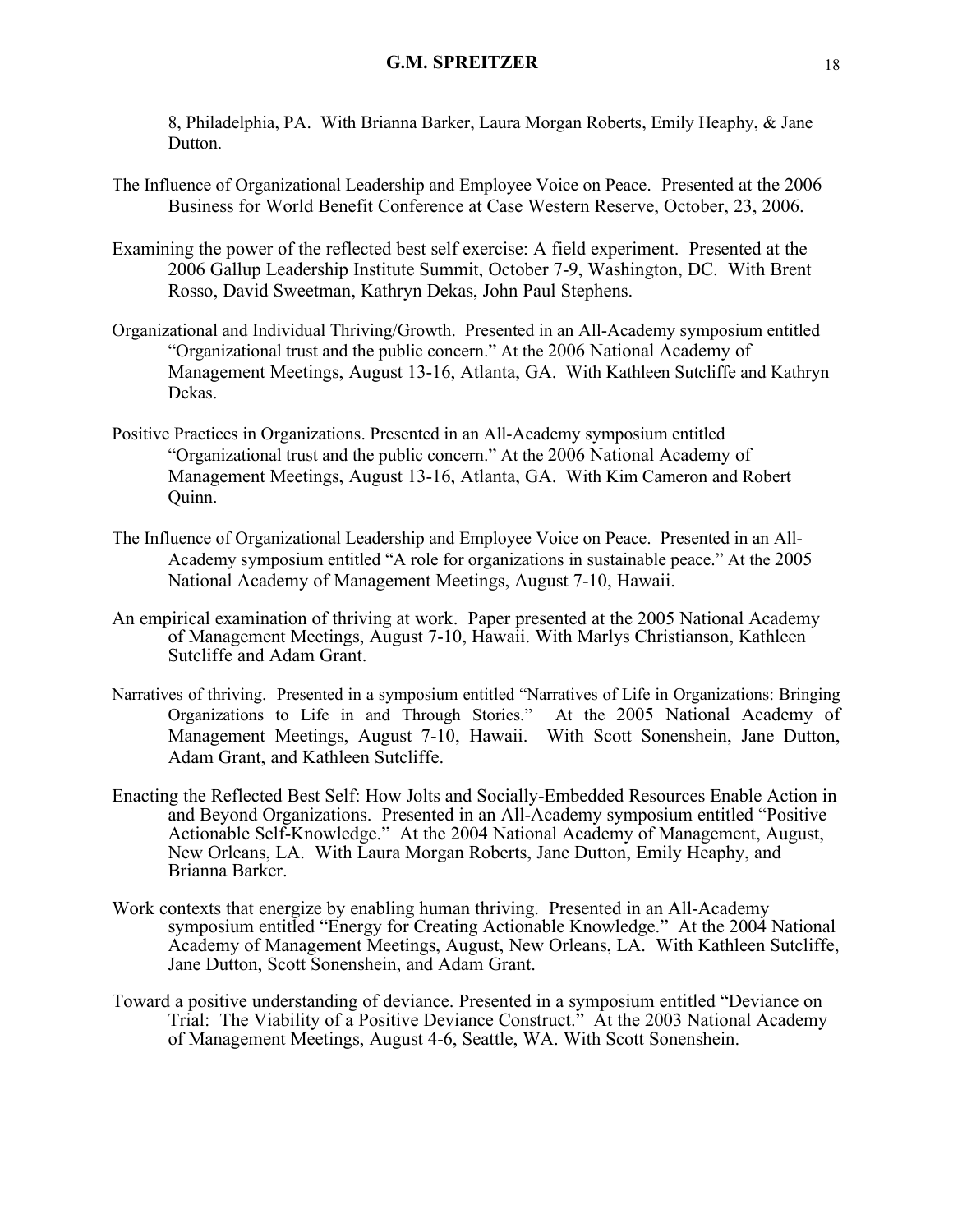- Redefining deviance from a positive perspective. Presented as part of a symposium entitled "Understanding transcendent behavior." At the 2003 Western Academy of Management Meetings, April 10-12, Palm Springs, CA. With Scott Sonenshein.
- Leadership in the Virtual Workplace. Presented as part of a SHOWCASE symposium entitled: "Development and Success of Management and Leadership Talent In a Netcentric Economy." At the National Academy of Management Meetings, August 2002, Denver 2002.
- Energizing Action in Crisis. Presented as part of a symposium entitled: "Building *Vital* Networks to Energize Organizations." At the Denver National Academy of Management Meetings, August 2002. With Arran Caza.
- Pressing Problems in Leadership: A comparison between the US and South America. A workshop presented at the International Western Academy of Management in Lima, Peru, July, 2002.
- Teams In The Electronic Age: Is Team Identity And High-Performance At Risk? Presented as part of a symposium entitled: "State of the Art: Development of Trust and Identify in Global Virtual Teams." (with D.L. Shapiro, S.A. Furst, and M.A. Von Glinow**).** Western Academy of Management, March, 2002.
- Bringing Hope: The Case of Franklin Delano Roosevelt. Presented as part of a symposium entitled "When One Person Matters: Moral Power and the Transformation of Governments." National Academy of Management Meetings, Washington, D.C., August 6-8, 2001.
- Conversations in advancing research on organizational change. Panelist at the National Academy of Management Meetings, Toronto, Canada, August 8-11, 2000. With Jeffrey Ford, Michael Tushman, Andrew Van de Ven, Dick Woodman.
- A cultural analysis of the effectiveness of transformational leadership. Paper presented at the National Academy of Management Meetings, Toronto, Canada, August 8-11, 2000. With Katherine Xin and Kimberly Hopkins.
- A model of trust building in transnational teams. Paper presented at the Stanford University Conference on Research on Groups and Teams. May, 2000. With Debra Shapiro and Mary Ann Von Glinow.
- The career of a popular construct: A pluralistic journey of understandings of empowerment. Paper presented at the National Academy of Management Meetings, Chicago, August 8011, 1999. With Jean Bartunek.
- An empirical examination of a stress-based framework of survivor responses to downsizing. Paper presented at the National Academy of Management Meetings, Chicago, August 8- 11, 1999. With Aneil Mishra.
- Factors affecting the organizational commitment of technical knowledge workers: Generation X, baby boomers and beyond. Paper presented at the National Academy of Management Meetings, Chicago, August 8-11, 1999. With David Finegold and Susan Mohrman.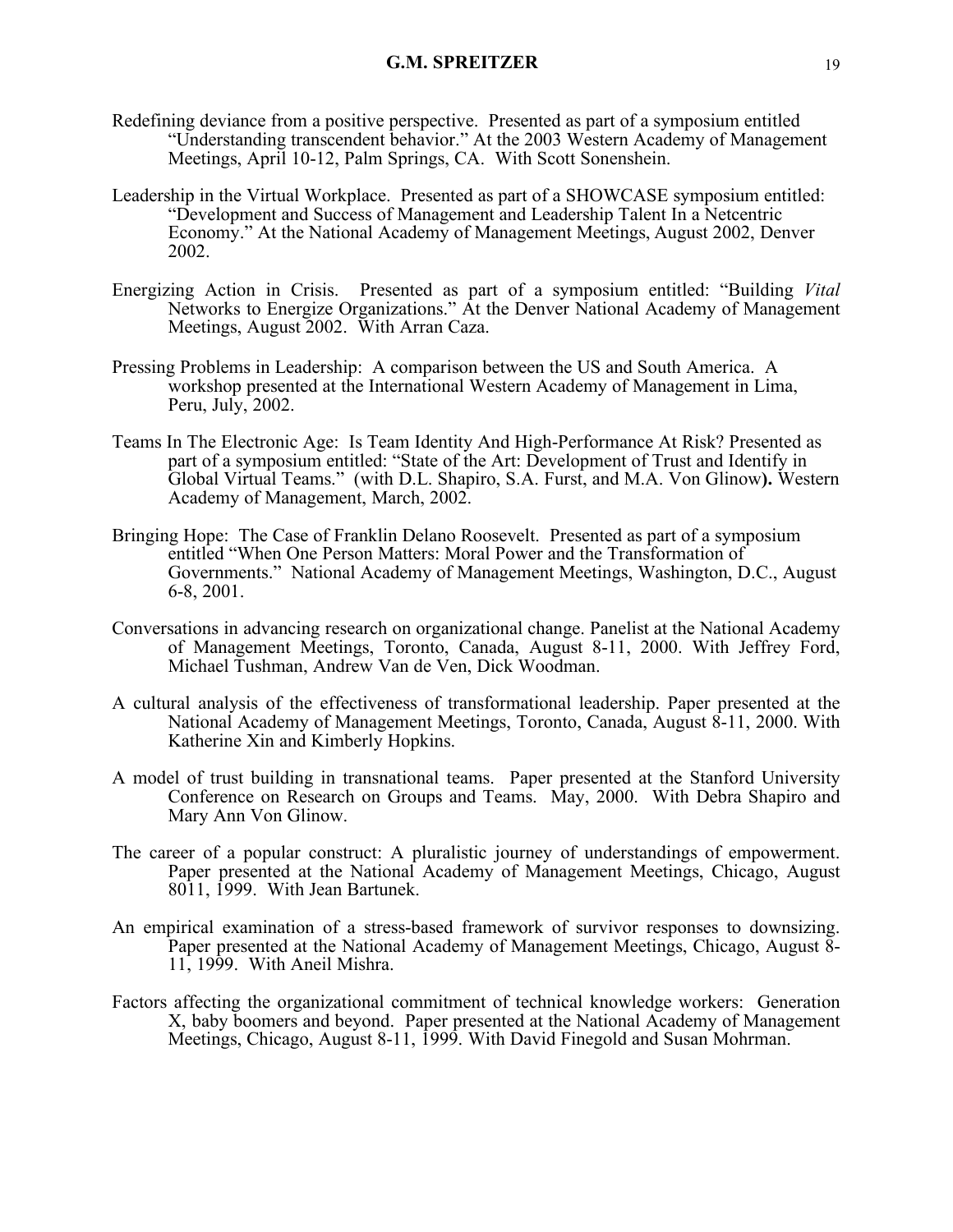- From the White House to corporate headquarters: A role for moral leadership? Paper presented as part of a Panel at the Western Academy of Management Meetings, Redondo Beach, California, March 24-27, 1999.
- Follow the leader: The role of multiple leaders in shaping success. Paper presented as part of a "Showcase" symposium at the National Academy of Management Meetings, San Diego, California, August 12-14, 1998. Joint with Aneil Mishra, William Cooke, and Deborah Noble.
- Survivor responses to downsizing: Exploring the neglected roles of trust and empowerment. Paper presented as part of a "Showcase" symposium at the National Academy of Management Meetings, Boston, August 12-14, 1997. Joint with Aneil Mishra.
- Beyond Chin and Benne: A fourth general strategy for effecting planned change in human systems. Paper presented at the National Academy of Management Meetings, Boston, August, 12-14, 1997. Joint with Robert Quinn and Matthew Brown.
- Developing effective self-managing work teams in service organizations. Paper presented at the Western Academy of Management, Lake Tahoe, April 2-4, 1997, 1997. Joint with Susan Cohen and Gerald Ledford.
- Making a difference during downsizing: Maintaining trust and empowerment during implementation. Paper presented at the Western Academy of Management, Lake Tahoe, April 2-4, 1997, 1997. Joint with Karen Mishra and Aneil Mishra.
- Strategic change: What do we know and where do we go? Paper presented at the 16th Annual International Strategic Management Society Conference, Phoenix, November 10-13, 1996. Joint with Nandini Rajagopalan.
- Towards a theory of strategic change: A multi-lens perspective and integrative framework. Paper presented at the National Academy of Management Meetings, Cincinnati, August 10-14, 1996. Joint with Nandini Rajagopalan.
- Collision course: Building trust and empowerment amidst downsizing. Paper presented at the National Academy of Management Meetings, Cincinnati, August 10-14, 1996. Joint with Aneil Mishra.
- Preserving trust and empowerment amidst organizational downsizing. Paper presented at the Meetings of the Society for Industrial-Organizational Psychologists, San Diego, California, April 26-28, 1996. Joint with Aneil Mishra.
- Empowering middle managers to be transformational leaders. Paper presented at the Western Academy of Management Meetings, Banff, Canada, March 28-30, 1996. Joint with Robert Quinn.
- The early identification of international executives. Paper presented at the National Academy of Management Meetings, Vancouver, Canada, August 6-9, 1995. Joint with Morgan McCall and Joan Mahoney.
- Toward construct development and validation of empowerment: A distillation of the interdisciplinary literature. Paper presented at the National Academy of Management Meetings, Vancouver, Canada, August 6-9, 1995.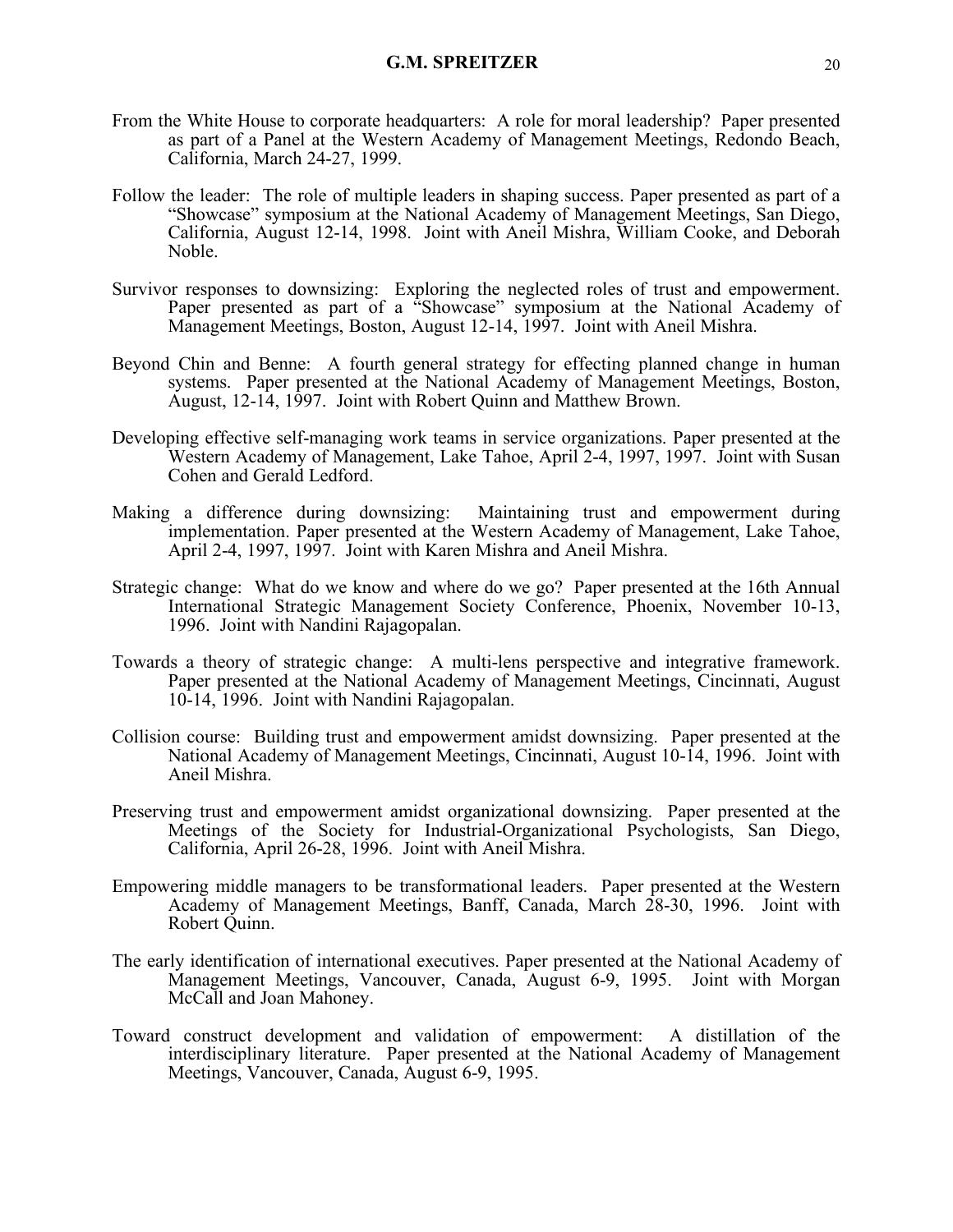- The transformative capacities of empowered managers. Paper presented at the Western Academy of Management Meetings, San Diego, April 6-8, 1995. Joint with Suzanne de Janasz.
- A predictive model of self-managing team effectiveness. Paper presented at Corporate change: An international research conference, Sydney, Australia, August 22-24, 1994. Joint with Susan Cohen and Gerald Ledford.
- Building trust and empowerment during industry upheaval. Paper presented at the 1994 National Academy of Management Meetings, Dallas, August 14-17, 1994. Joint with Aneil Mishra.
- The impact of self-managing work teams on productivity, customer satisfaction, and employee quality of work life. Paper presented at the 1994 National Academy of Management Meetings, Dallas, August 14-17, 1994. Joint with Susan Cohen.
- Early identification of global executives. Paper presented at the meetings of the Society for Industrial and Organizational Psychology, Nashville, 1994. Joint with Morgan McCall and Joan Mahoney.
- Some individual consequences of workplace empowerment. Paper presented at the meetings of the Western Academy of Management, Santa Fe, March 23-26, 1994. Joint with Mark Kizilos and Stephen Nason.
- Employee involvement and teams: From theory to practice to theory. Paper presented at the meetings of the Western Academy of Management, Santa Fe, March 23-26, 1994. Joint with Susan Cohen and Gerald Ledford.
- Individual empowerment in the workplace. Paper presented at the Association on Employment Practices and Principles, San Diego, October 14-15, 1993.
- Trade-offs and conflicting outcomes associated with self-managing teams. Paper presented at the International Conference on Self-Managed Work Teams, 1993. With Susan Cohen and Gerald Ledford.
- When organizations dare: Organizational strategies for workforce empowerment. Paper presented at the 53rd annual meetings of the National Academy of Management, Atlanta, August 8-11, 1993. Joint with Robert Quinn.
- Boundary definition in an insurance company. Paper presented at the 53rd annual meetings of the National Academy of Management, Atlanta, August 8-11, 1993. Joint with Susan Cohen and Gerald Ledford.
- Facilitating the transformation of middle managers: Strategies for empowerment. Paper presented at the 51st annual meeting of the National Academy of Management, Miami Beach, August 9-11, 1991.
- Challenging the assumptions of bipolarity: The conceptualization of practical revitalization. Paper presented at the Fifth Symposium in Organizational Behavior on Executive and Organizational Continuity. Case Western Reserve University, December 5-7, 1990. Joint with Robert Quinn.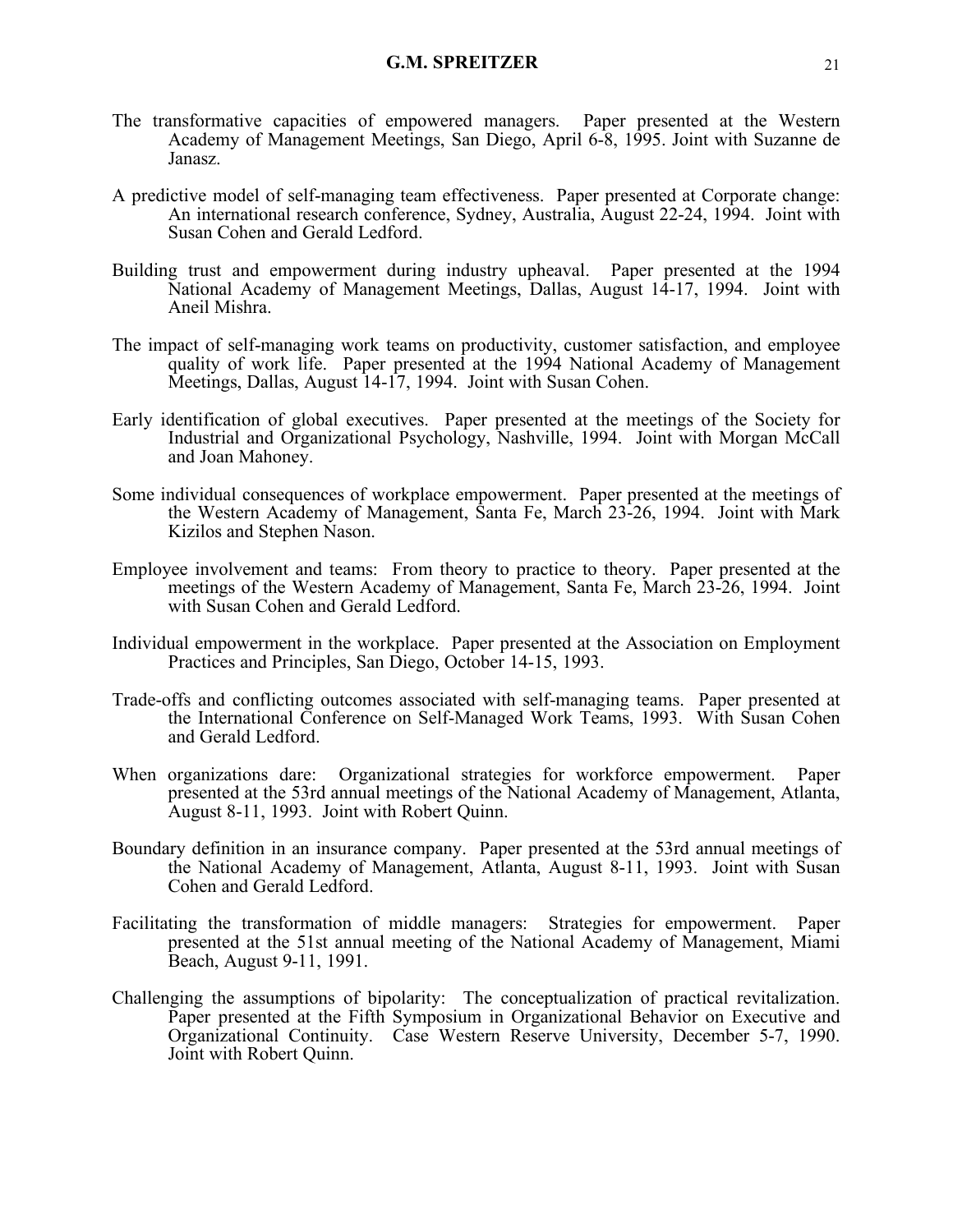- The impact of the Ford LEAD program on the middle manager. Paper presented at the 50th annual meeting of the National Academy of Management, San Francisco, August 12-15, 1990. Joint with Robert Hooijberg.
- Challenging the paradigms of others by challenging our own. Paper presented at the Organizational Behavior Teaching Conference, Richmond, June 12-15, 1990. Joint with Robert Quinn.
- Expanding the psychometric properties of an instrument for the study of organizational culture. Paper presented at the 49th annual meeting of the National Academy of Management, Washington D.C., August 12-15, 1989. Joint with Robert Quinn.

# **INVITED PRESENTATIONS AND KEYNOTES**

Managing your energy to thrive during the covid-19 pandemic, Ross School of Business staff workshop, May 14, 2020.

Thriving in the New World of Work.

- Positive Business Conference Opening Keynote, Ross School of Business, May 9, 2019.
- Osher Lifelong Learning Institute, January 17, 2019.
- Humanistic Management Association, December 3, 2018.
- Ph.D. Forum Uplift Program, November 27, 2018.

Positive Leadership: Energizing the Positive Leader in You.

- Center for Positive Organizations Consortium, May 9, 2018
- Thriving workplace summit. May 23, 2017.
- Organizational Behavior Division Making Connections, Academy of Management, August 8, 2016.
- University Michigan Development Summit, February 8, 2016; November 6, 2018.
- Amster Center, November 13, 2015.
- Ross Staff Development Workshop. October 9, 2015; September 28, 2016; November 2, 2018.
- Creating a thriving workplace culture through workspace design. (with P. Bacevice and H. Hendricks) Positive Business Conference. May 10, 2018.

The Relational Outcomes of Mindfulness in the Workplace. (with L. Cameron and C. Zhang). Center for Positive Organizations Incubator, March 15, 2016

Strategies for Unleashing the Power in Your Workforce. Genius Session for High Potential Executives at March & McLennan Companies. March 26, 2015.

Being Your Best Self. Keynote graduation speaker for the Organizational Studies Program at the University of Michigan, May 1, 2015.

The Best Teacher in You.

• Leaders Connect Speakers Series, April 17, 2015.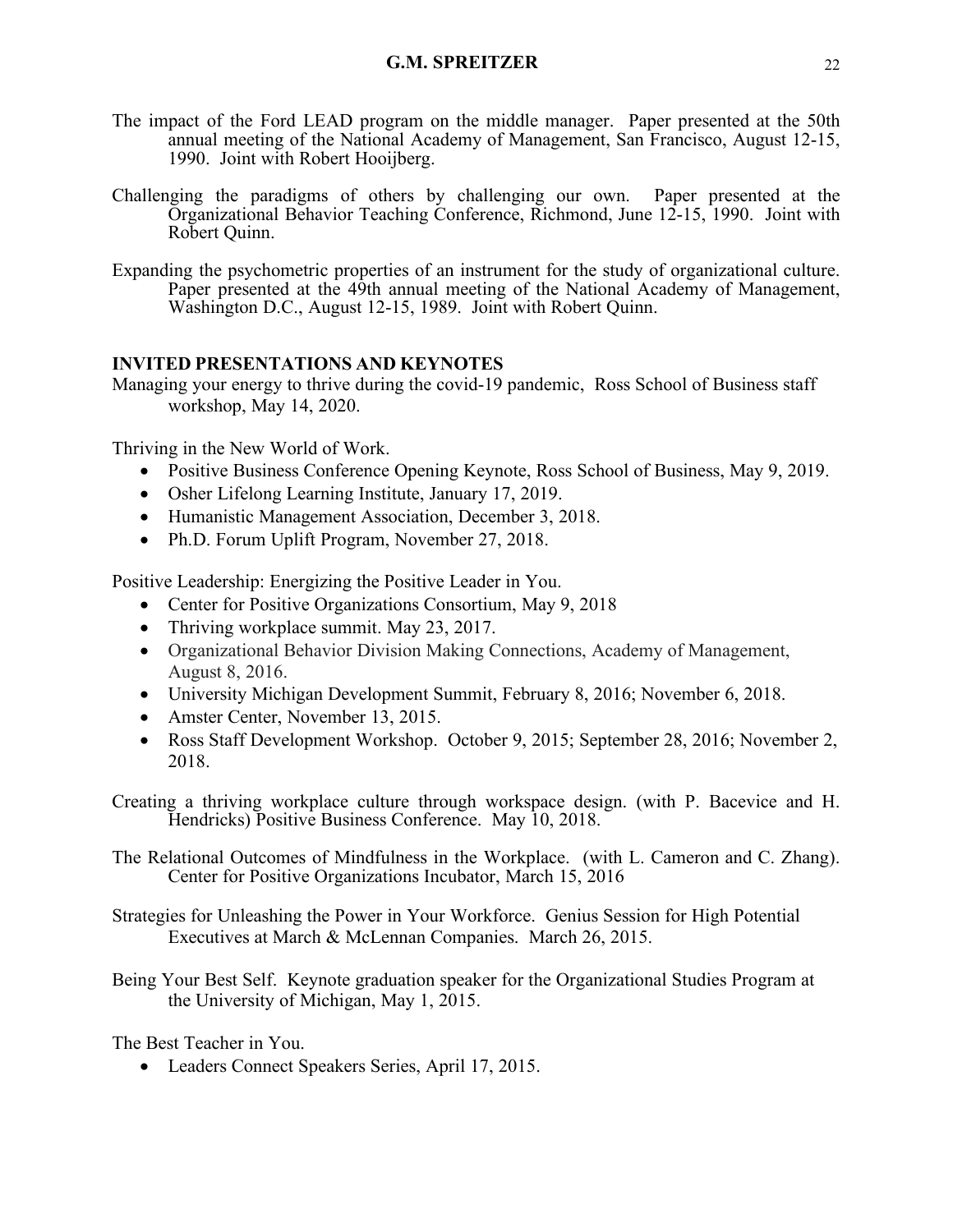• Connect for Success Conference, Battelle for Kids Conference. June 14, 2014. With Kate Heynoski, Mike Thomas, and Bob Quinn.

Coworking insights for the future of work.

- Taubman School of Architecture, January 30, 2018.
- ICOS Seminar, University of Michigan, September 23, 2016.
- Case Western Reserve University Weatherhead School speakers series, April 26, 2016.
- Hosmer research series, Ross School of Business, University of Michigan, March 22, 2016.
- Organizational Psychology Colloquium, Michigan State University, February 26, 2016.
- Civic Innovation Learning Lab: Harnessing Talent. April 23, 2014.

Creating Sustainable Performance.

- Hosmer research series, Ross School of Business, University of Michigan, January 17, 2017.
- Positive Business Conference, May 12, 2016.
- Center for Positive Organizations Consortium, Nov. 7, 2015.
- Synervision Leadership Speakers Series, April 29, 2015.
- POS Foundations Course, May 21, 2015.
- University of Pennsylvania's Wharton School, Work and Life, July 29, 2014.
- Foundations in Positive Organizational Scholarship, January 21, 2014.
- Leadership Academy, Business and Finance, May 17, 2013.
- Society for Human Resource Management, Ross School of Business, April 8, 2013.
- Reunion Business Conference. Ross School of Business, October 12, 2012.

Optimizing your experience in the MAP program: Lessons for self-leadership. MAP kickoff. University of Michigan Ross School of Business, March 10, 2014, May 5, 2015.

Helping People Flourish and Exceed Expectations: The Positive Leadership Game.

- Center for Positive Organizations Consortium, May 9, 2018.
- Embracing Change speaker series, June 6, 2017.
- Aspen Institute Conference on Rethinking Undergraduate Business Education, June 8, 2015.
- Positive Business Conference, May 14, 2015.
- POSlinks speakers series. University of Michigan Ross School of Business, January 27, 2014.
- Zingermans Speaker Series, March 25, 2015.

Introduction to the Michigan Model of Leadership,

- Master of Supply Chain Management Corporate Advisory Council, September 12, 2013.
- Ross Staff, July 24, 2013.
- Master of Supply Chain Management, Ross School of Business, January 9, 2013.
- Go Blue Rendez-Vous, Ross School of Business, April 15, 2013; April 11, 2014.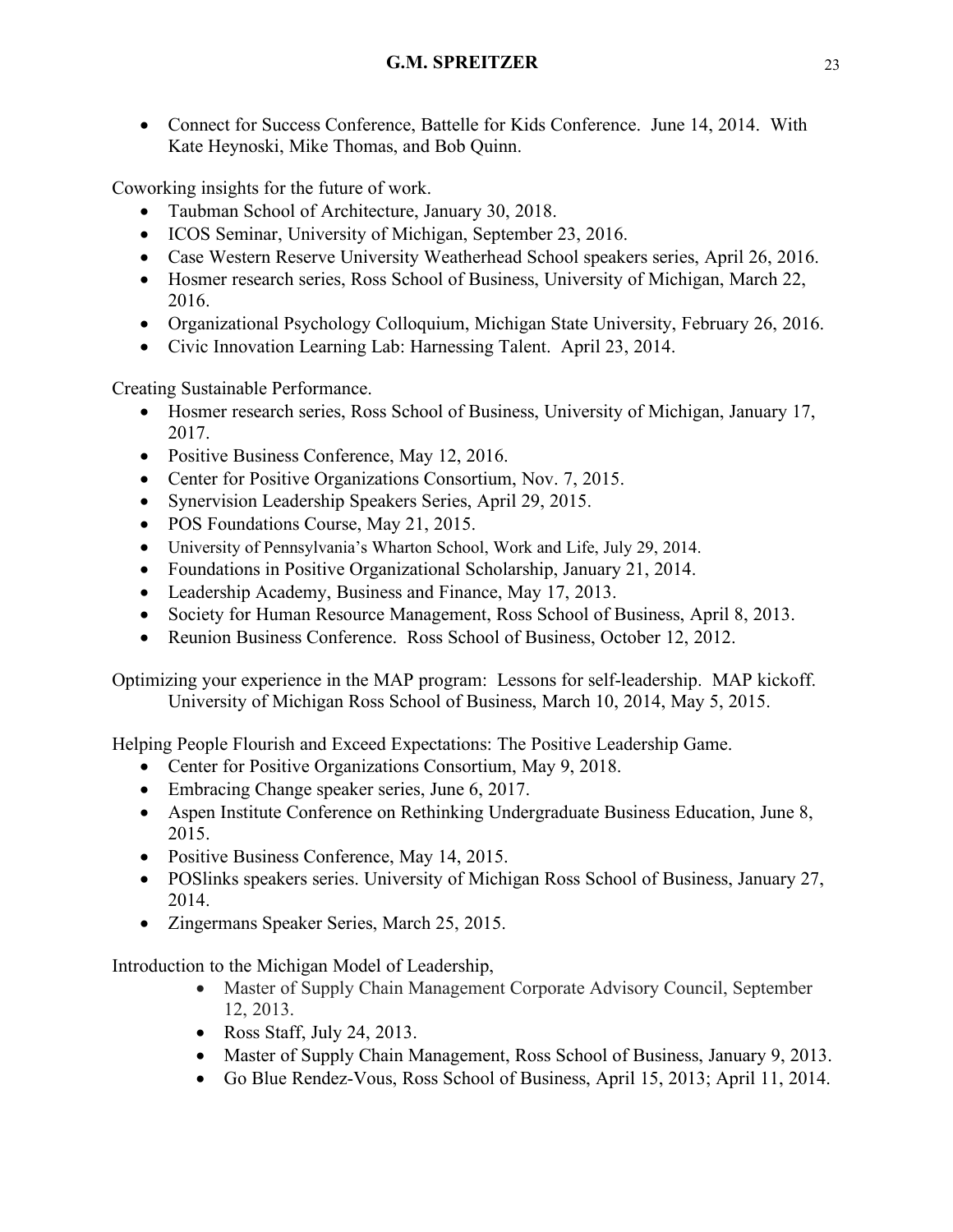Why be a Faculty Scholar? Consortium of Academic Health Centers of Integrative Medicine, April 22, 2013.

What is Management and Organizations and How does it Matter, Nov. 26, 2018.

How to play to your strengths.

- Keynote for the MBA Career Services for Working Professionals Alliance, April 17, 2013. Ann Arbor, Michigan.
- Intern Program, St. Mary Student Parish. October 10, 2014.

Giving generative feedback, St. Mary's Student Parish. February 8, 2013, March 14, 2014.

Coworking to create thriving at work. With Lyndon Garrett and Pete Bacevice.

- POS Incubator. October 22, 2012.
- POS Research Conference. June 12, 2013.

Careers Paths and Trajectories in Organization Development and Change. ODC Doctoral Consortium, Academy of Management, August 4, 2012.

Leadership Development at Ross. MO Brown Bag Seminar. With Scott DeRue, January 11, 2012.

What is positive business? POS Incubator, September 12, 2011.

Strategies for Managing Your Energy at Work: An Introduction to the Energy Audit.

- Positive Organizations Consortium, November 9, 2018
- Positive Business Conference, May 11, 2017
- POS Fellows, June 19, 2013.
- Keynote for the 6<sup>th</sup> Annual Work/Life Conference for U-M Staff, October 4, 2011.

Distinguished Scholar Fireside Chat. Western Academy of Management, Victoria, British Columbia, March 25, 2011.

How do you establish a research program? Western Academy of Management Doctoral Consortium, March, 24, 2011.

A Path Forward: Assessing Progress and Exploring Core Questions for the Future of Positive Organizational Scholarship. Biannual Positive Organizational Scholarship Conference, January 6, 2011.

Generative Practices for Energy Management. POSlinks, November 8, 2010.

Democracy at Work: Can companies succeed while empowering employees? Net Impact Conference 2020: Vision for a Sustainable Decade, October 29, 2010.

POS and Sustainability. Erb Alumni Conference, October 28, 2010.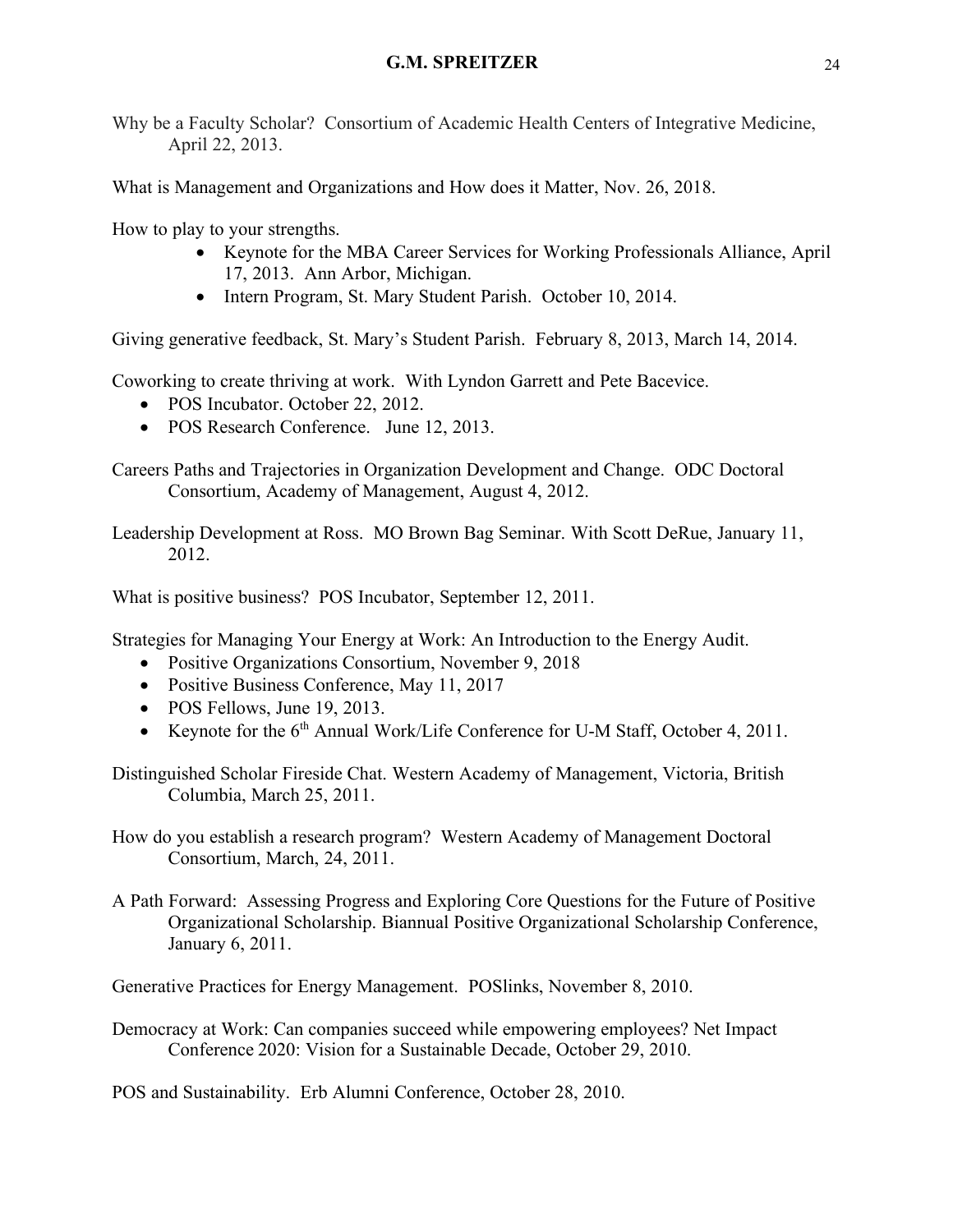Lessons from a decade of POS research. POS incubator, September 14, 2010.

The DoGood Project. With Akshaya Verghese. POS Incubator, University of Michigan, March 23, 2010.

Cultivating your thriving at work.

- Ross Staff Development Workshop, Oct. 23, 2015.
	- SHRM meeting. University of Michigan, February 10, 2012.
	- Provost's Campus Leadership Program. University of Michigan, March 24, 2010.
	- Junior Faculty Workshop. American Neurological Association. Baltimore, MD. October 11, 2009.

Recovery at work: It's the little things that matter with Charlotte Fritz and Chak Fu Lam

- Ø POS Incubator, University of Michigan, September 22, 2009
- Ø POS Incubator, University of Michigan, December 18, 2007
- Ø POS Conference, University of Michigan, December 7, 2008

Energy at Work: Toward an Integrative Framework with Chak Fu Lam and Ryan Quinn

Ø POS Incubator, University of Michigan, September 9, 2008

Human thriving at work: An empirical investigation into how and why thriving matters.

- Ø MIT Sloan Leadership Center, October 1, 2011.
- $\triangleright$  Google PiLab, May 21, 2010.
- $\triangleright$  Ross School of Business, April 7, 2010.
- Ø Faculty of Commerce, McGill University, Montreal, April 9, 2010.
- Ø Faculty of Business, Bond University, Gold Coast, Australia March 24, 2008.
- Ø Australian School of Business, Sydney, Australia March 27, 2008.
- Ø University of South Australia, Adelaide, Australia, April 23, 2008.
- Ø Melbourne Business School, Melbourne, Australia, May 30, 2008.

Building a company of leaders.

- $\triangleright$  Google Research Summit, May 20-21, 2010.
- Ø Australian Graduate School of Management Executive Program
	- $\triangleright$  Brisbane, March 17, 2008.
	- $\blacktriangleright$  Sydney, May 23, 2008.
	- $\blacktriangleright$  Melbourne, June 1, 2008

How to recognize and conduct outstanding research. Australian School of Business, May 8, 2008

Positive practices to build generative capacity for organizational change. NSF-HCIT Sponsored Conference on Organizational Change. College Park, MD, Oct. 27, 2007.

Managing your career: Being open to opportunities. 2007 OMT/ODC/MOC Doctoral Consortium. Academy of Management, Philadelphia.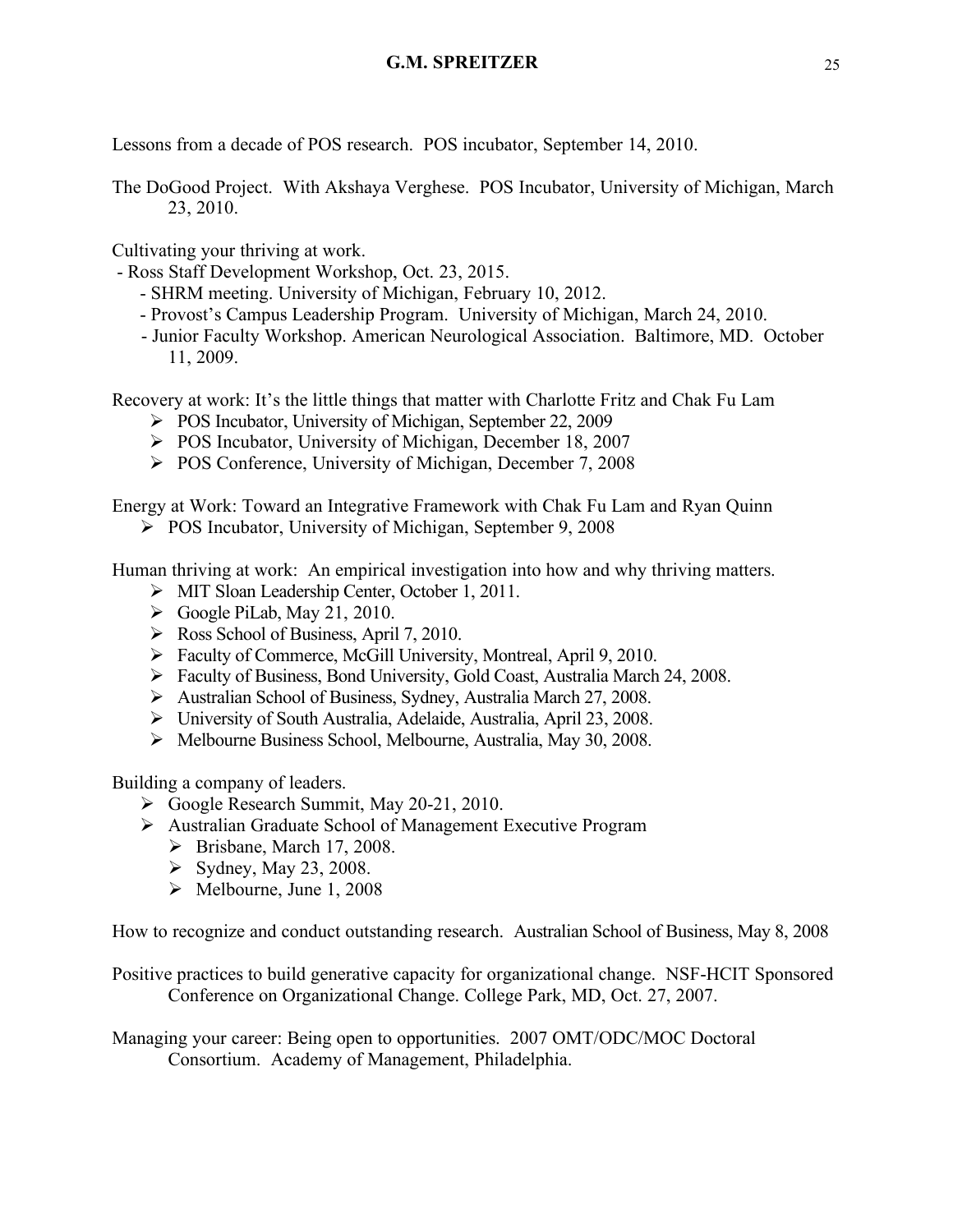Taking stock of 20 years of interdisciplinary research on empowerment. University of Michigan Nurses Collaborative, September 21, 2007.

Work Organizations that Enable Human Thriving.

- Ø POSlinks presentation, Ross School of Business, June 27, 2005.
- $\triangleright$  Faculty colloquium, INSEAD, May 20, 2005.
- Ø Faculty colloquium, Harvard University Leadership Seminar, Center for Public Leadership, Kennedy School of Government, April 14, 2005.
- Ø 2004 Prince of Wales' Business and Environmental Program, July 9, 2004.
- $\geq 2003$  Conference on the Role of Environmental Influences on Health and Productivity: From Organism to Organization. Sponsored by the School of Business and Medical School, Ann Arbor, Michigan, September 19, 2003.
- Ø 2003 NSF Conference on Frontiers of Organization Science. November 7-9, 2003.
- $\triangleright$  Colloquium, Douglas Fraser Center for Workplace Issues, Wayne State University, November 21, 2003.
- $\triangleright$  Faculty colloquium, Babcock School, Wake-Forest University, February 6, 2004.
- $\triangleright$  Distinguished scholar presentation at Bowling Green State University, March 5, 2004.
- $\triangleright$  Distinguished scholar presentation at the University of California at Irvine, May 28, 2004.

Accentuate the Positive: Play to Your Strengths and Boost Personal and Organizational Success.

- Ø Go Blue Rendez-Vous, April 13, 2007
- Ø Ross World Club Day, New York City, September 27, 2006.
- $\triangleright$  MYLead conference for top 150 high school sophomores in Michigan, May 19, 2006.
- Ø Michigan Annual Business Conference, October 7, 2005.
- Ø Leaders Connect Seminar Series, September 13, 2005.
- Ø Harvard Business School Virtual Conference, January 20, 2005.
- $\triangleright$  Oakland Quality Council, January 18, 2005.
- Ø University of Michigan Annual Business Conference, "Leading and Succeeding in a Changing World." October 25, 2005.

RePOSitioning my research using a POS perspective. Professional development workshop at the National Academy of Management Meetings, New Orleans, LA, August 8, 2004.

An introduction to Positive Organizational Scholarship.

- Ø Global enterprise and sustainable development, School of Natural Resources November 2, 2009.
- Ø U.S. Army Generals Leadership Development, July 16, 2007.
- $\triangleright$  UMHS Nurse Actions Days, May 2, May 8, June 5, 2006.
- $\triangleright$  Decision Consortium. Jan. 25, 2006.
- Ø Alumni Board of Governors. October 7, 2004.
- $\triangleright$  Visiting Committee. November 12, 2004.

Implications of organizational leadership and employee voice for peace.

- $\triangleright$  George Washington Peace through Commerce Conference, July 20-21, 2006.
- Ø University of Washington, St. Louis, Seminar Series, January 16, 2003.
- $\triangleright$  Michigan State University Seminar Series, January 15, 2003.
- Ø University of Michigan Organizational Psychology Seminar Series, January 21, 2003
- $\triangleright$  Conference on Corporate Governance and Sustainable Peace, November 22-24, 2002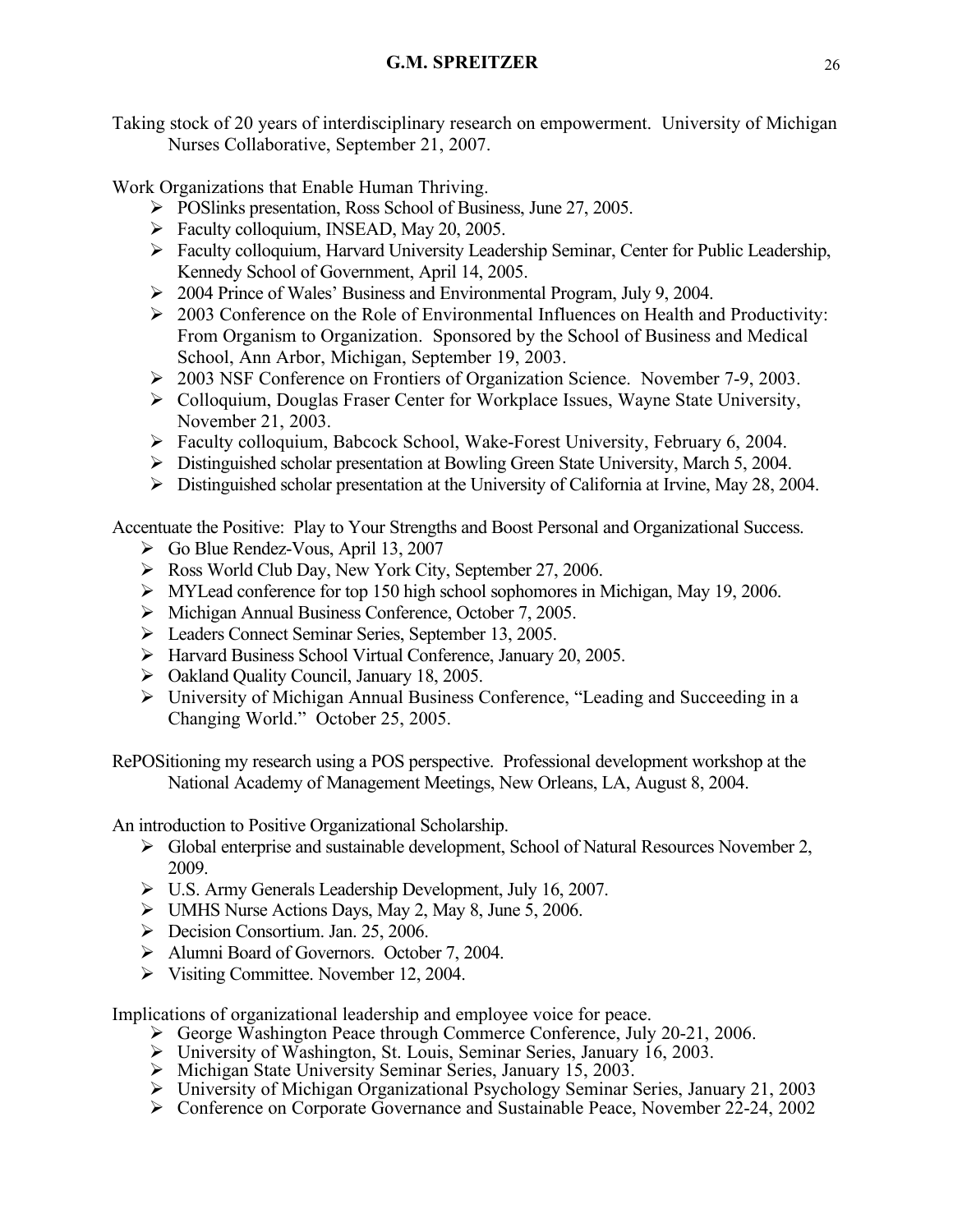Leading to grow and growing to lead. With Adam Grant

- $\triangleright$  Gallup Authentic Leadership Summit, June 12, 2004
- Ø INSEAD-Manpower Future of Leadership Conference, May 12, 2004

Survivor responses to downsizing. Faculty colloquium, University of Illinois, May 6, 2005.

- Empowerment and Resilience in the Face of Uncertainty. Presentation at the 2003 University of Michigan Annual Business Conference, "Positive Leadership: Michigan's Approach to Leading, Learning, and Living" Ann Arbor, MI, October 17, 2003. With Kathleen Sutcliffe.
- The Discipline of Positive Organizational Scholarship: Implications for ODC Research and Practice. Presentation at the 2003 National Academy of Management Meetings, August 4-6, Seattle, WA.
- A Company of Leaders at the University of Michigan. Workshop to the Advance Visioning/Preferred Future Retreat, Associate Vice President for Finance, June 20, 2003.
- Navigating organizational change. Presentation to the Organizational Strategy Club at the University of Michigan Business School, January 21, 2003.
- Building a Company of Leaders: Findings from a Decade of Research on Empowerment in the Workplace. Hosmer All School Seminar Series. Michigan Business School. September 24, 2002.
- Building a Company of Leaders: Five Disciplines for Empowering Yourself and Your Workforce. Keynote presentation
	- $\triangleright$  Information Systems Executive Forum, June 2, 2006.
	- $\triangleright$  Workplace 2000 a conference for all University of Michigan Staff, May 9, 2002.
	- Ø MAP Company Day Sponsors. University of Michigan. March 1, 2002.
- The effectiveness of transformational leadership across cultures. Organizational Psychology Seminar Series. University of Michigan. October 23, 2001.
- Building Hope Amidst Uncertainty. Conference on Positive Organizational Scholarship. University of Michigan, Dec. 5-7, 2001.
- Sustaining hope amidst trying times. ICOS seminar series. University of Michigan, October 5, 2001.
- Leadership in the virtual organization.  $12<sup>th</sup>$  Annual Kravis deRoulet Conference on the Future of Leadership Development at Claremont University, March 23-24, 2001.
- The Cultural Boundaries of Transformational Leadership. Distinguished speaker seminars at Darden School at the University of Virginia and Notre Dame University, Fall, 2000. University of North Carolina at Chapel Hill and Case Western Reserve University, Spring 2001. University of Michigan, Fall 2001.
- Becoming an empowered leader. Growing the Organization Executive Seminar, Michigan Business School, July 26, 2000.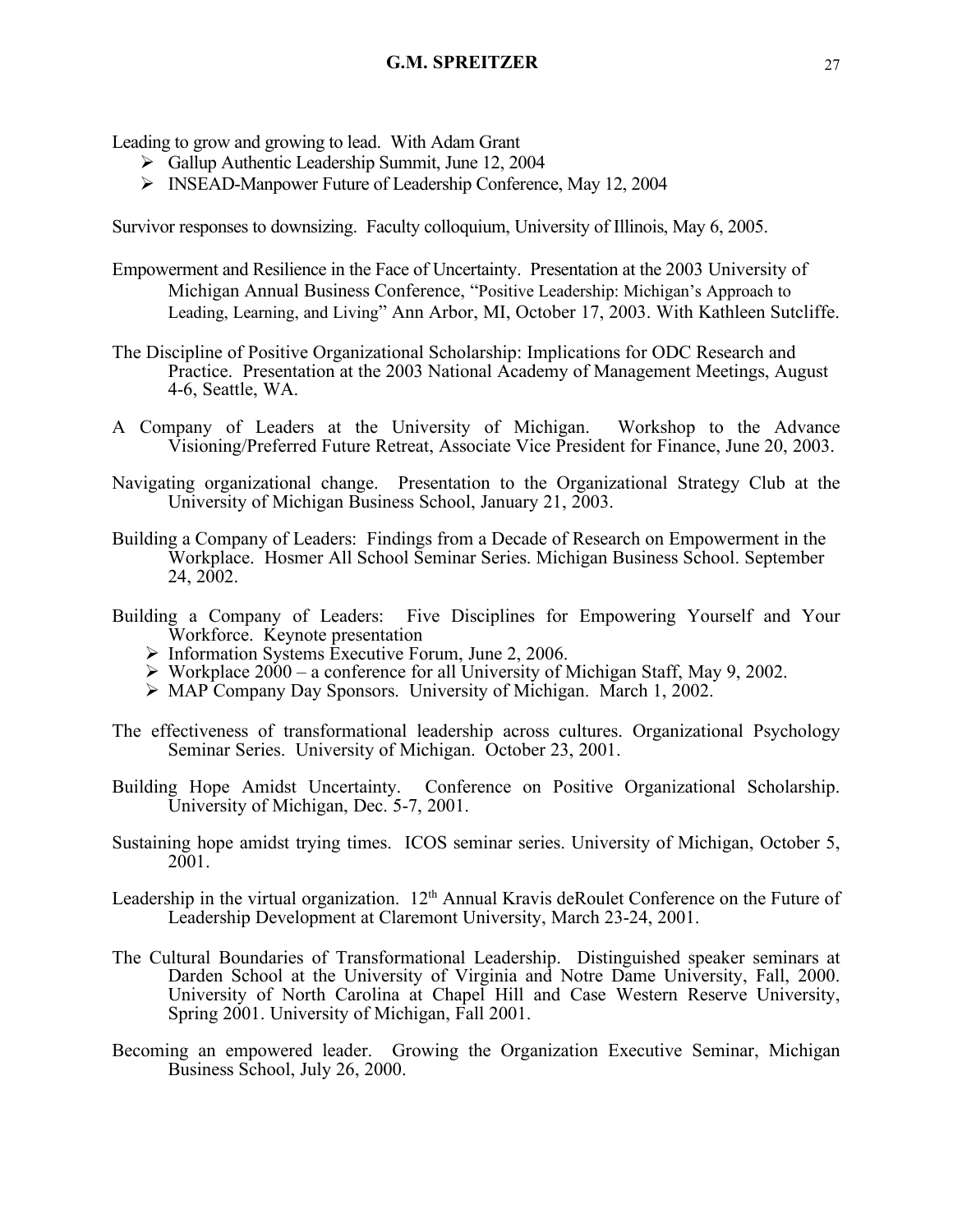- Empowering yourself. Women in Management, University of Southern California, June 15, 2000.
- Retaining critical talent during downsizing. Human Resource Executive Seminar, Talent Strategies for High Performance, Marshall School of Business. Feb. 16, 2000.
- Developing a high impact research program. OB/OMT/ODC Doctoral Consortium. 1998 National Academy of Management. San Diego: August 7-9.
- Creating a context for building trust in teams. Stanford Conference on Teams. May 15-17, 1998 (with Aneil Mishra, William Cooke, and Deborah Noble).
- Employee empowerment: Debunking several myths. Orange County Executive Briefing Series, Irvine, May 7, 1997.
- My intellectual journey. Acceptance of Ascendant Scholar Award. Western Academy of Management, Lake Tahoe, April 4, 1997.
- Participation, employee involvement, and empowerment. OB/OD/OMT Doctoral Consortium, National Academy of Management, Cincinnati, August 11, 1996.
- Best practices in organization downsizing. Presentation at the Center for Effective Organizations' Annual Sponsor Meeting. Newport Beach, May 2, 1995.
- Identifying leadership potential in future international executives. Paper presented at the Asia/Pacific Business Outlook Conference. L.A., March 15, 1995.
- Final feedback report on the early identification of global executives. Paper presented at the Research Symposium of the International Consortium on Executive Development Research. Cambridge, October 17-19, 1994. With Morgan McCall and Joan Mahoney.
- Eleven dimensions for the early identification of global executives. Paper presented at the meetings of the International Consortium on Executive Development Research. Paris, France, 1994. With Morgan McCall and Joan Mahoney.
- Best practices in empowerment. Presentation to the USC Women in Management organization, March 16, 1994.
- Restoring Meaning to the Concept of Empowerment. Presented at the IBEAR Conference on "Emerging Organization Forms and Management Practices: Learning from the U.S. and Japan." Kobe, Japan, May 19-21, 1993.
- Empowerment in the workplace: Conceptualization and Facilitators. Presentation to the Center for Effective Organizations, Los Angeles, November 23, 1992; Presentation to the Interdisciplinary Organizational Studies Seminar, University of Southern California, October 2, 1992.
- Understanding the dynamics of empowerment in organizations. Paper presented at the Interdisciplinary Organizational Studies Seminar (ICOS) at the University of Michigan, November 22, 1991.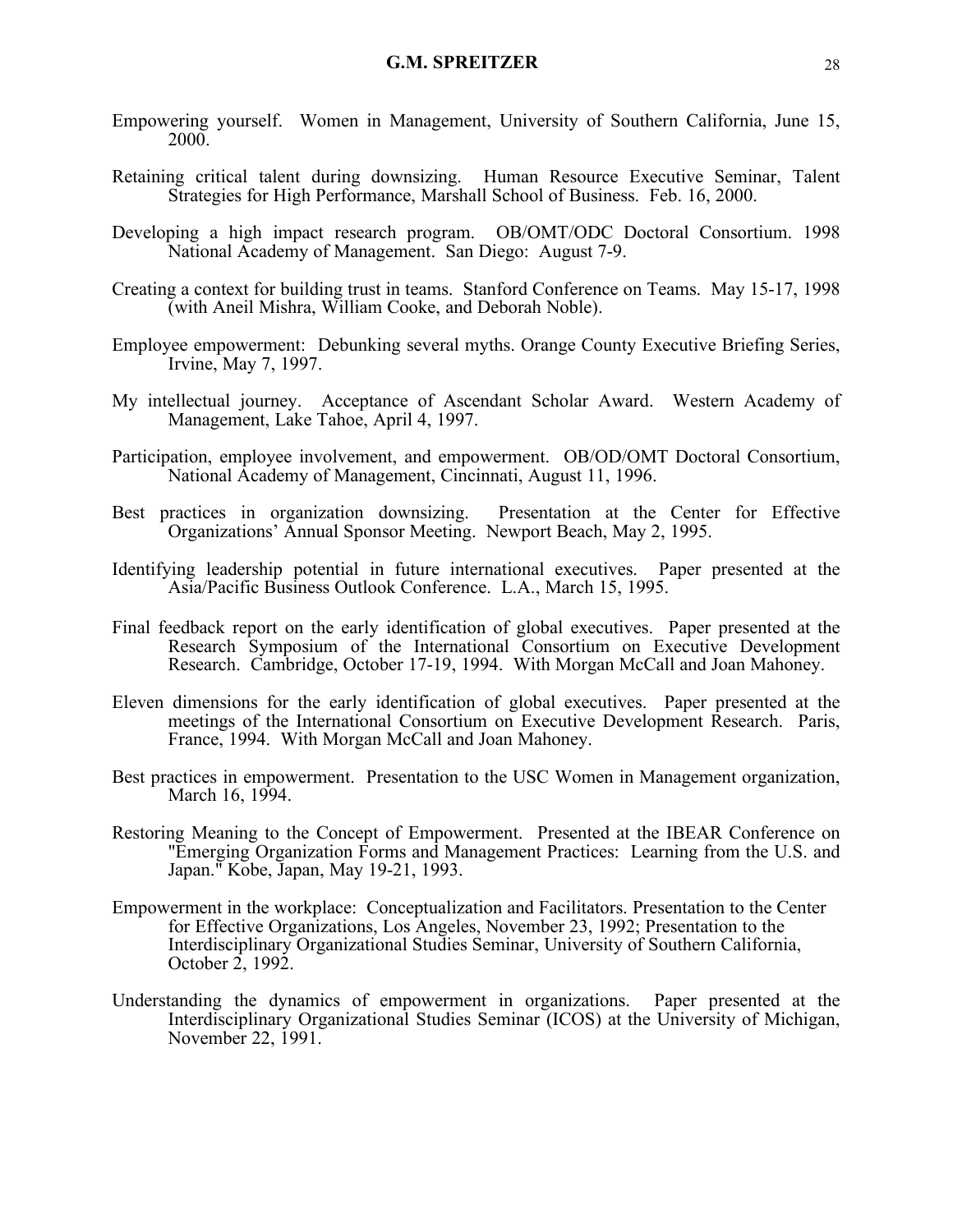# **TECHNICAL REPORTS AND RESEARCH BRIEFINGS**

Case: The Search for a Strategic Identity: Evolution of the Positive Pillar at the Ross School of Business. 2016. Kim Cameron, Jane Dutton, Robert Quinn, Gretchen Spreitzer, and Jandi Kelly.

Coworking. 2013. Dividend. Ross School of Business. Spring.

Today, leader's challenges are tougher. 2001. Executive Memo. Volume XXII, No. 7.

Spreitzer, G.M. and Mishra, Aneil K. (1996). Change Management Survey Feedback. Southern California Aerospace Company: Torrance and Tucson facilities.

McCall, Morgan, Spreitzer, G.M., and Mahoney, Jay. (1994). A learning resource guide for the early identification of international executives. International Consortium for Executive Development Research.

Mishra, Karen, Spreitzer, G.M., and Mishra, Aneil M. (1994). Guidelines for addressing human factors in downsizing. Southern California Aerospace Firm.

Spreitzer, G.M. (1993). Empowerment and the transformation of middle management. LEAD White Paper Series. The Ford Motor Corporation.

## **TEACHING EXPERIENCE**

**Leading Ambitious Teaching and Learning Massive Online Open-Enrollment Course.** Module on Transformational Leadership for Ambitious Teaching, funded with a grant from Microsoft. https://www.edx.org/course/leading-ambitious-teaching-learning- michiganx-microsoft-education-leaded501x. Over 13,500 enrolled.

## **The University of Michigan Ross School of Business**

BA 534 Business Leadership Residency, Online MBA program, one of only 3 courses where students come to campus.

MO 468, The Art and Science of Thriving in the New World of Work. BBA capstone. MO 603, Navigating Change: Skills for Consultants, Managers & Change Agents. MBA elective.

MO 552, Human Behavior and Organization, MBA core course.

MO414, Managing Change. BBA elective.

MO302, Positively Leading People and Organizations. Undergraduate elective.

Faculty Advisor, Multidisciplinary Action Projects, MBA core course.

MO 900, Becoming a Professional. Ph.D. Professional Development Series.

## **The University of Michigan Ross School of Business Executive Education**

*Faculty*, *Emerging Leaders,* Management of Managers; Emerging Leaders Program*,*  Leading the Positive Organization, Women Leaders in Health Care (open enrollment) *Faculty,* Central and Eastern Europe HR Network. *Instructor*, Leadership Education and Development (LEAD) for middle management. *Faculty,* Positive Leadership Development, EMBA

*Faculty,* Building a Company of Leaders, a Rapid Intelligence Workshop.

# **The University of Southern California School of Business Administration**

GSBA 532, Managing Behavior in Organizations, MBA core course. BUAD 304, Introduction to Organizational Behavior, undergraduate core course. MOR 601, Doctoral Seminar in Micro-OB, Ph.D. course.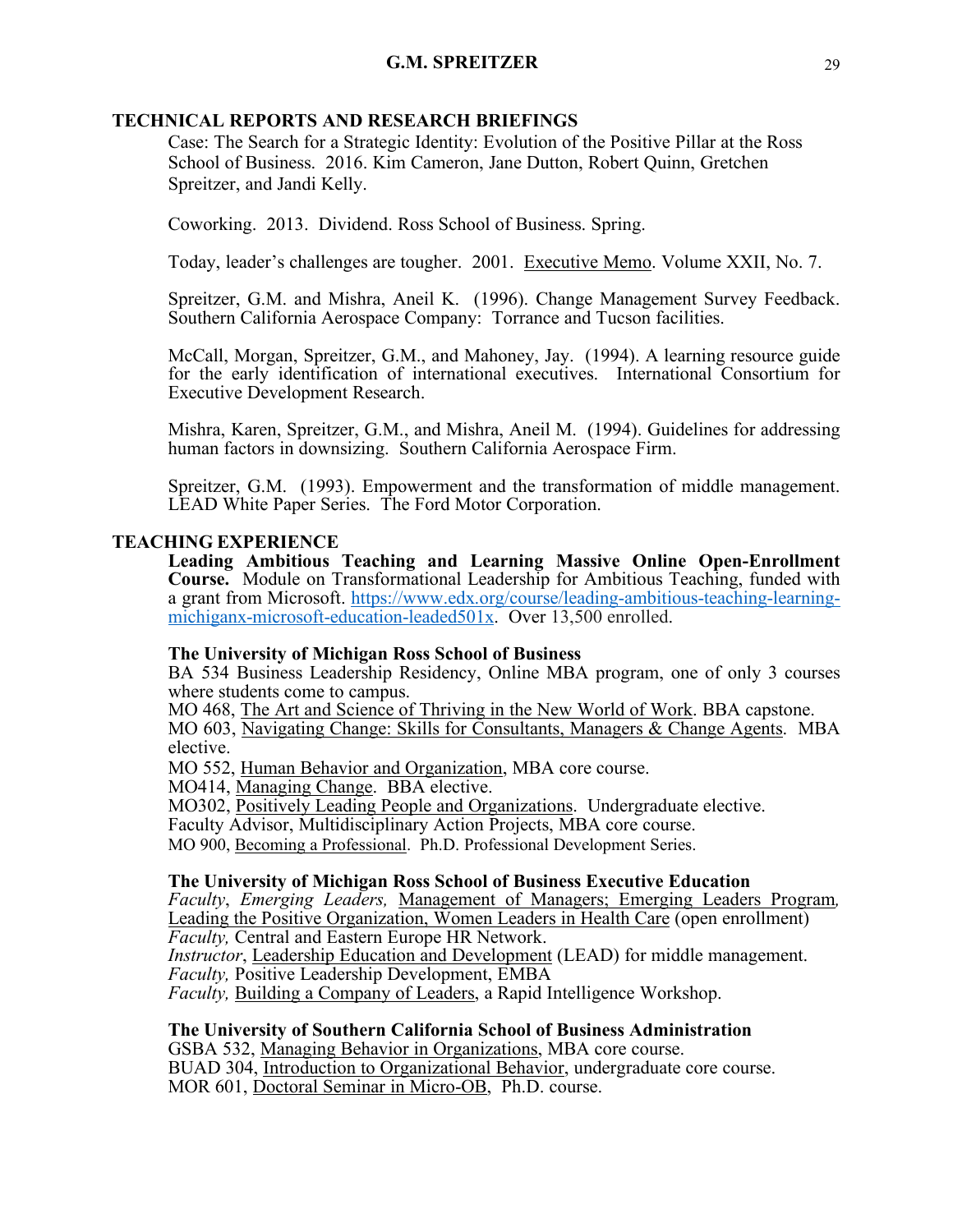### **The University of Southern California Executive Education**

*Faculty,* Advanced Management Development Program. *Faculty,* Medical Business Management Program. *Faculty*, SHRM Human Resource Leadership Program.

## **PROFESSIONAL SERVICE**

| Associate Editor:          | Academy of Management Annals, 2019-2022.                                                                                                                                                                                                                                                                                                                                                                                                                                                                                                                                                                                                                                                        |
|----------------------------|-------------------------------------------------------------------------------------------------------------------------------------------------------------------------------------------------------------------------------------------------------------------------------------------------------------------------------------------------------------------------------------------------------------------------------------------------------------------------------------------------------------------------------------------------------------------------------------------------------------------------------------------------------------------------------------------------|
| Section Editor:            | Journal of Management Inquiry, 1999-2005.                                                                                                                                                                                                                                                                                                                                                                                                                                                                                                                                                                                                                                                       |
| Editorial Boards:          | <b>Academy of Management Journal, 2007-Present.</b><br>Journal of Applied Behavioral Science, 2004-Present.<br>Journal of Organizational Behavior, 1997-2012, 2015.<br>Organizational Behavior and Human Decision Processes,<br>$2010 - 2022$ .<br>Organizational Dynamics, 2002-2016.<br>Organization Science, 2002-Present.<br>Journal of Business and Psychology, 2008-2011.<br>Journal of Management Inquiry, 1995-2004.                                                                                                                                                                                                                                                                    |
| Ad-hoc Reviewing:          | <b>Academy of Management Review.</b><br><b>Administrative Science Quarterly.</b><br><b>American Journal of Sociology.</b><br>Canadian Journal of Behavioural Science.<br>Journal of Applied Psychology.<br>Journal of Applied Social Psychology.<br>Journal of Experimental Social Psychology.<br>Journal of International Business Studies.<br>Journal of Management Studies<br>Journal of Organizational Behavior.<br><b>International Journal of Manpower.</b><br><b>Management Science.</b><br>National Science Foundation.<br>Organization Science.<br>Organizational Behavior and Human Decision Processes.<br>Personnel Review.<br>Sloan Management Review.<br>Social Science Quarterly. |
| Conference Reviewing:      | <b>Organization Science Dissertation Competition</b><br>National Academy of Management Meetings:<br>Organizational Development and Change Division<br>Organization Behavior Division<br>Organization and Management Theory Division                                                                                                                                                                                                                                                                                                                                                                                                                                                             |
| Professional Affiliations: | Academy of Management<br>Western Academy of Management                                                                                                                                                                                                                                                                                                                                                                                                                                                                                                                                                                                                                                          |

*Conferences I have organized:* 

1999-2000 *Program Chair*, Festschrift in Celebration of Warren Bennis's Career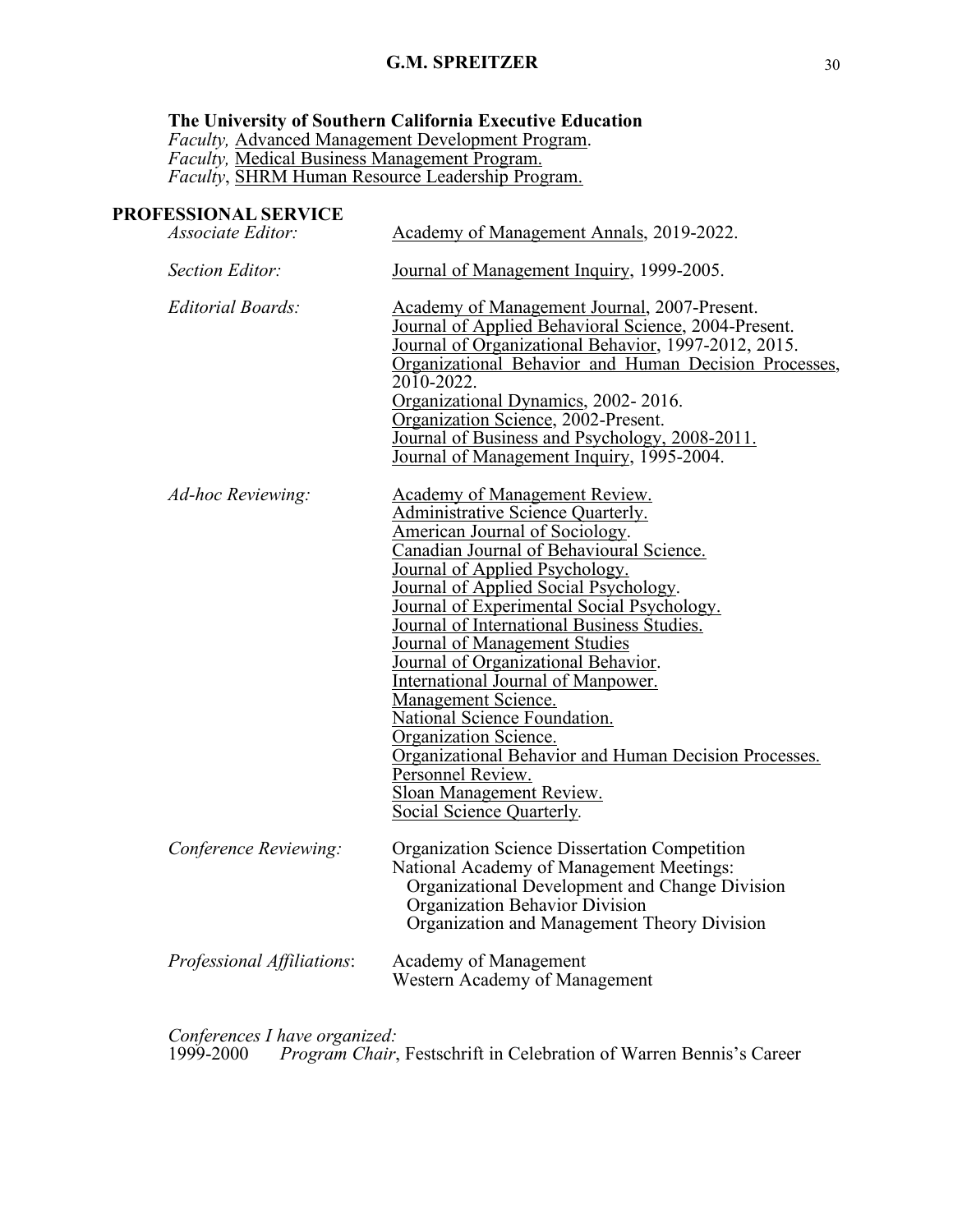| 2001 | <i>Program Chair</i> , Annual Meeting of the Western Academy of<br>Management, Sun Valley, Idaho. The conference attracted about 250<br>scholars for the three day conference.                                                                |
|------|-----------------------------------------------------------------------------------------------------------------------------------------------------------------------------------------------------------------------------------------------|
| 2003 | <i>Program Chair</i> , Annual Meeting of the National Academy of<br>Management, Organizational Development and Change Division, Seattle,<br>Washington. The conference attracted more than 6000 scholars for the<br>four day conference.      |
| 2003 | <i>Program Co-Chair</i> , 2 <sup>nd</sup> Biannual Conference on Positive Organizational<br>Scholarship, Ann Arbor, Michigan, with Mary Ann Glynn. The invitation<br>only conference brought 60 scholars together for the two day conference. |
| 2011 | <i>Program Co-Chair</i> , 5 <sup>th</sup> Biannual Conference on Positive Organizational<br>Scholarship, Ann Arbor, Michigan. This invitation-only conference                                                                                 |

*Board of Governors,* elected position, Academy of Management, 2006-2009.

*Executive Board,* Pre-Program Chair, Program Chair, Division Chair, Past Chair, Organizational Development and Change Division, National Academy of Management, 2000-2004. Elected position.

brought 100 international scholars together for a three day gathering.

*Executive Board,* Vice-President, Program Chair, President, Past President, Western Academy of Management, 1999-2003. Elected position.

*Executive Board*, Representative-At-Large, Western Academy of Management, 1997-1999. Elected position in charge of organization the doctoral student/junior faculty consortium.

*Executive Board*, Representative-At-Large, Organizational Development and Change Division, National Academy of Management, 1994-95. Elected position.

## **Chair, Discussant, and Professional Development Workshop Roles**

Discussant for Symposium: Workspace design and employee behavior: New theoretical perspectives and empirical insights. Academy of Management Meetings, August 2019, Boston, MA.

Showcase Symposium Organizer: Pathways to inclusion: Relationships and community in the new world of work. Academy of Management Meetings, August 2019, Boston, MA.

Professional Development Workshop Presenter: Positive Organizational Scholarship Teaching and Learning. Academy of Management Meetings, August 9-12, 2018, Chicago, IL.

Symposium Discussant: Unpacking the Drawbacks of Empowerment and Empowering Leadership. Academy of Management Meetings, August 9-12, 2018, Chicago, IL.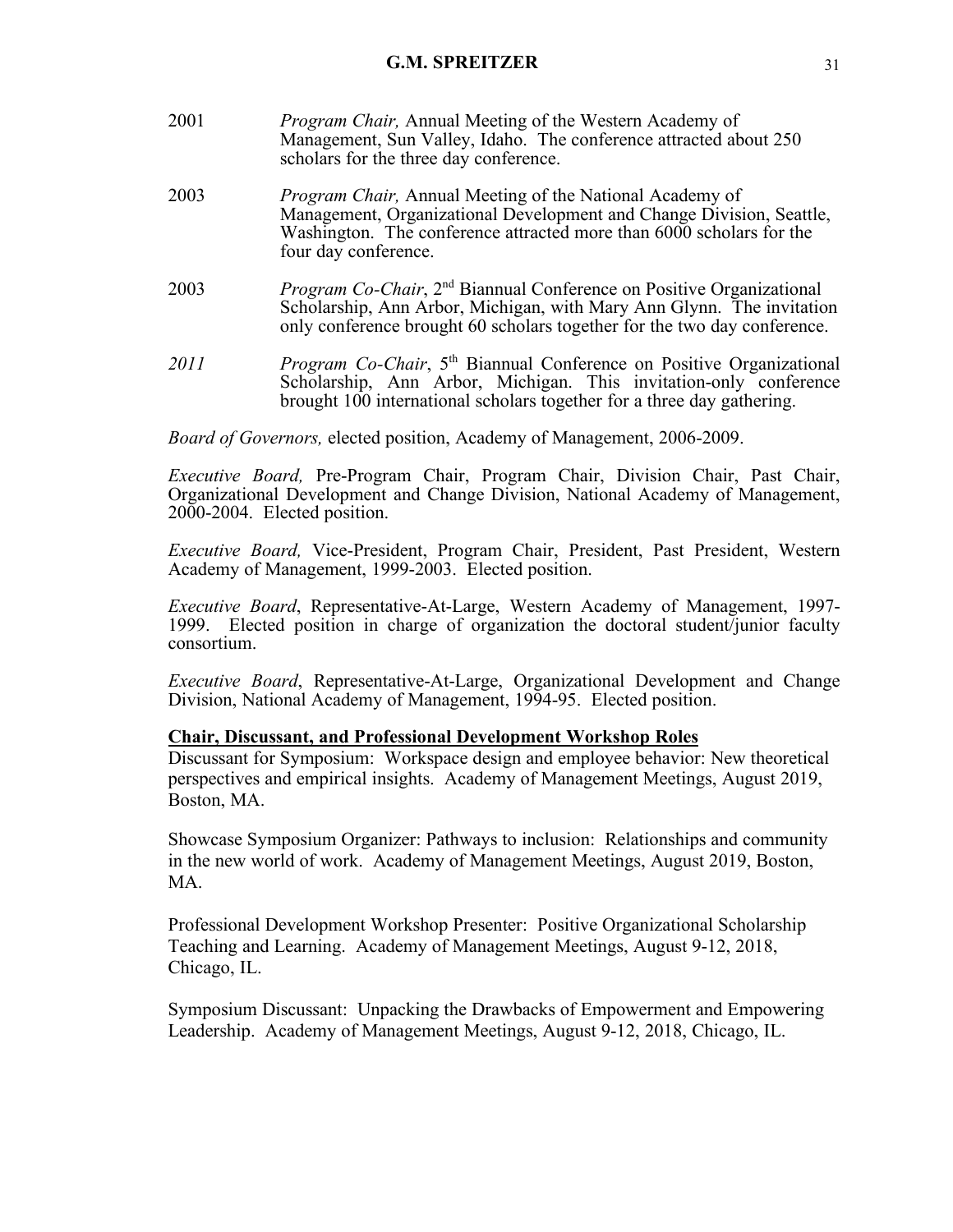Showcase Symposium Chair: Human Energy in Work Organizations: A Look at the Everyday. Academy of Management Meetings. August 5-9, 2016. Anaheim, CA. (with Chen Zhang)

Symposium Chair: Positive spirals: Practices that foster positive relationships. Academy of Management Meetings, August 9-11, 2015, Vancouver, Canada.

Symposium Chair: Imposing and empowering: The tension between autonomy and interdependence in cool contexts**.** Academy of Management Meetings, August, 9-13, 2013, Orlando, FL.

Symposium Chair: Taking human sustainability seriously: Exploring individual and organizational enablers of thriving at work. Academy of Management Meetings, August, 9-13, 2013, Orlando, FL.

Academy of Management Leadership Forum. 2008 and 2009 Academy of Management Meetings.

Professional Development Workshop Organizer, "Energy and thriving at work: Exploring the terrain and developing a network of scholars." 2008 Academy of Management Meetings, with Heike Bruch and Bernd Vogel.

Symposium Organizer. "Beyond the Bottom Line: What Really Matters in Organizations?" 2006 Academy of Management Meetings, August 13-16, Atlanta, GA. With Kathleen Sutcliffe and Kathryn Dekas.

Symposium Co-Chair, "Deviance on Trial: The Viability of a Positive Deviance Construct." 2003 Academy of Management Meetings, August 4-6, Seattle, WA. With Scott Sonenshein

*Discussant,* Teams and Collaboration," paper session at the 2002 International Western Academy of Management Meetings, Lima, Peru, July 6-10.

*Teaching Roundtable,* 2002 International Western Academy of Management Meetings, Lima, Peru, July 6-10.

*Symposium Chair, "*The 30th Anniversary of the ODC Division: Exploring the Future Role of the ODC Division." 2001 National Academy of Management Meetings, Washington, D.C., August 6-8.

*Symposium Chair, "*When One Person Matters: Moral Power and the Transformation of Governments" 2001 National Academy of Management Meetings, Washington, D.C., August 6-8.

*Discussant,* "Employee Participation," paper session at 2001 National Academy of Management Meetings, Washington, D.C., August 6-8.

*Symposium Co-Chair,* "From the White House to Corporate Headquarters: A Role for Moral Leadership?" 1999 Western Academy of Management Meetings, Redondo Beach, California, March 24-27.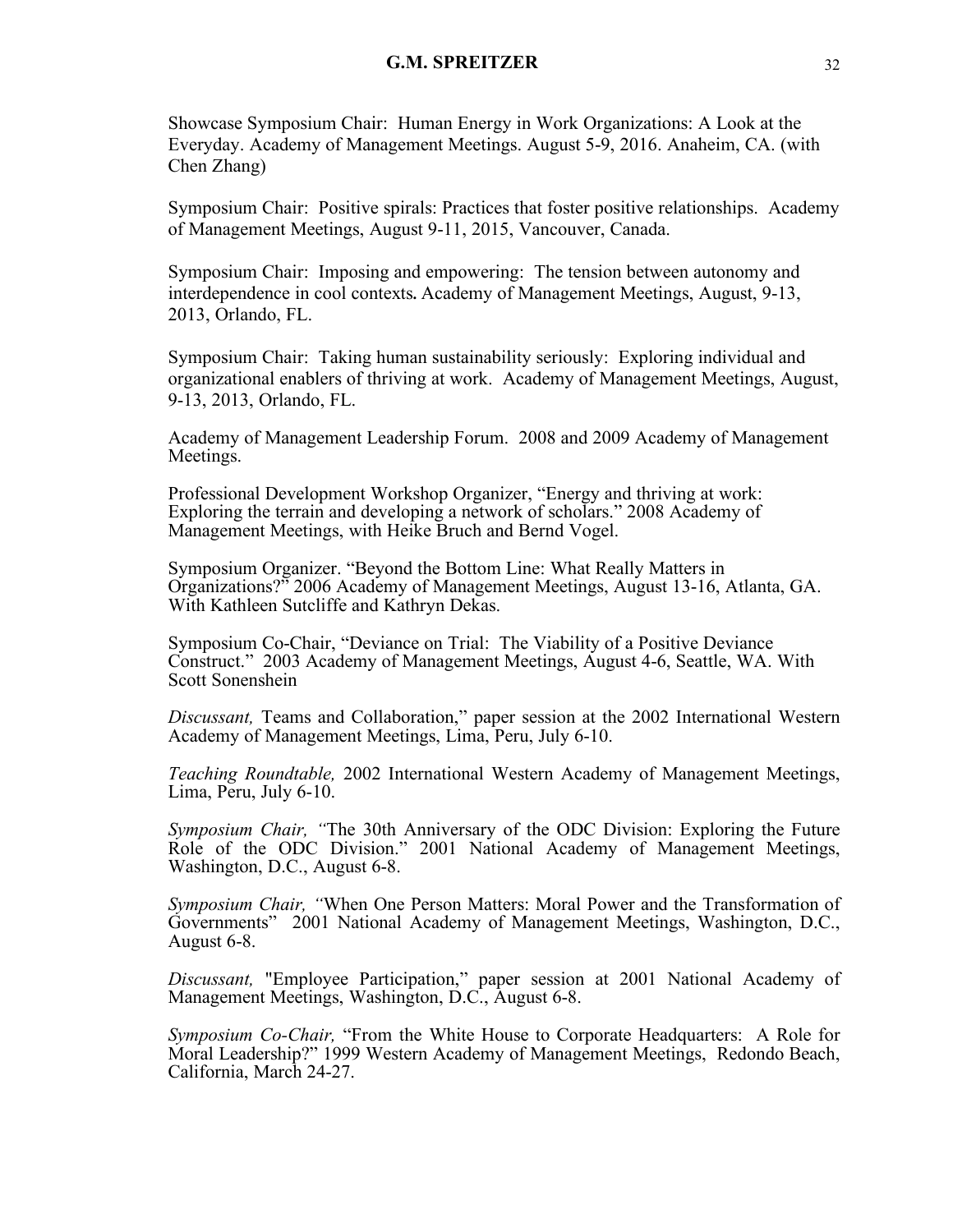*Discussant, "*Commitment: Causes and Consequences of Emotional Bonds to the Organization," paper session at the National Academy of Management Meetings, Toronto, Canada, 2000.

#### *Co-Coordinator of Doctoral/Junior Faculty Consortia:*

1998 Western Academy of Management Meetings, Portland, Oregon, March 25-26. 1999 Western Academy of Management Meetings, Redondo Beach, CA, March 24-25.

*Core Faculty Member,* OB/ODC/OMT Doctoral Consortium, 1998 National Academy of Management Meetings, San Diego, California, August 12-13.

*Discussant*, "Power, influence, and getting things done: The critical role of trust," symposium at the National Academy of Management Meetings, San Diego, California, August 14, 1998.

*Showcase Symposium Co-Chair,* "Beyond Downsizing: A Call to Action for Revitalizing Organizations." 1997 National Academy of Management Meetings, Boston, August 14.

*Symposium Co-Chair,* "The Challenge of Building Trust and Empowerment in Contemporary Organizations." 1994 National Academy of Management Meetings, Dallas, Texas, August 17.

*Discussant*, "Research in Organization Change and Development: Conversations with the Volume Seven Authors," 1994 National Academy of Management Meetings, Dallas, Texas, August 16.

*Symposium Chair,* "Transforming Management in the Boundaryless Organization: A Status Report on Empowerment Theory, Research, and Practice." 1993 National Academy of Management Meetings, Atlanta, GA, August, 8-11.

*Symposium Participant on "*Constructing the Future," Western Academy of Management Meetings, San Jose, California, March 24-27, 1993.

*Session Chair*, "Bringing New Theoretical Perspectives to the Field of Organizational Development." 1990 National Academy of Management Meetings, San Francisco, CA, August 12-15.

*Symposium Co-Chair*, "From Entrenched Enforcers to Responsible Revolutionaries: Overcoming the Double Bind as Middle Managers Transform Their Role in Organizations." 1991 National Academy of Management Meetings, Miami Beach, FL, August 9-11.

*Symposium Chair*, "A Quantitative Tool for the Study of Organizational Culture." 1989 National Academy of Management Meetings, Washington D.C., August 12-15.

### **UNIVERSITY SERVICE The University of Michigan Business School**

2021-2022 Associate Dean for Engaged Learning and Professional Development Chair, The Future of REAL/ABL Task Force People and Organizations Leadership Team Subcommittee Innovation Investment Leadership Team Subcommittee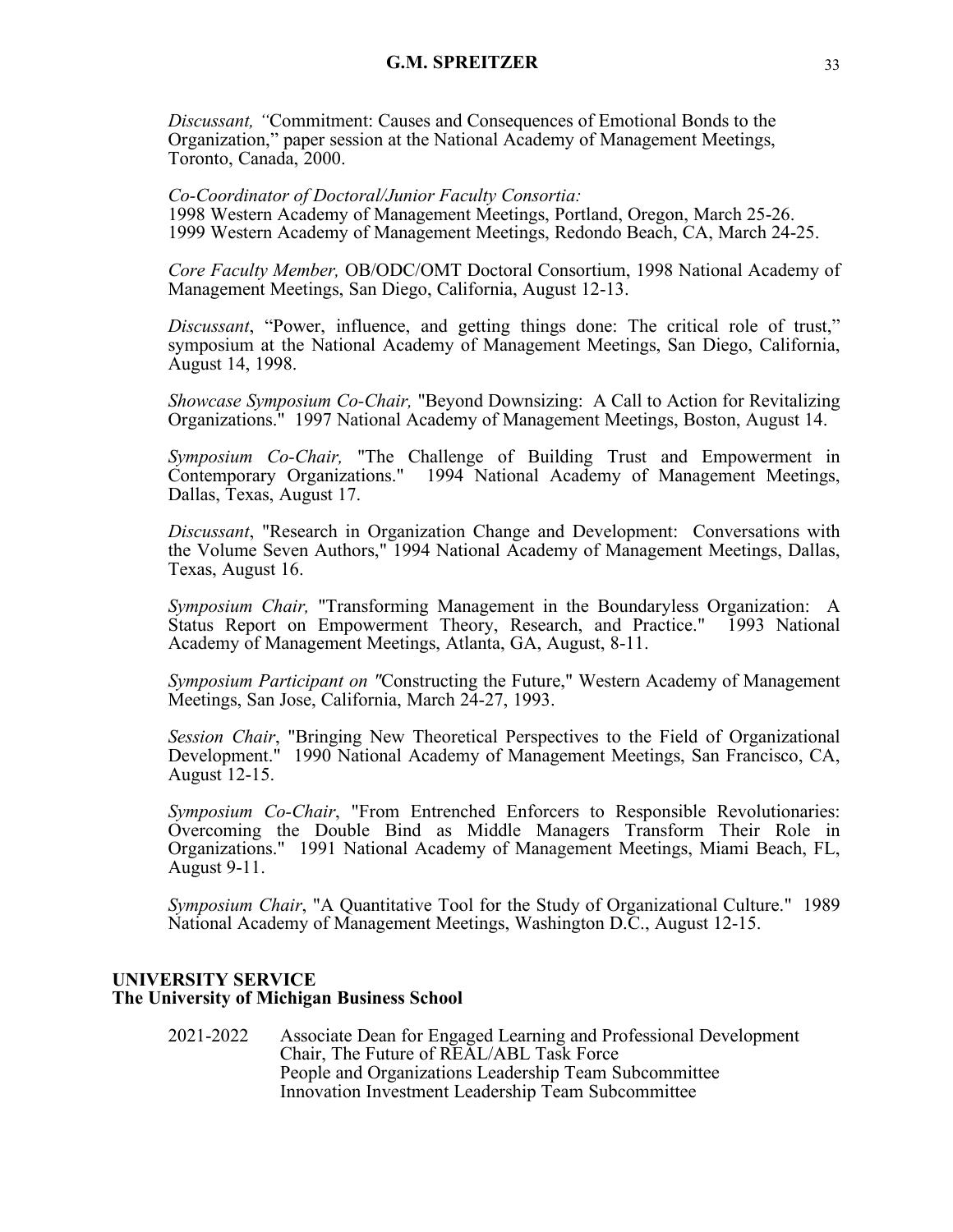- 2020-2021 Associate Dean for Engaged Learning and Professional Development Online MBA Forum MO Newsletter Editor RISE Culture Development Task Force, ADVANCE
- 2019-2020 Co-Chair, Next Generation Credentials Task Force Online MBA Forum MO Newsletter Editor MPROVE Advisory Board, University of Michigan Health System RISE Culture Development Task Force, ADVANCE
- 2018-2019 Area Chair, Management and Organizations MO Recruiting Committee and MO Retreat Committee Hybrid MBA task force MPROVE Advisory Board, University of Michigan Health System RISE Culture Development Task Force, ADVANCE
- 2017-2018 Director, Center for Positive Organizations ADVANCE advisory board for improving faculty diversity and excellence MPROVE Advisory Board, University of Michigan Health System Ross Faculty Council for MBA programs Chair, Culture Committee Management and Organizations Hybrid MBA task force
- 2016-2017 Director, Center for Positive Organizations Ross Task Force on Faculty Evaluation MO Recruiting Committee ADVANCE advisory board for improving faculty diversity and excellence Center for Research on Learning and Teaching (CRLT) Faculty Advisory Board MprOVE Advisory Board, University of Michigan Health System
- 2015-2016 Director, Center for Positive Organizations Chair, MO Doctoral Recruiting Committee Action Learning Advisory Board ADVANCE advisory board for improving faculty diversity and excellence Center for Research on Learning and Teaching (CRLT) Faculty Advisory Board Provost's Personalized Learning University Task Force
	-
- 2014-2015 ADVANCE advisory board for improving faculty diversity and excellence
- 2013-2014 Co-Director, Center for Positive Organizations University Committee on Strategies and Tactics for Recruiting to Improve Diversity and Excellence (STRIDE) Action-based Learning Task Force
- 2012-2013 Ross School Executive Committee University Committee on Strategies and Tactics for Recruiting to Improve Diversity and Excellence (STRIDE) ADVANCE Research Advisory Committee Undergraduate Non BBA Course Committee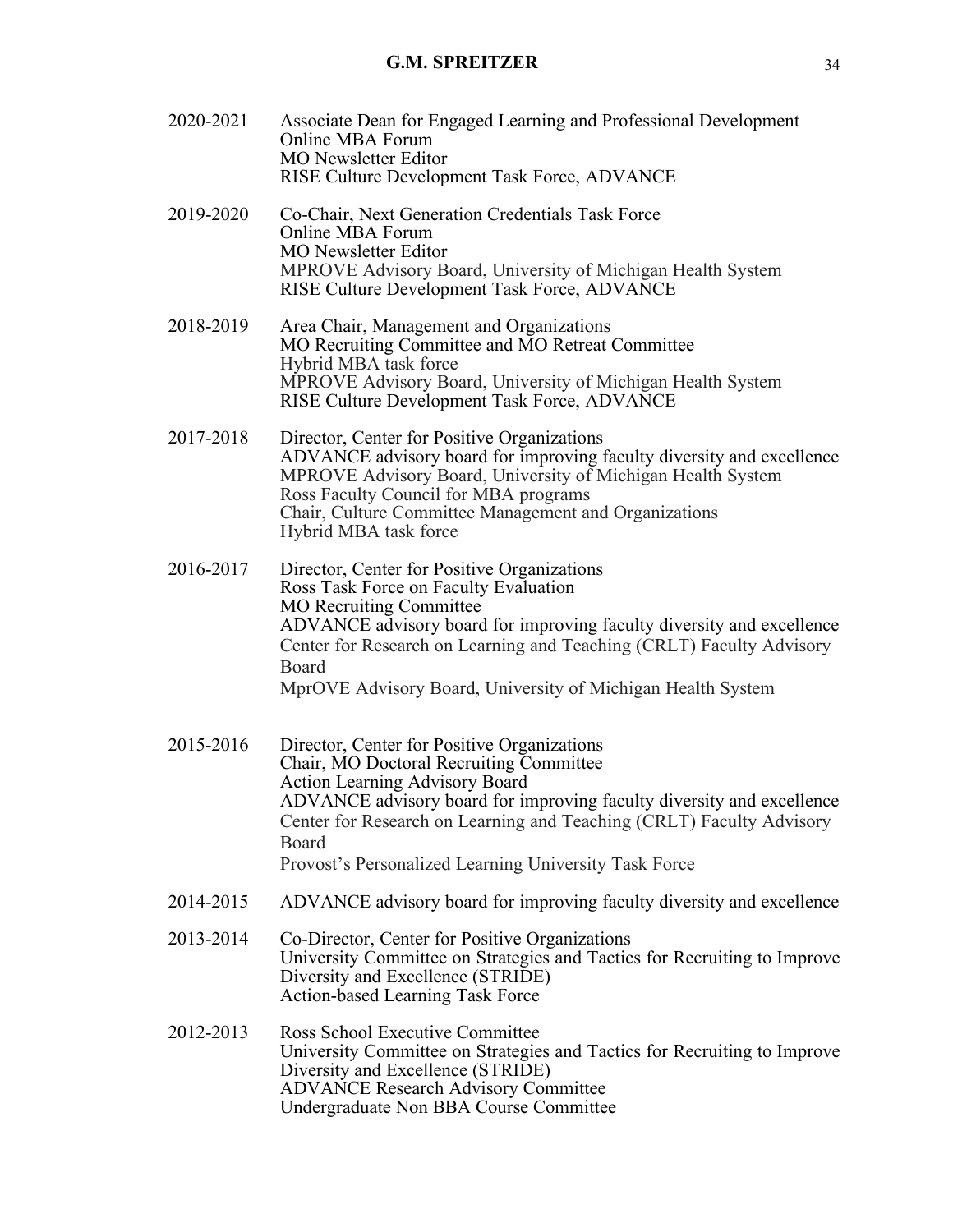Mentor Designate for Junior Faculty Clinical Faculty Design Committee

- 2011-2012 Ross School Executive Committee University Committee on Strategies and Tactics for Recruiting to Improve Diversity and Excellence (STRIDE) ADVANCE Research Advisory Committee Ross Web Advisory Committee Undergraduate Non BBA Course Committee Mentor Designate for Junior Faculty
- 2010-2011 Area Chair University Committee on Strategies and Tactics for Recruiting to Improve Diversity and Excellence (STRIDE) Preparation Initiative for Underrepresented Minority Students Ross Web Advisory Committee
- 2009-2010 Area Chair University Committee on Strategies and Tactics for Recruiting to Improve Diversity and Excellence (STRIDE) Ross School Curriculum Committee BBA elective task force
- 2008-2009 Area Chair Recruiting Committee MAP Task Force
- 2006-2007 MO Doctoral Advisor Executive Committee
- 2005-2006 MO Doctoral Advisor New Facilities Steering Committee MAP Advisory Task Force Women's Academic Advisory for Research and Mentoring
- 2004-2005 *Chair*, Women's Academic Advisory for Research and Mentoring MAP Advisory Task Force
- 2002-Present Great Places to Work Advisory Team

### **THE UNIVERSITY OF SOUTHERN CALIFORNIA MARSHALL SCHOOL OF BUSINESS** 2002-2003 OBHRM PhD Committee

- 2001-2005 *Coordinator*, MO Department Brown Bag Research Series
- 2000-2001 *Chair*, Faculty Recruiting Committee

*Member*, CEO Research Professor Promotion Committee

- 2000 *Member*, Ecommerce Task Force
- 2000 *Member*, Research Subcommittee of Strategic Planning Initiative

*Chair*, Peer Evaluation Group for a Junior Faculty Member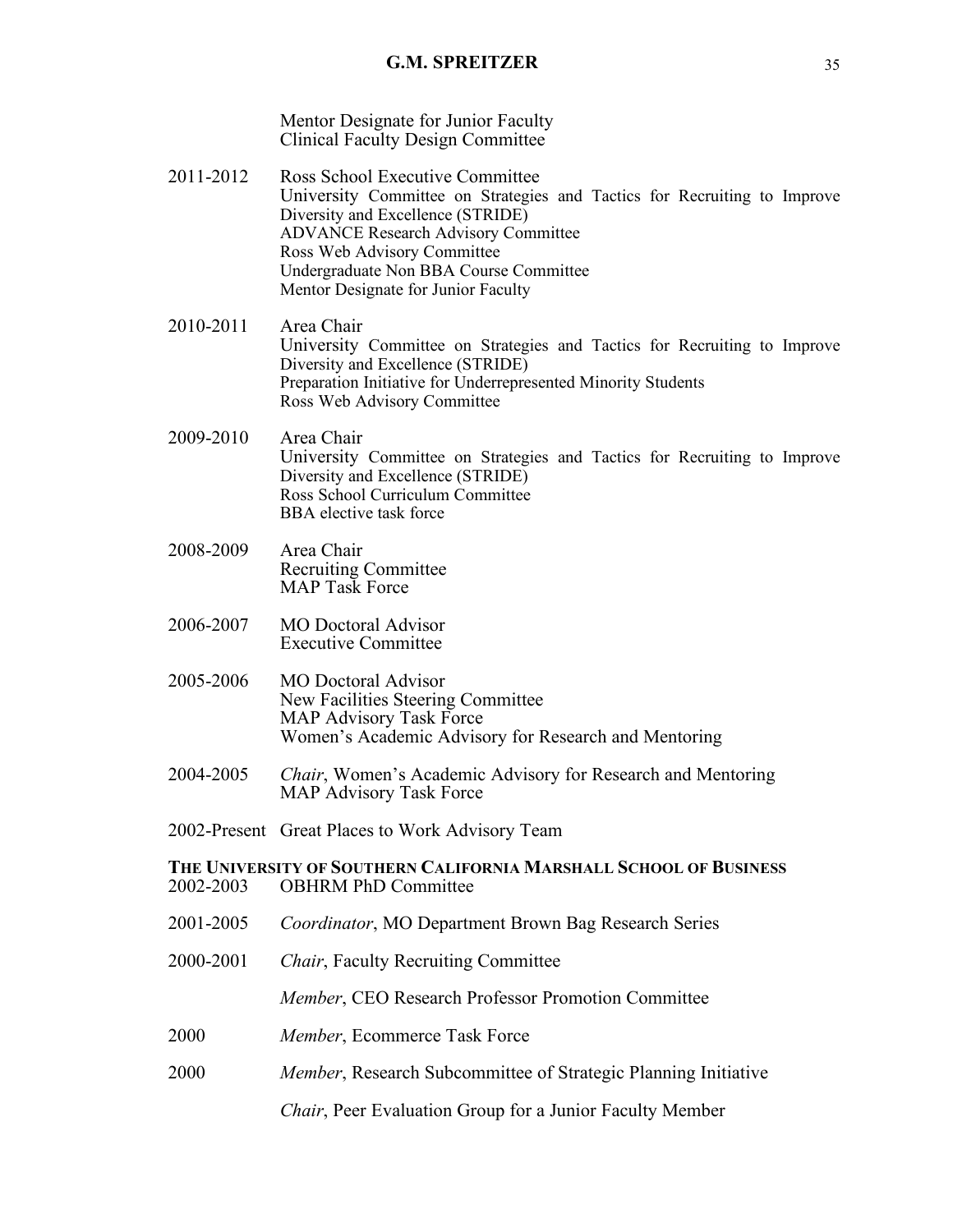| 1992-1995<br>1997-2001 | <i>Member</i> , Faculty Recruiting Committee,<br>Department of Management and Organization.                                                      |
|------------------------|--------------------------------------------------------------------------------------------------------------------------------------------------|
| 1997-2001              | Member, Ph.D. Studies Committee<br>Department of Management and Organization.                                                                    |
| 1997-1998              | Department Representative to Marshall School<br>1. Dean's Technology Initiatives Committee.<br>2. Interdisciplinary Doctoral Seminars Committee. |
| 1997-1998              | Department of Management and Organization<br>Member, Committee on Business, Government and Society<br>Member, Performance Review Committee       |
| 1996-1998              | Co-coordinator, Distinguished Speaker Series,<br>Department of Management and Organization.                                                      |
| 1996-1998              | Faculty Advisor, USC MBA Read,<br>MBA students visit local schools on a regular basis to tutor students.                                         |
| 1994-1998              | Member, Advisory Council<br>Women in Management Club for MBA students.                                                                           |
| 1994-1995<br>1993-1994 | Member, MBA Design Team.<br>Member, Department Advisory Committee,                                                                               |
| 1995-1996              | Department of Management and Organization.                                                                                                       |
| 1992-1994              | Departmental Representative, Management and Organization,<br>Dean's Task Force on Diversity.                                                     |
| 1994                   | Member, Dean's Strategic Planning Committee on Business Innovations.                                                                             |

# **STUDENT ADVISEMENT**

# **Doctoral Dissertation Committees**

*Co-Chair*: Lyndon Garrett (2017). *Co-Chair*: Brent Rosso (2011). *Co-Chair*: Katherine Lawrence (2005). *Co-Chair:* Seung-Yoon Rhee (2005). *Chair*: Chen Zhang (2018). *Chair*: Kimberly Hopkins Perttula (2004). *Chair*: Cecily Cooper (2002). *Chair*: Kim Jaussi (2001). *Member:* Eun Woo Kim, Nottingham University (2020). *Member*: Erin Cooke Long. University of North Carolina, Chapel Hill (2017). *Member:* Ignacio Pavez, Case Western Reserve University (2017). *Member:* Robert Easton, Case Western Reserve University. *Member:* Rebecca Harbridge, Central Michigan University. Member: Maria Anderson, University of Victoria (2017).<br>Member: Kristina Workman, School of Business (2014).<br>Member: Jean Mrachko, Schol of Education (2015).<br>Member, Chak Fu Lam, School of Business (2013).<br>Member, Mary Marz *Member*: Brett Arnett, School of Education (2012).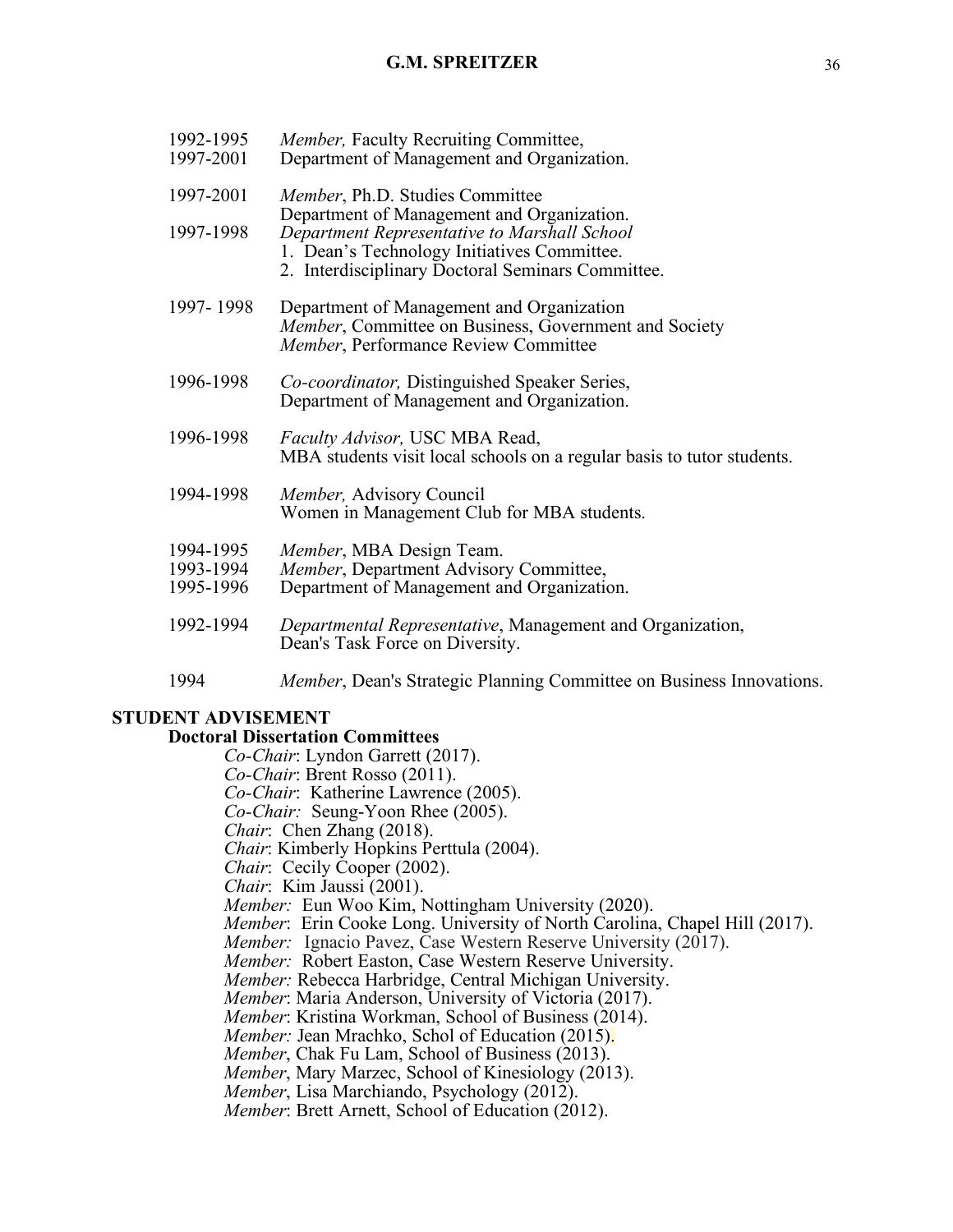*Member*: Soohee Lee, School of Nursing (2015). *Member:* Amy Sparks, School of Nursing (2011). *Member*: Michelle Barton, School of Business (2010). *Member*: Kathryn Dekas, School of Business (2009). *Member*: Katherine King, School of Natural Resources. *Member*: Michelle Aebersold, School of Nursing (2007). *Member*: Geisce Ly, School of Education (2008). *Member*: Virginia Ota, School of Education (2007). *Member*: Jacoba Lilius (2006). *Member:* Jeremy Welland, Psychology (2006). *Member*: Jason Kanov (2005). *Member:* Sandy Lim, Organizational Psychology (2005). *Member*: James Taylor, School of Education (2003). *Member*: Murat Alpaslan (2003). *Member*: Amy Goldberg, Social Work (2001). *Member*: Suzanne de Janasz (1998). *Member*: Victoria Whiting (1997). *Member*: Mark Kizilos (1995). *Member*: Stephen Nason (1994). *External Examiner*: Adam Burgoon (MAPP, 2018) Katherine Snyder (MAPP, 2013). *External Examiner*: Allanah Rafferty (Queensland U. Technology, 2003) *External Examiner*: Patricia Rotaeche (University of Auckland: 1998) *External Examiner*: Maritha Peens (Fielding, 2015) *External Examiner*: Ghulam Abid (University of Lahore, 2016)

*Member of IERP committee:* Lyndon Garrett, Hilary Hendricks, Chak Fu Lam, Peter Anderson, Michelle Barton, Alaina Segura

*Honors Thesis Chair* Andrew Fayd, Psychology; Amy Zhang, Nathan Magyar, Organization Studies; Donna Peppard, Chloe Sosenko, Psychology; Clara Kaul, Community High School; Jenna Webberman, Organizational Studies.

## **GRANTS AND EXTERNAL FUNDING**

Center on Finance, Law & Policy "M-Cubed" Award. University of Michigan, \$60,000. 2013. With Michael Barr and Dana Muir.

Working Alone Together. ICOS Small Grant Funding for coworking research, \$3,000, 2013 with Lyndon Garrett.

Organizational Culture's Impact Across the Nursing Home Industry (Jane Banaszak-Holl, PI) 2009

• National Institutes of Health, \$133,847

Validation of a measure of High Quality Connections with J.P. Stephens, Emily Heaphy and Jane Dutton (2008)

• \$4000 Ross School of Business

Co-Principal Investigator, Enabling Thriving at Work.

- \$7,800 Office of the Vice-President of Research, University of Michigan
- \$8,550 Ross School of Business